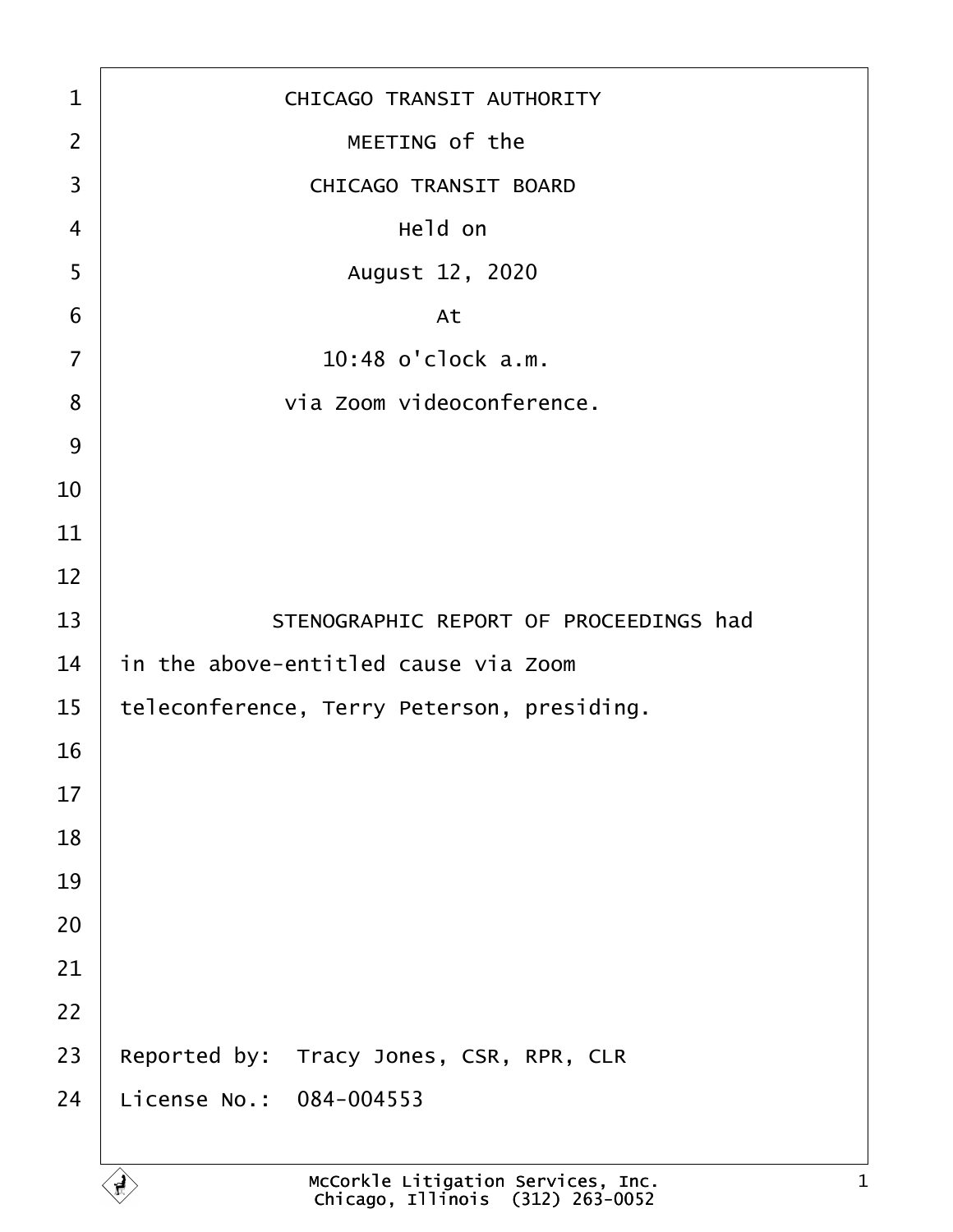| $\mathbf{1}$   | ATTENDEES:                             |
|----------------|----------------------------------------|
| 2              | PRESIDENT: DORVAL CARTER               |
| 3              | CHAIRMAN: MR. TERRY PETERSON           |
| $\overline{4}$ | SECRETARY: MR. GREG LONGHINI           |
| 5              | <b>GEN. COUNSEL: MS. KAREN SEIMETZ</b> |
| 6              |                                        |
| $\overline{7}$ | <b>BOARD MEMBERS:</b>                  |
| 8              | REV. JOHNNY L. MILLER                  |
| 9              | <b>MR. KEVIN IRVINE</b>                |
| 10             | <b>MS. ARABEL ALVA ROSALES</b>         |
| 11             | REV. DR. L. BERNARD JAKES              |
| 12             | MR. ALEJANDRO SILVA                    |
| 13             |                                        |
| 14             |                                        |
| 15             |                                        |
| 16             |                                        |
| 17             |                                        |
| 18             |                                        |
| 19             |                                        |
| 20             |                                        |
| 21             |                                        |
| 22             |                                        |
| 23             |                                        |
| 24             |                                        |
|                |                                        |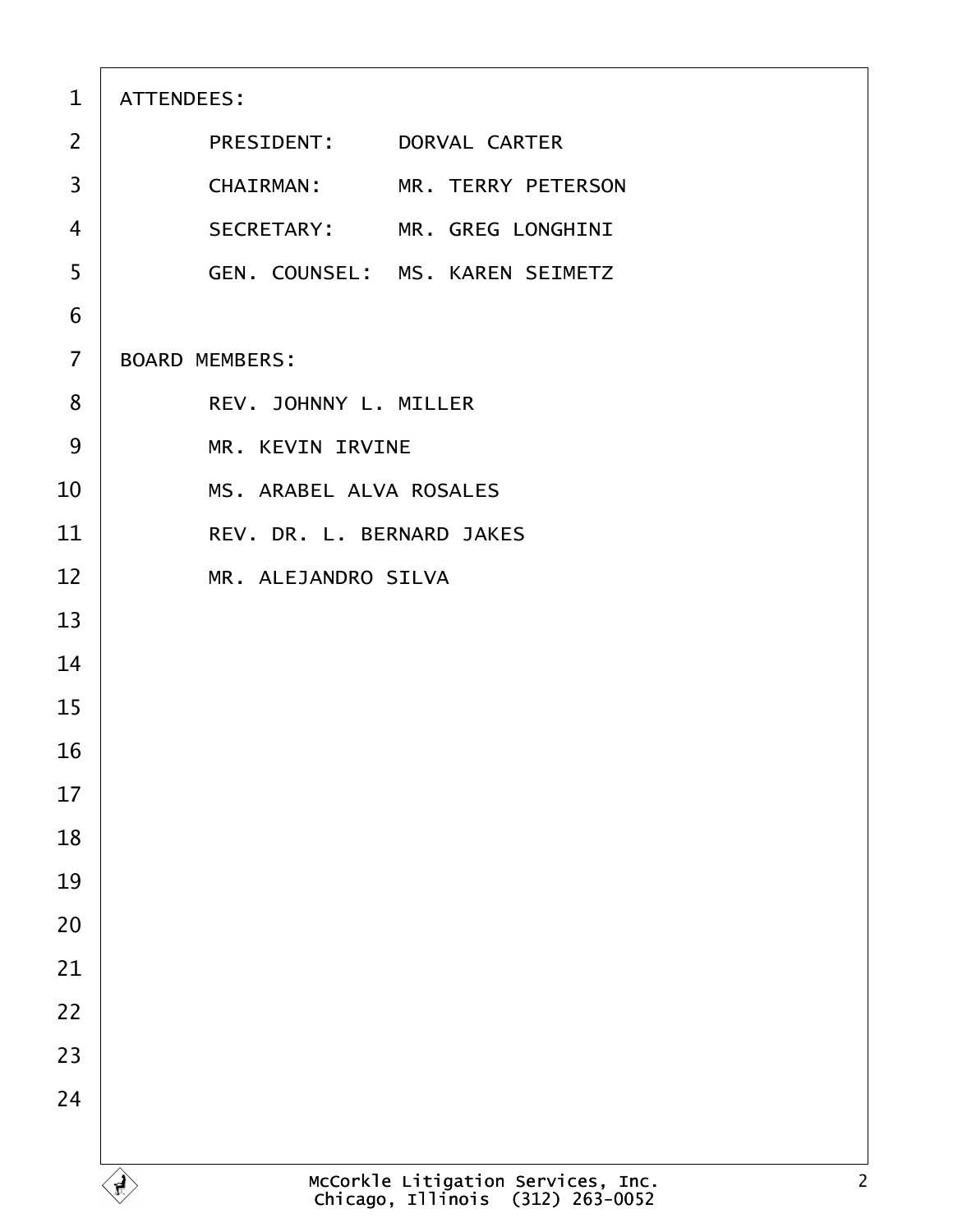| 1              | (Call to order 10:48 a.m.)                        |
|----------------|---------------------------------------------------|
| 2              | <b>CHAIRMAN PETERSON: I would like to call to</b> |
| 3              | order the regularly scheduled meeting of the      |
| 4              | Chicago Transit Board for August 12, 2020.        |
| 5              | Will the secretary call the roll.                 |
| 6              | MR. LONGHINI: MR. LONGHINI: Director Alva         |
| $\overline{7}$ | Rosales?                                          |
| 8              | DIRECTOR ALVA ROSALES: Here.                      |
| 9              | MR. LONGHINI: Director Irvine?                    |
| 10             | <b>DIRECTOR IRVINE: Here.</b>                     |
| 11             | MR. LONGHINI: Director Miller?                    |
| 12             | DIRECTOR MILLER: Here.                            |
| 13             | MR. LONGHINI: Director Jakes?                     |
| 14             | <b>DIRECTOR JAKES: Here.</b>                      |
| 15             | MR. LONGHINI: Director Chevere?                   |
| 16             | DIRECTOR J. CHEVERE: Here.                        |
| 17             | MR. LONGHINI: Chairman Peterson?                  |
| 18             | <b>CHAIRMAN PETERSON: Here.</b>                   |
| 19             | MR. LONGHINI: Chairman Peterson, we have a        |
| 20             | quorum with all seven members of the Board        |
| 21             | present.                                          |
| 22             | And let the record show that President            |
| 23             | Dorval Carter and General Counsel Karen Seimetz   |
| 24             | are also present.                                 |
|                |                                                   |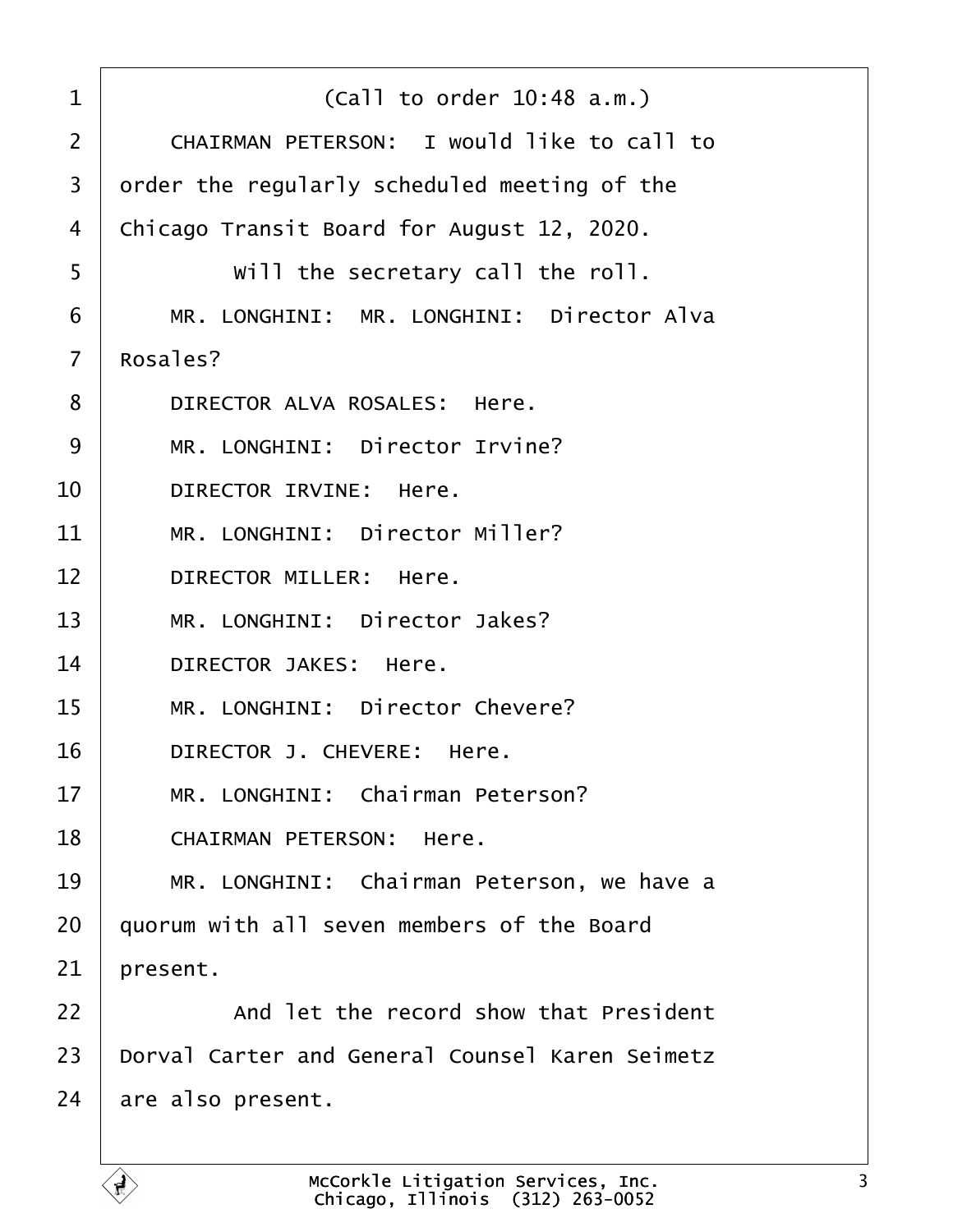<span id="page-3-0"></span>

| 1              | CHAIRMAN PETERSON: All right. Thanks, Greg.        |
|----------------|----------------------------------------------------|
| 2              | The first order of business is public              |
| $\mathfrak{S}$ | domment.                                           |
| 4              | Greg.                                              |
| 5              | MR. LONGHINI: Yes, sir. We have one public         |
| 6              | domment speaker, Rylen Clark. And I will now turn  |
| $\overline{7}$ | it over to Rylen Clark to address the Board via an |
| 8              | audio call.                                        |
| 9              | Rylen.                                             |
| 10             | <b>MS. CLARK:</b>                                  |
| 11             | Good morning to the members of the CTA             |
| 12             | Board. My name is Rylen Clark. I am from Chicago   |
| 13             | and I have lived in the Chicagoland area for most  |
| 14             | of my life. I have extensive experience in         |
| 15             | peer-to-peer nonprofit organizations though they   |
| 16             | primarily focused on at risk youth at drop-in      |
| 17             | centers such as Center on Halsted and Broadway     |
| 18             | Youth Center in the Lakeview area.                 |
| 19             | I currently work at Active Transportation          |
| 20             | Alliance as a Bus Organizing Fellow. As a Bus      |
| 21             | Fellow, I have been collecting public input on how |
| 22             | to make bus service work better for South and West |
| 23             | Side community residents.                          |
| 24             | The speed and reliability of CTA buses in          |
|                |                                                    |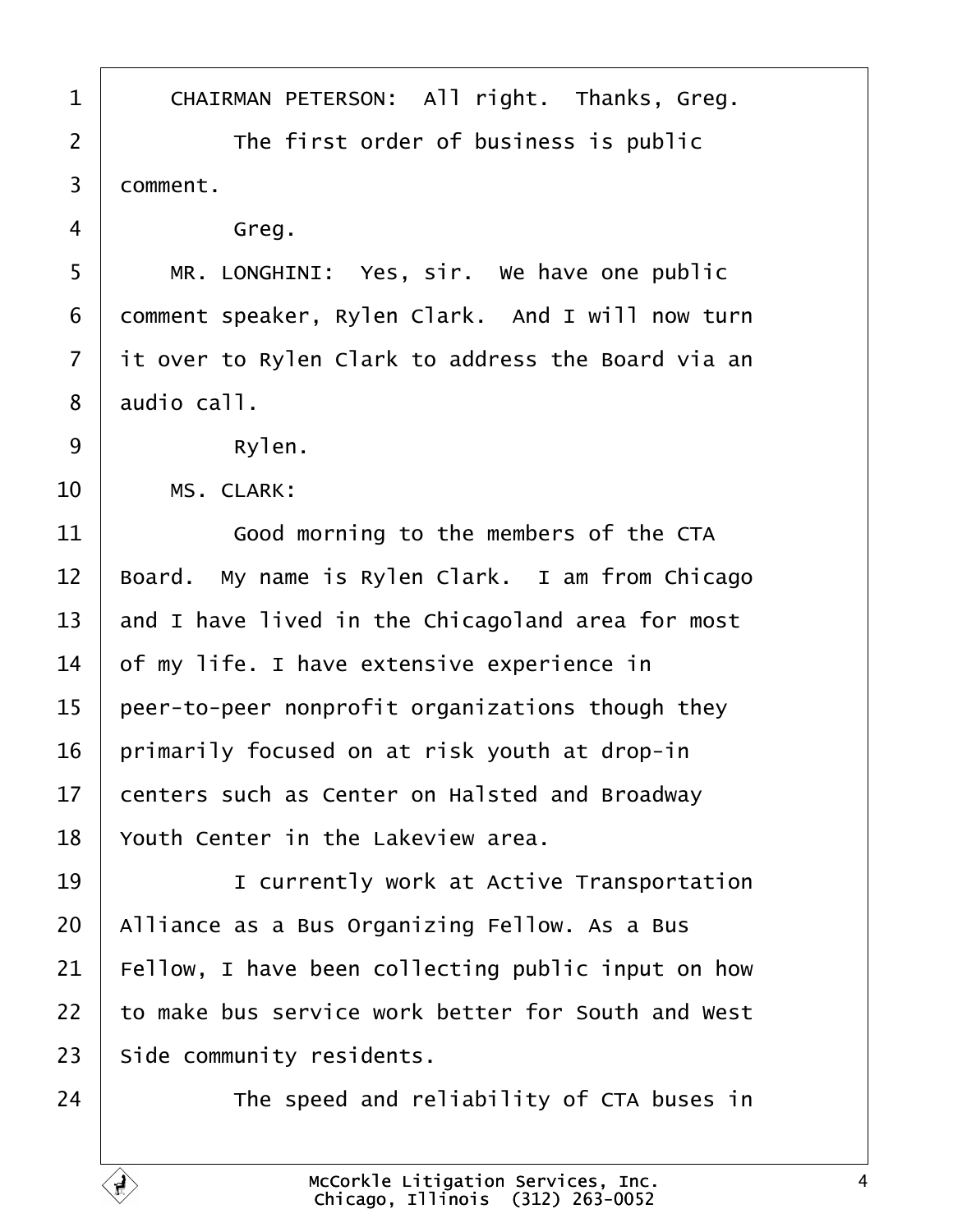- <span id="page-4-0"></span>1 Chicago, an ever-present problem, has been
- 2 amplified by COVID-19. Active Transportation
- 3 Alliance is calling for a roll out 10 miles of bus
- 4 lanes before the end of 2020 as well as funding
- 5 and construction 20 additional miles by the end of
- 6 2021. We ask you members of the CTA board to make
- 7 bus lanes a priority. This is instrumental in
- 8 ensuring that bus trips are reliably able to
- 9 donnect folks to schooling, jobs, family, and
- 10 healthcare.
- 11  $\parallel$  A key to equity is affordability. Active
- 12 Trans has proposed a Fair Fares program, making
- 13 transit free for youth under 19 who qualify for
- 14 free/reduced lunch, and reduced fares for
- 15 low-income individuals. Around 20% of riders make
- 16  $\,$  less than \$20,00 a year, which in turn makes them
- 17 spend 6% of their income on transportation.
- 18 A 50% fare discount could potentially save someone
- 19 \$630 a year. Bussing to and from school is not
- 20 available to every district and not all students
- 21 attend schools nearest them. Charging
- 22 youth adds another barrier as to why they cannot
- 23 access a better education and is harmful. We urge
- 24 the board to explore ways to make transit more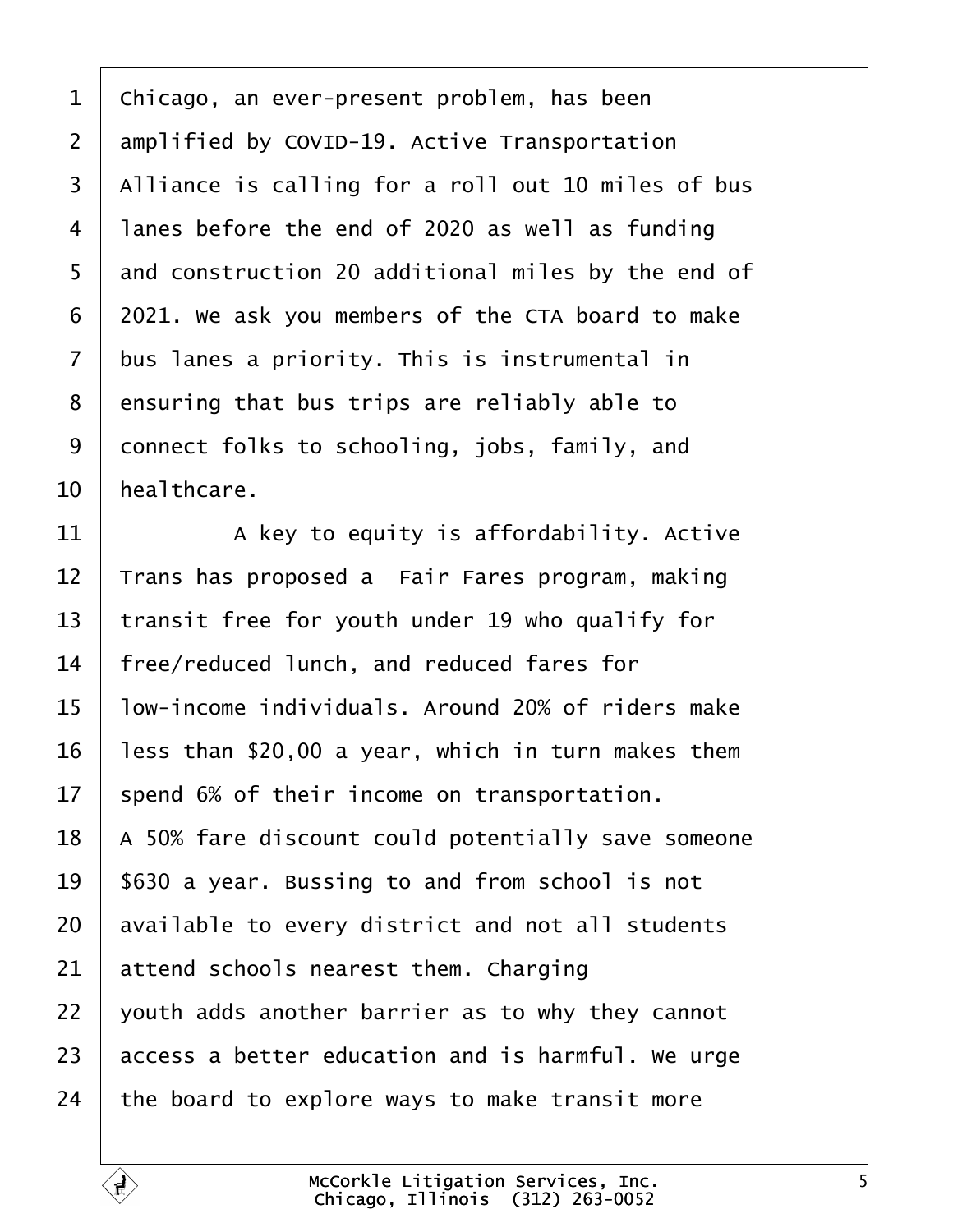<span id="page-5-0"></span>1 affordable for low income families during this 2 unprecented economic crisis. We also heard from 3 riders that their concerns around health and 4 safety have also been heightened thanks to the 5 Coronavirus. Universal masking is one of the 6 simplest ways to make sure everyone riding public 7 transit can be safe. 8 **Unfortunately, masks are not something** 9 that everyone has access to. The CTA should 10 encourage universal mask wearing by expanding the 11 *Travel Healthy Kits*" program at busy bus stops 12 and stations and by installing mask dispensers on 13 buses and trains. The operator union ATU241 has 14 recently launched a petition to encourage more 15 mask wearing on transit due to their concerns 16 around low compliance. Providing a mask for every 17 rider is a way to combat those concerns. With 18 regards to safety on transit, CTA has a contract 19 with the Chicago Police Department for 10 million 20 per year to patrol CTA. There was a recent 21 police shooting on CTA after the Mayor announced 22 an increased police presence back in March. Police 23 accountability is a topic that is repeatedly 24 brought up, and the time has passed to where we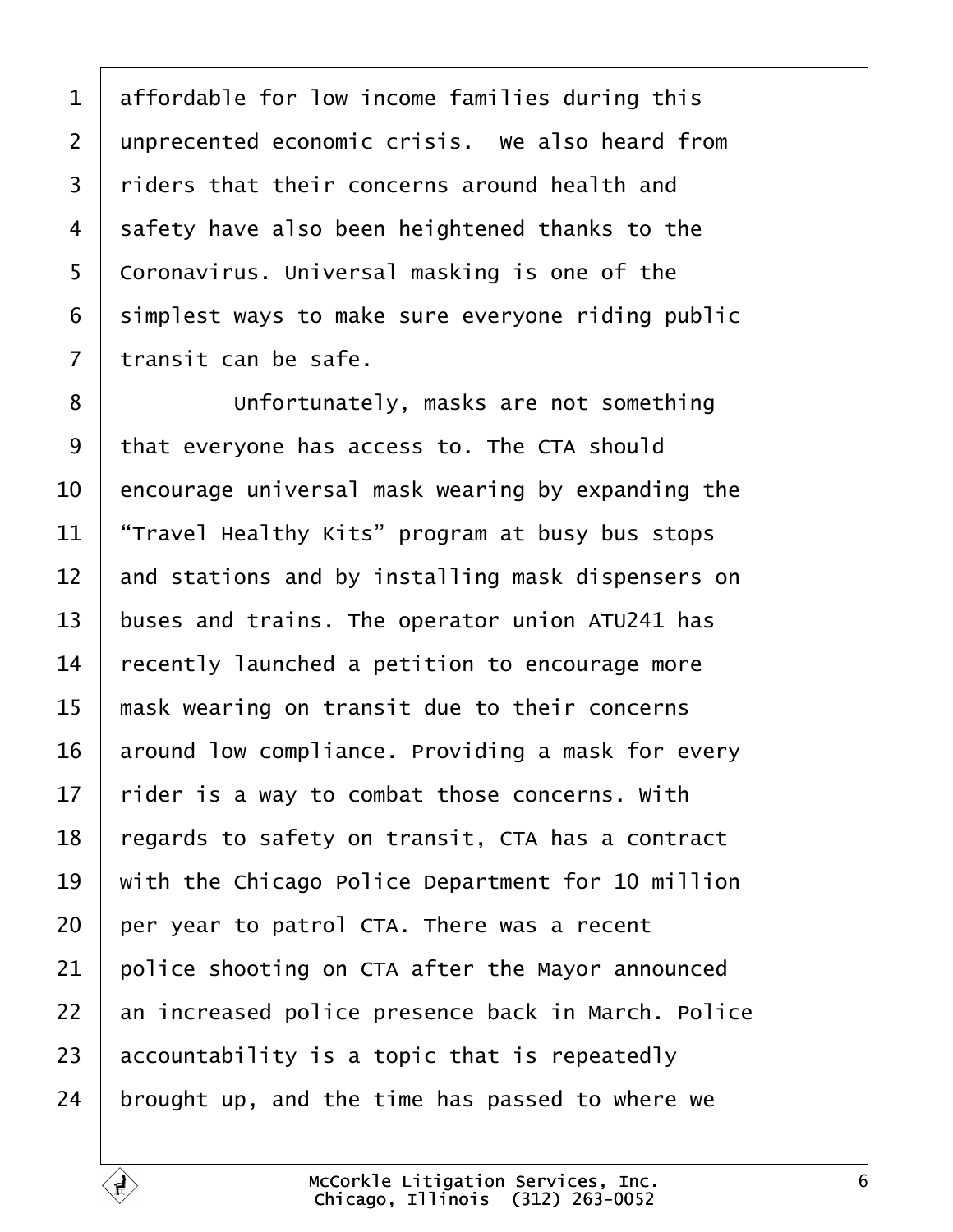<span id="page-6-0"></span>1 must urgently discuss and implement alternative 2 methods of keeping transit riders and 3 dperators safe . We call upon the CTA Board to 4 review the contract with CPD and begin a public 5 engagement process with transit riders and 6 deperators about what safety on transit means to 7 them. 8 **I** In an unprecedented move, the City of 9 Chicago and transit agencies decided to 10 discontinue all its services with little to no 11 warning for thousands of Chicagoans around the 12 bity at the end of May and early June. There have 13 also been rolling more localized shutdowns during 14 protests. From nurses to gas station workers, to 15 protestors and people just trying to get to the 16 grocery store hundreds, potentially thousands have 17 been left stranded around Chicagoland. The 18 decision to shut down transit with little 19 hotice has prevented people from taking needed 20 trips and shows no regard for those who rely on 21 the system for their everyday essential needs. We 22 call upon the CTA board to address when and how 23 these decisions are made and to prevent future 24 situations where riders are left stranded.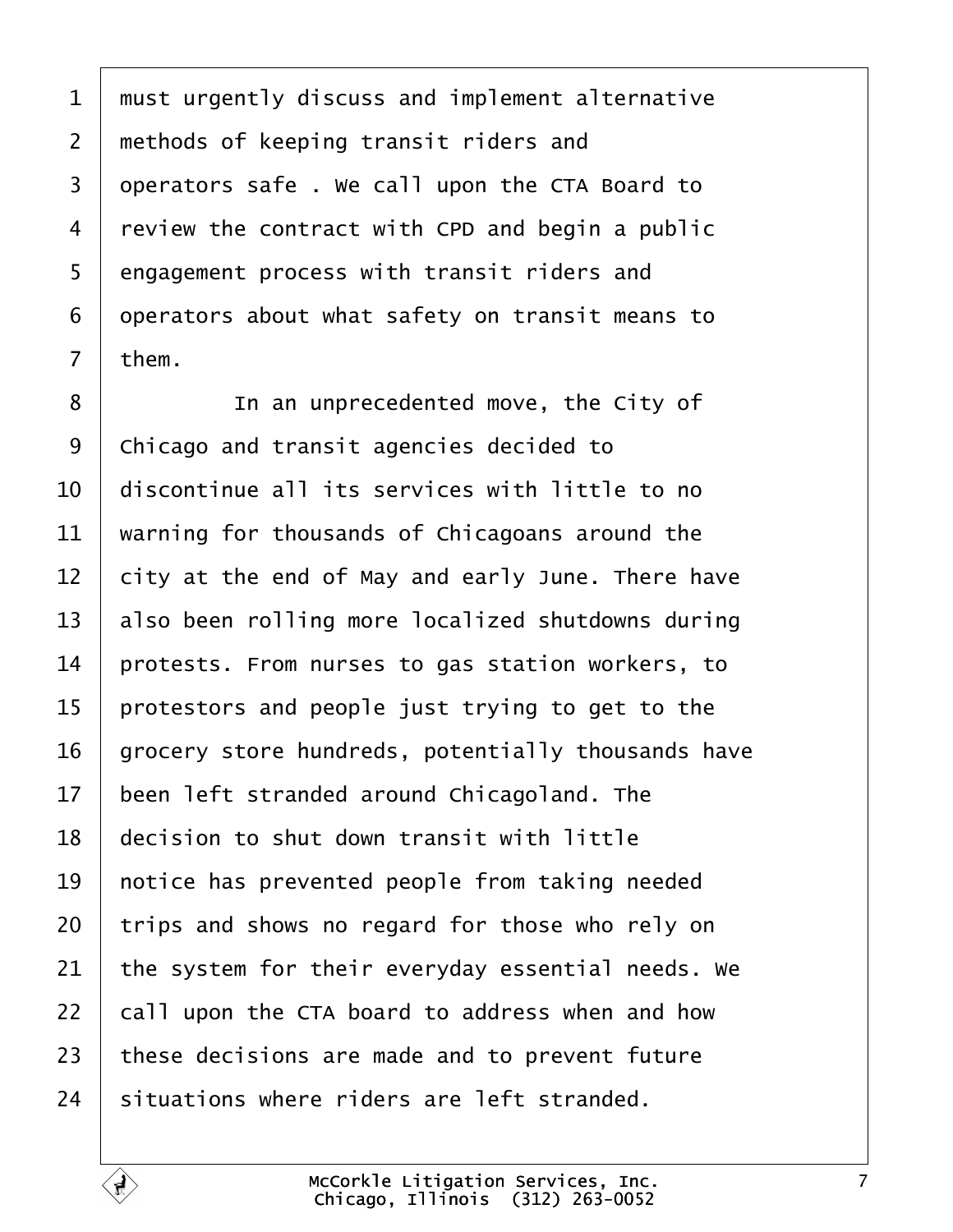<span id="page-7-0"></span>

| 1               | I found that many transit riders I spoke           |
|-----------------|----------------------------------------------------|
| $\overline{2}$  | with avoided transit because of fears regarding    |
| 3               | health and safety. Getting the conversation        |
| 4               | started about ways transit can improve not only    |
| 5               | prioritizes riders and drivers but makes transit a |
| 6               | more enjoyable experience overall. Working within  |
| 7               | the South and West sides and acknowledging the     |
| 8               | disparity those communities face and implementing  |
| 9               | change to support them is the main goal of Active  |
| 10              | Trans. And we are hopeful that the CTA board will  |
| 11              | address our calls for action and do everything in  |
| 12              | its power to make these changes.                   |
| 13              | Thank you for your consideration of these          |
| 14              | matters.                                           |
| 15              | CHAIRMAN PETERSON: Ms. Clark, one, as Chair        |
| 16              | of the Board, let me thank you for sharing your    |
| 17 <sup>1</sup> | comments with the CTA Board. We appreciate that.   |
| 18              | Thank you.                                         |
| 19              | MS. CLARK: Thank you.                              |
| 20              | DIRECTOR IRVINE: Real quick. Ms. Clark,            |
| 21              | would you mind just providing your comments in     |
| 22              | writing? Between the audio feed and you were       |
| 23              | talking a little bit rapidly, it was a little hard |
| 24              | to catch every word you were saying.               |
|                 |                                                    |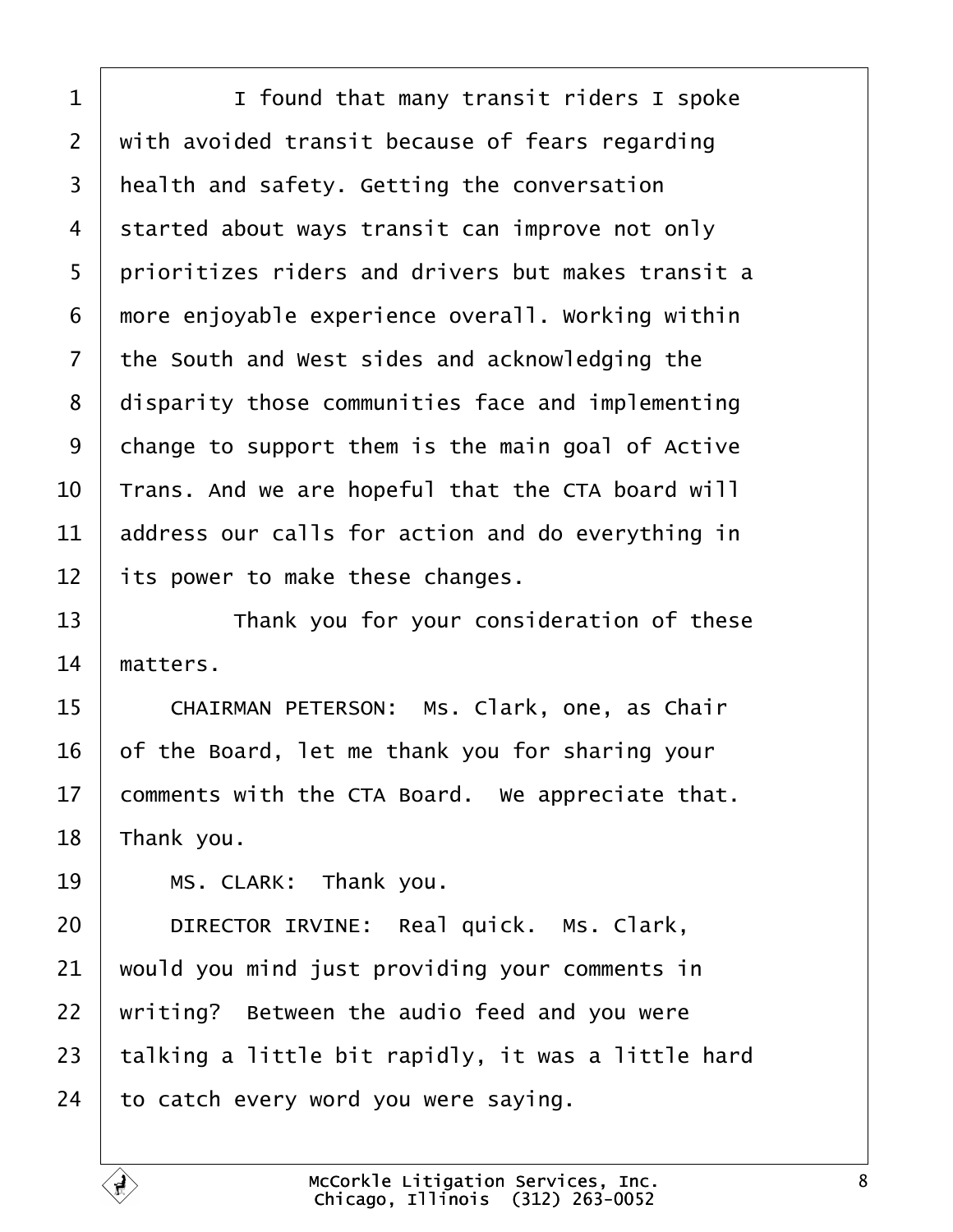<span id="page-8-0"></span>

| 1              | And just a reminder for all of us not to           |
|----------------|----------------------------------------------------|
| $\overline{2}$ | speak too fast because the realtime captioner is   |
| 3              | going to have a heck of a time staying on top of   |
| 4              | people talking too fast. So thank you.             |
| 5              | MR. LONGHINI: Let me respond, Director             |
| 6              | If vine. I was the one who had told her Rylen that |
| $\overline{7}$ | it was three minutes. But I have a copy of the     |
| 8              | speech that was presented to me, so I will make    |
| 9              | sure I provide that everybody. But Rylen was sort  |
| 10             | of doing what I asked, which was to keep it to     |
| 11             | three minutes. So you're right, there's a little   |
| 12             | bit of a conflict there. So I want to take some    |
| 13             | esponsibility, Director Irvine.                    |
| 14             | DIRECTOR IRVINE: Thank you, Greg. And yeah.        |
| 15             | it's -- I would rather go an extra minute and we   |
| 16             | understand everything the speaker is saying for    |
| 17             | sure.                                              |
| 18             | MR. LONGHINI: That's fine. We'll keep that         |
| 19             | in mind as we move forward.                        |
| 20             | DIRECTOR IRVINE: Appreciate it.                    |
| 21             | MR. LONGHINI: So, Rylen, thank you.                |
| 22             | And I also want to note that I have other          |
| 23             | written comments from Jermaine Gooding that were   |
| 24             | sent to me from also Active Transit Alliance. And  |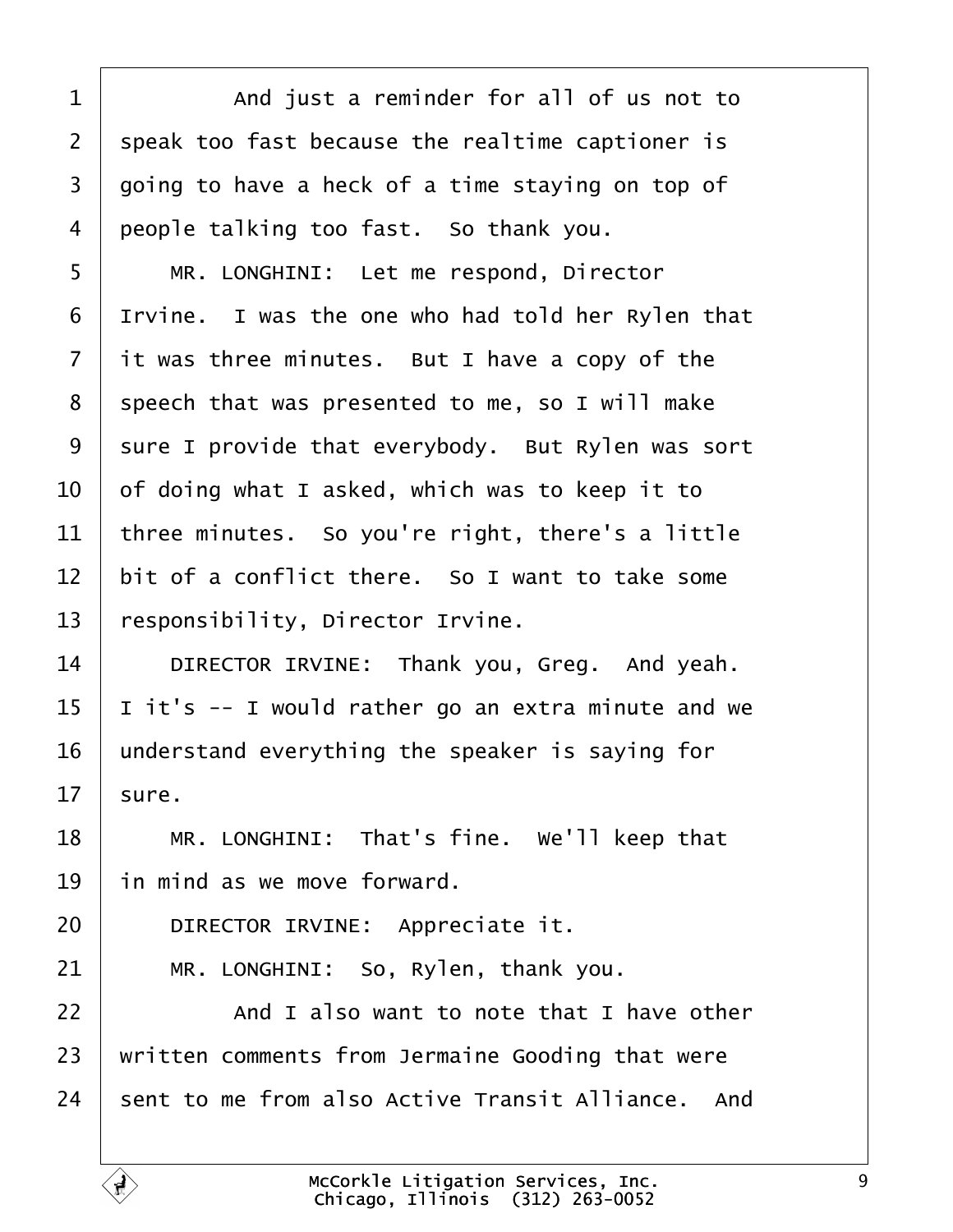<span id="page-9-0"></span>

| 1              | I will be distributing that after the meeting is |
|----------------|--------------------------------------------------|
| 2              | dver.                                            |
| 3              | So that concludes the public comment             |
| 4              | section of today's meeting.                      |
| 5              | THE COURT: Thanks, Greg.                         |
| 6              | The next order of business is approval of        |
| $\overline{7}$ | the July 15, 2020, Board minutes.                |
| 8              | The minutes were previously distributed.         |
| 9              | I will now entertain a motion to approve         |
| 10             | the minutes of the regular Board meeting of      |
| 11             | July 15, 2020.                                   |
| 12             | DIRECTOR J. CHEVERE: So moved.                   |
| 13             | DIRECTOR REV. JAKES: Unmute yourself,            |
| 14             | Director Miller.                                 |
| 15             | MR. LONGHINI: Reverend Miller, are you there?    |
| 16             | DIRECTOR REV. MILLER: Second. I'm sorry.         |
| 17             | MR. LONGHINI: The motion to approve the          |
| 18             | minutes has been moved.                          |
| 19             | DIRECTOR REV. MILLER: Second.                    |
| 20             | MR. LONGHINI: And now seconded.                  |
| 21             | I'll take a vote on the motion to approve        |
| 22             | the minutes. Director Alva Rosales?              |
| 23             | DIRECTOR ALVA ROSALES: Yes.                      |
| 24             | MR. LONGHINI: Director Irvine?                   |
|                |                                                  |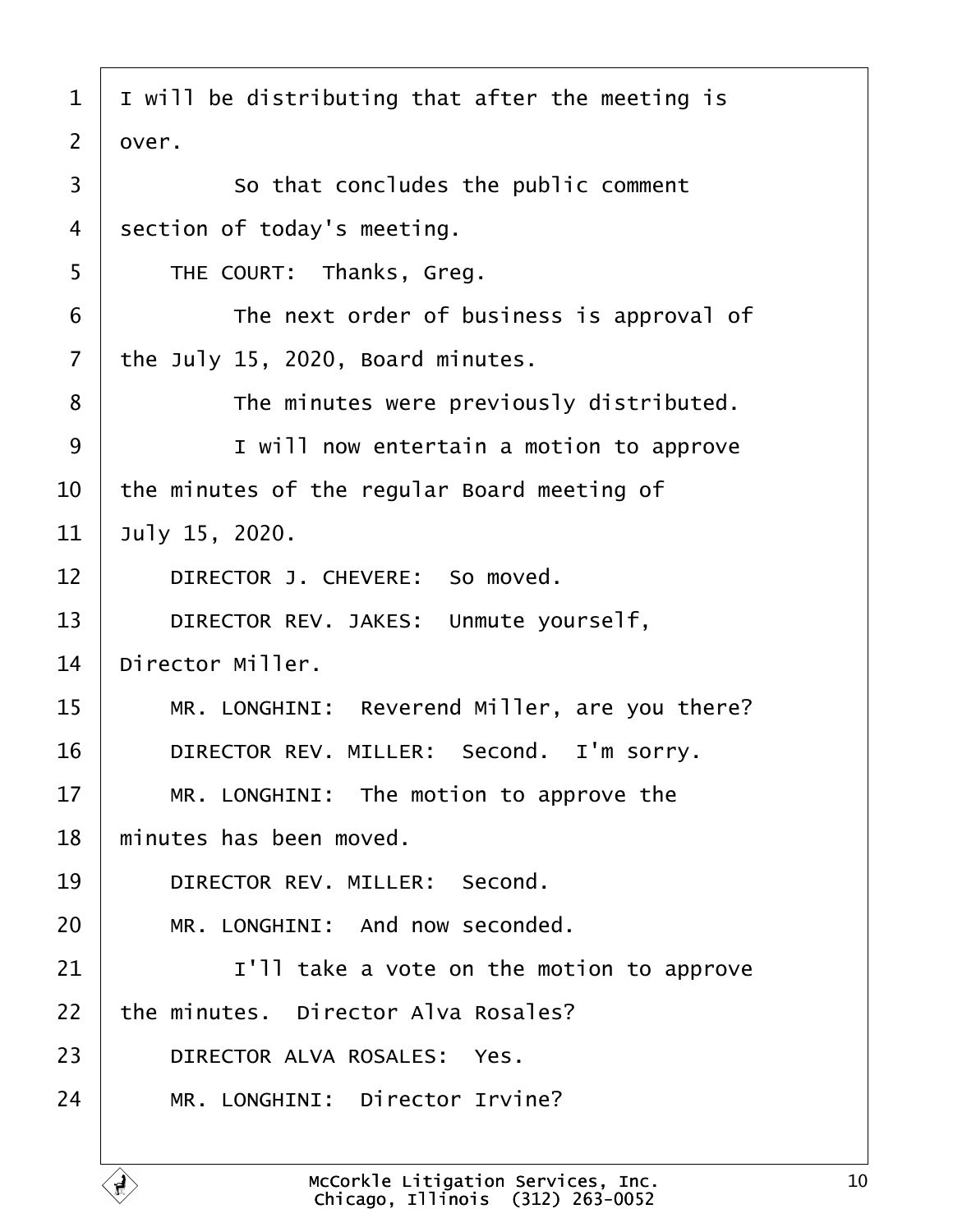<span id="page-10-0"></span>

| 1              | <b>DIRECTOR IRVINE: Yes.</b>                      |
|----------------|---------------------------------------------------|
| 2              | MR. LONGHINI: Director Miller?                    |
| 3              | <b>DIRECTOR MILLER: Yes.</b>                      |
| 4              | MR. LONGHINI: Director Jakes?                     |
| 5              | <b>DIRECTOR JAKES: Yes.</b>                       |
| 6              | MR. LONGHINI: Director Chevere?                   |
| $\overline{7}$ | DIRECTOR J. CHEVERE: Yes.                         |
| 8              | MR. LONGHINI: Chairman Peterson?                  |
| 9              | <b>CHAIRMAN PETERSON: Yes.</b>                    |
| 10             | MR. LONGHINI: Motion to approve the minutes       |
| 11             | from July passes with seven yes votes.            |
| 12             | CHAIRMAN PETERSON: Thanks, Greg.                  |
| 13             | The next order of business is executive           |
| 14             | session. It is my understanding that we're having |
| 15             | executive session today.                          |
| 16             | Karen.                                            |
| 17             | MS. SEIMETZ: Yes, Chairman. We will be            |
| 18             | having executive session pursuant to Section 2,   |
| 19             | Paragraph C, Subparagraph 6 of the Illinois Open  |
| 20             | Meetings Act.                                     |
| 21             | MR. LONGHINI: Thanks, Karen. I will now           |
| 22             | entertain a motion to recess into executive       |
| 23             | session for the reasons stated by Counsel.        |
| 24             | DIRECTOR J. CHEVERE: So moved.                    |
|                |                                                   |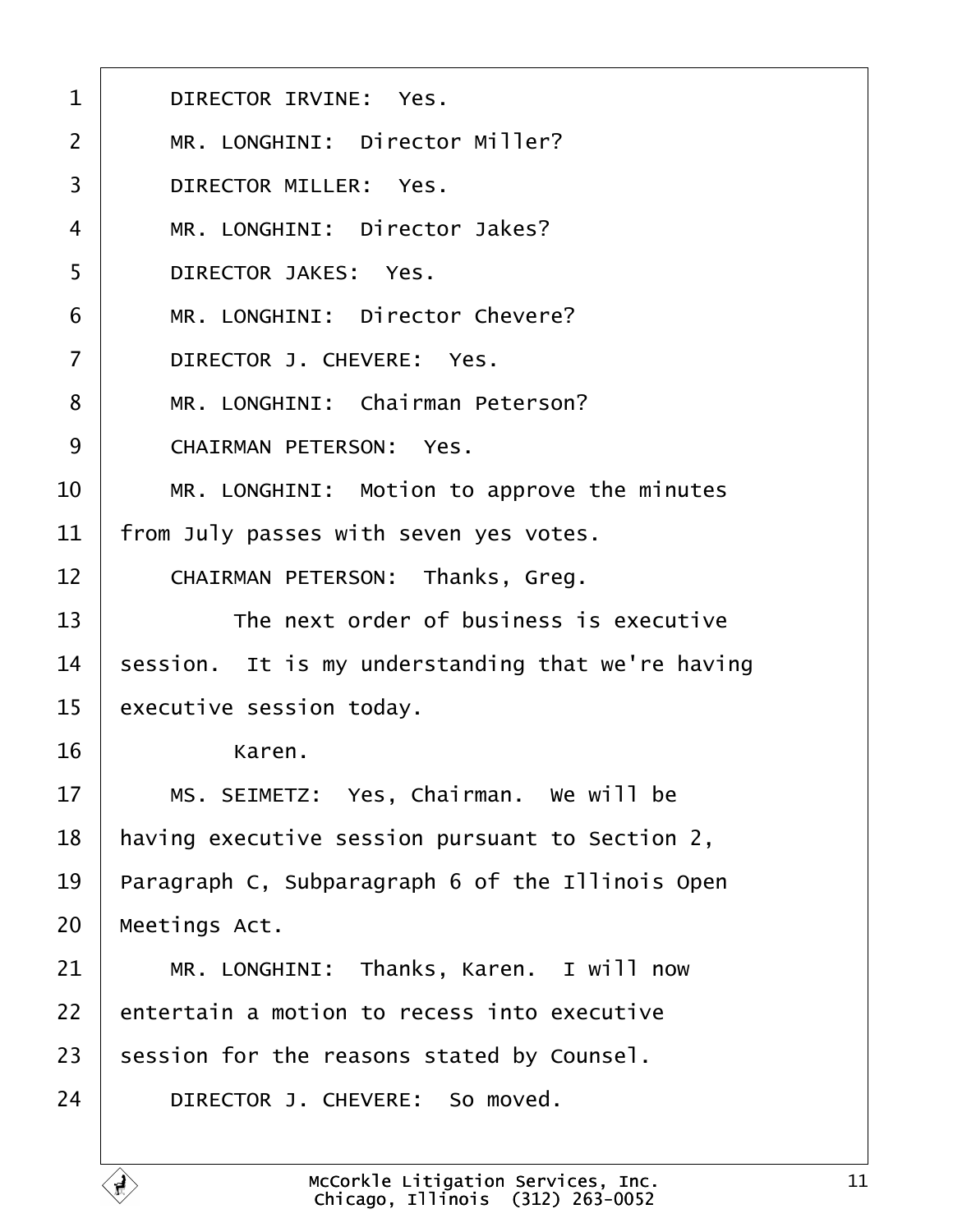<span id="page-11-0"></span>

| 1              | MR. LONGHINI: Moved by Director Chevere.         |
|----------------|--------------------------------------------------|
| 2              | DIRECTOR REV. MILLER: Second.                    |
| 3              | MR. LONGHINI: Seconded by Director Miller,       |
| 4              | the motion to recess into executive session.     |
| 5              | Director Alva Rosales?                           |
| 6              | DIRECTOR ALVA ROSALES: Yes.                      |
| $\overline{7}$ | MR. LONGHINI: Director Irvine?                   |
| 8              | DIRECTOR IRVINE: Yes.                            |
| 9              | MR. LONGHINI: Director Miller?                   |
| 10             | <b>DIRECTOR MILLER: Yes.</b>                     |
| 11             | MR. LONGHINI: Director Jakes?                    |
| 12             | <b>DIRECTOR JAKES: Yes.</b>                      |
| 13             | MR. LONGHINI: Director Chevere?                  |
| 14             | DIRECTOR J. CHEVERE: Yes.                        |
| 15             | MR. LONGHINI: Chairman Peterson?                 |
| 16             | <b>CHAIRMAN PETERSON: Yes.</b>                   |
| 17             | MR. LONGHINI: Motion to recess into executive    |
| 18             | session is approved with seven yes votes.        |
| 19             | So we are now in executive session.              |
| 20             | (Recess.)                                        |
| 21             | <b>CHAIRMAN PETERSON: I will now entertain a</b> |
| 22             | motion to return to open session.                |
| 23             | DIRECTOR J. CHEVERE: So moved.                   |
| 24             | DIRECTOR REV. MILLER: Second.                    |
|                |                                                  |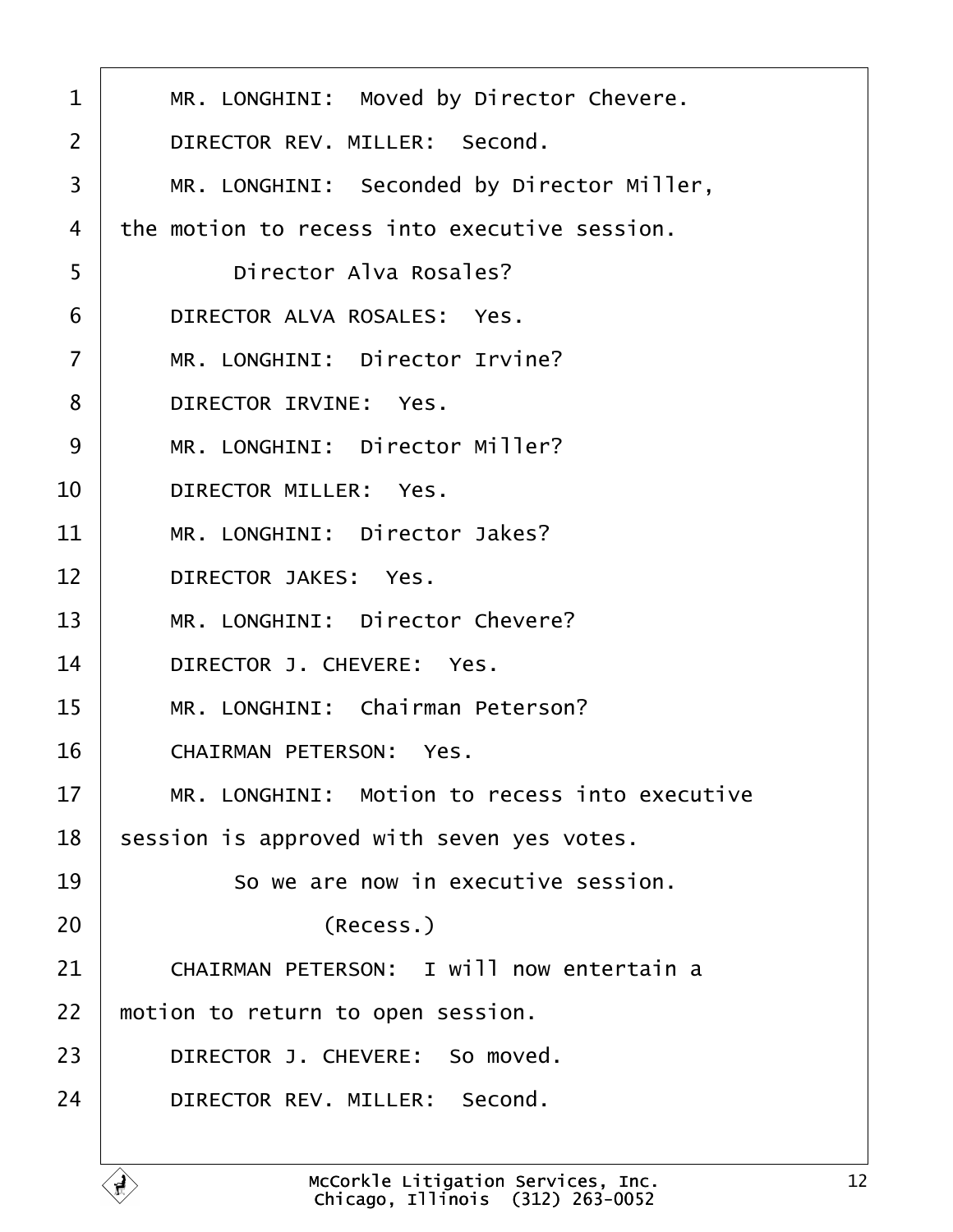<span id="page-12-0"></span>

| 1              | MR. LONGHINI: That motion was moved by            |
|----------------|---------------------------------------------------|
| 2              | Director Chevere, seconded by Director Miller.    |
| 3              | Director Alva Rosales?                            |
| 4              | DIRECTOR ALVA ROSALES: Yes.                       |
| 5              | MR. LONGHINI: Director Irvine?                    |
| 6              | DIRECTOR IRVINE: Yes.                             |
| $\overline{7}$ | MR. LONGHINI: Director Miller?                    |
| 8              | <b>DIRECTOR MILLER: Yes.</b>                      |
| 9              | MR. LONGHINI: Director Jakes?                     |
| 10             | <b>DIRECTOR JAKES: Yes.</b>                       |
| 11             | MR. LONGHINI: Director Chevere?                   |
| 12             | DIRECTOR J. CHEVERE: Yes.                         |
| 13             | MR. LONGHINI: Chairman Peterson?                  |
| 14             | <b>CHAIRMAN PETERSON: Yes.</b>                    |
| 15             | MR. LONGHINI: Chairman, that motion to move       |
| 16             | back into open session is approved with seven yes |
| 17             | votes.                                            |
| 18             | <b>CHAIRMAN PETERSON: Thanks, Greg.</b>           |
| 19             | The next order of business is Board Item          |
| 20             | No. 4A.                                           |
| 21             | Karen.                                            |
| 22             | MS. SEIMETZ: Thank you, Chairman.                 |
| 23             | This is a recommendation of real estate           |
| 24             | and the Law Department for the Board to authorize |
|                |                                                   |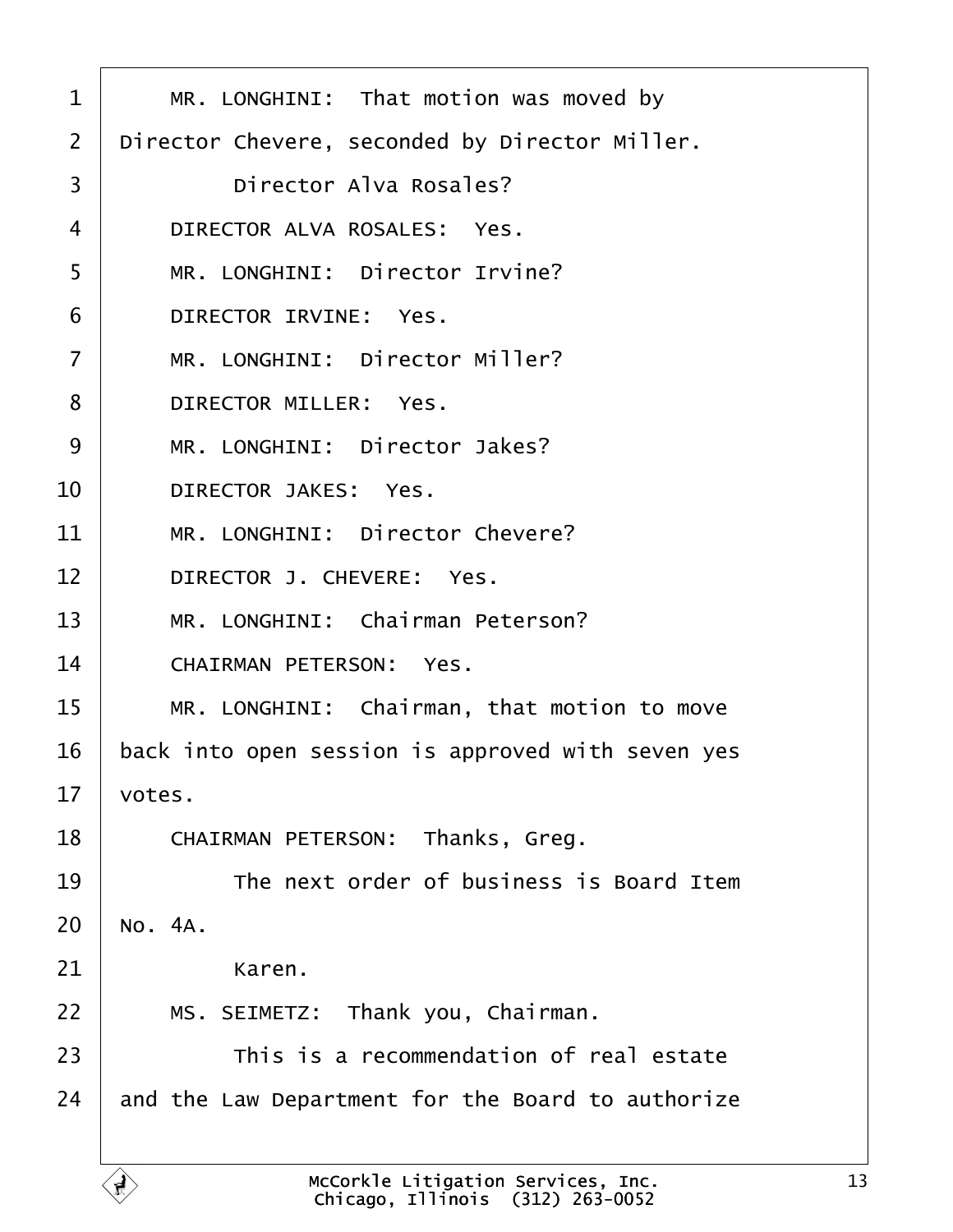<span id="page-13-0"></span>

| a first amendment to the sublease with Wishbone   |
|---------------------------------------------------|
|                                                   |
| Chicago, LLC, of ground floor space that is       |
| Ipcated at 567 West Lake in Chicago.              |
| The amendment moves the base rent to a            |
| revenue based model to address the capacity       |
| restrictions because of the coronavirus pandemic, |
| but which as a model which will achieve the       |
| driginal agreed upon rent plus inflation when     |
| dapacity restrictions are no longer in place.     |
| The Wishbone will continue to be                  |
| responsible for its previously agreed upon share  |
| of building expenses.                             |
| Thank you.                                        |
| CHAIRMAN PETERSON: Thank you, Karen.              |
| I will now entertain a motion to approve          |
| an ordinance authorizing a first amendment to a   |
| sublease with Wishbone Chicago, LLC of ground     |
| floor space located at 567 West Lake, Chicago.    |
| DIRECTOR J. CHEVERE: So moved.                    |
| DIRECTOR REV. MILLER: Second.                     |
| MR. LONGHINI: Moved by Director Chevere,          |
| seconded by Director Miller. I'll conduct a roll  |
| call vote.                                        |
|                                                   |
|                                                   |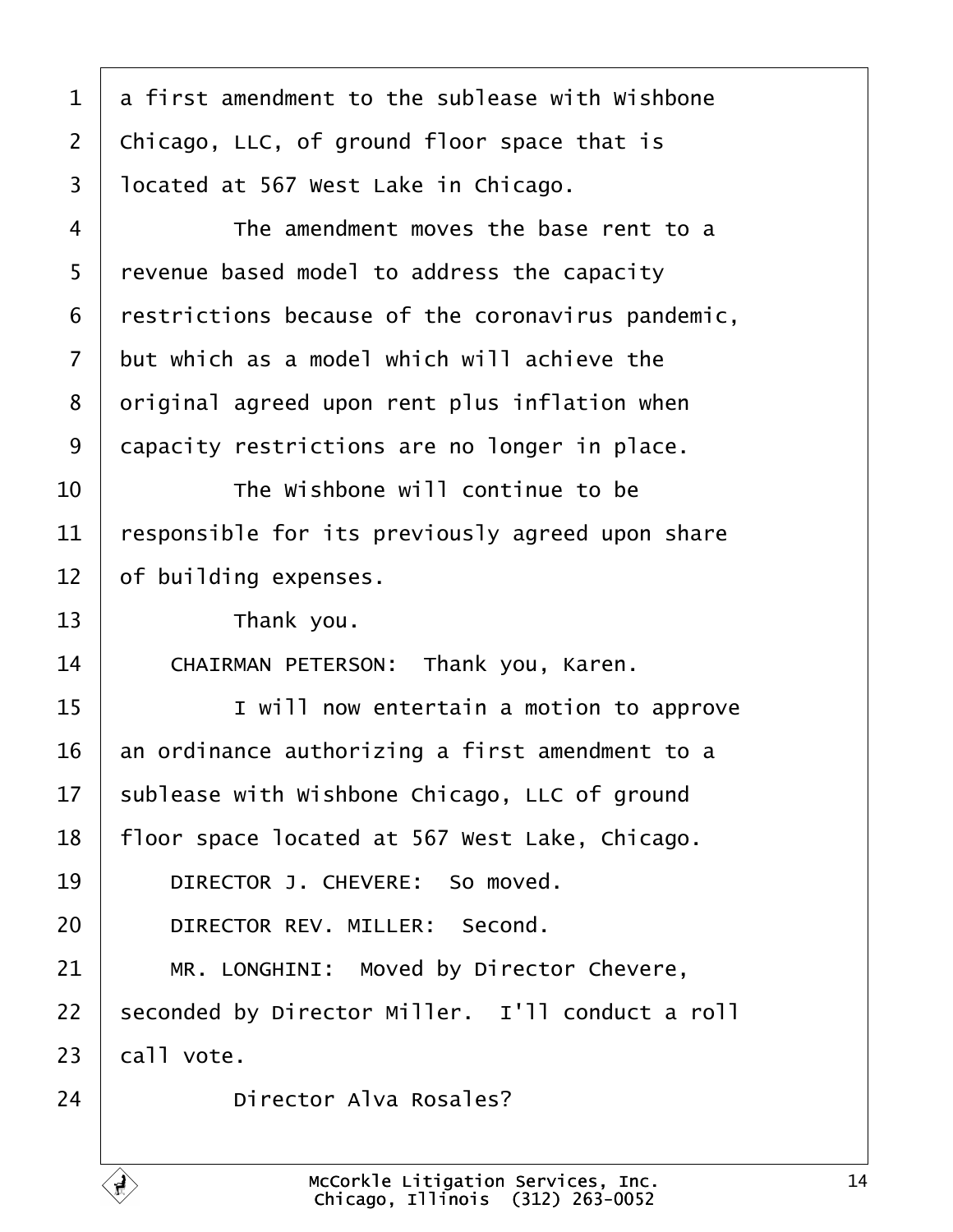<span id="page-14-0"></span>

| $\mathbf 1$    | DIRECTOR ALVA ROSALES: Yes.                       |
|----------------|---------------------------------------------------|
| 2              | MR. LONGHINI: Director Irvine?                    |
| 3              | DIRECTOR IRVINE: Yes.                             |
| 4              | MR. LONGHINI: Director Miller?                    |
| 5              | <b>DIRECTOR MILLER: Yes.</b>                      |
| 6              | MR. LONGHINI: Director Jakes?                     |
| $\overline{7}$ | <b>DIRECTOR JAKES: Yes.</b>                       |
| 8              | MR. LONGHINI: Director Chevere?                   |
| 9              | DIRECTOR J. CHEVERE: Yes.                         |
| 10             | MR. LONGHINI: Chairman Peterson?                  |
| 11             | <b>CHAIRMAN PETERSON: Yes.</b>                    |
| 12             | MR. LONGHINI: The Wishbone lease is approved      |
| 13             | with seven yes votes, sir.                        |
| 14             | CHAIRMAN PETERSON: All right. Thanks, Greg.       |
| 15             | The next order of business is Board item          |
| 16             | No. 5A, an ordinance appointing a trustee and an  |
| 17             | alternate to the Board of trustees of the         |
| 18             | retirement plan for the Chicago Transit Authority |
| 19             | employees.                                        |
| 20             | May I have a motion to approve?                   |
| 21             | DIRECTOR J. CHEVERE: So moved.                    |
| 22             | DIRECTOR REV. MILLER: Second.                     |
| 23             | MR. LONGHINI: Moved by Director Chevere,          |
| 24             | seconded by Director Miller.                      |
|                |                                                   |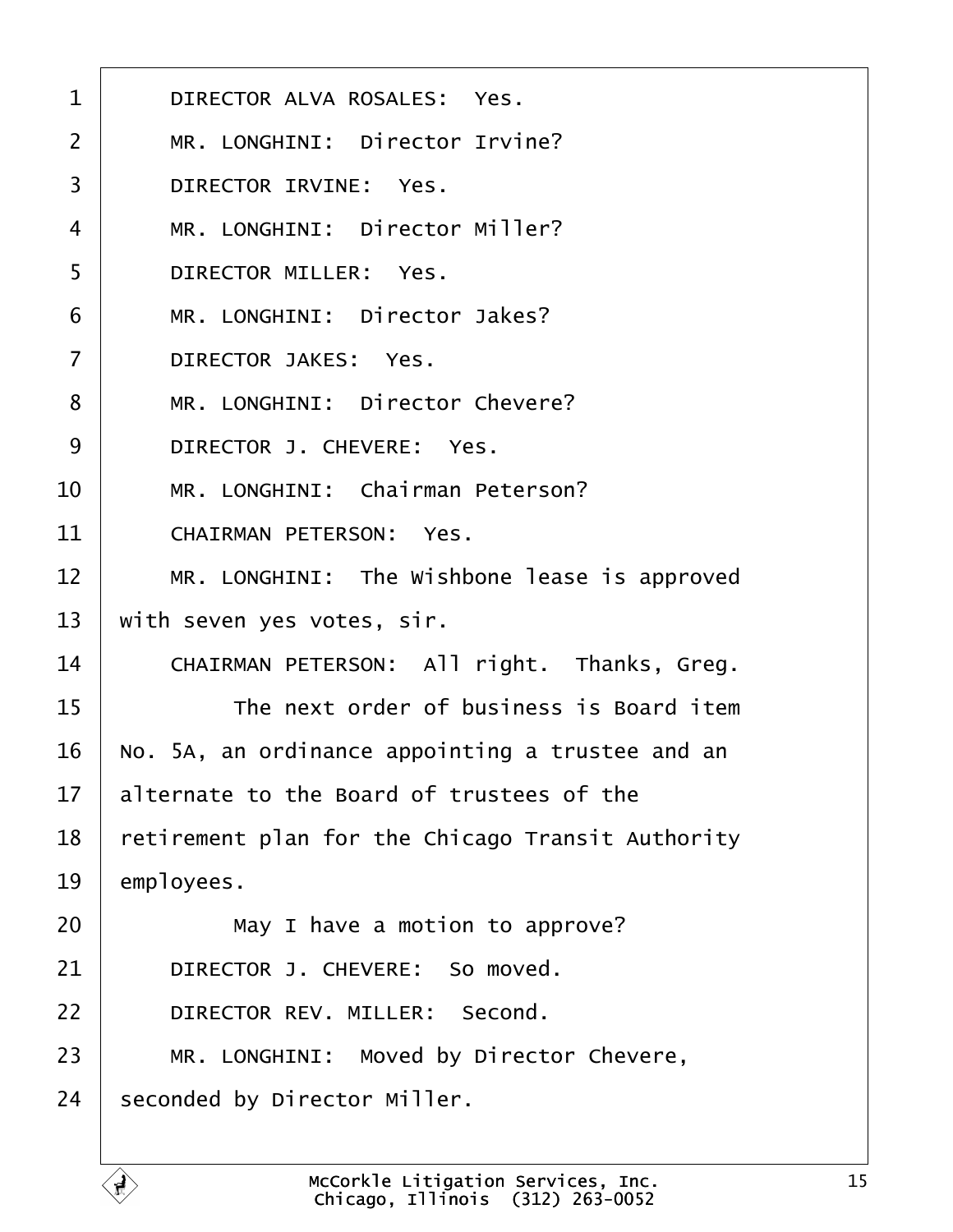<span id="page-15-0"></span>

| $\mathbf 1$    | I'll take a roll call vote.                        |
|----------------|----------------------------------------------------|
| 2              | <b>Director Alva Rosales?</b>                      |
| 3              | DIRECTOR ALVA ROSALES: Yes.                        |
| 4              | MR. LONGHINI: Director Irvine?                     |
| 5              | DIRECTOR IRVINE: Yes.                              |
| 6              | MR. LONGHINI: Director Miller?                     |
| $\overline{7}$ | <b>DIRECTOR MILLER: Yes.</b>                       |
| 8              | MR. LONGHINI: Director Jakes?                      |
| 9              | <b>DIRECTOR JAKES: Yes.</b>                        |
| 10             | MR. LONGHINI: Director Chevere?                    |
| 11             | DIRECTOR J. CHEVERE: Yes.                          |
| 12             | MR. LONGHINI: Chairman Peterson?                   |
| 13             | <b>CHAIRMAN PETERSON: Yes.</b>                     |
| 14             | MR. LONGHINI: That motion to approve               |
| 15             | Wishbone -- I'm sorry that was the Board of        |
| 16             | trustees, Agenda No. 5A, passes with seven yes     |
| 17             | votes, sir.                                        |
| 18             | CHAIRMAN PETERSON: Thanks, Greg.                   |
| 19             | The next order of business is a report             |
| 20             | from the Committee on Finance, Audit and Budget.   |
| 21             | Director Silva.                                    |
| 22             | DIRECTOR SILVA: The Committee on Finance,          |
| 23             | Audit and Budget met earlier this morning via Zoom |
| 24             | video teleconference. The Committee approved the   |
|                |                                                    |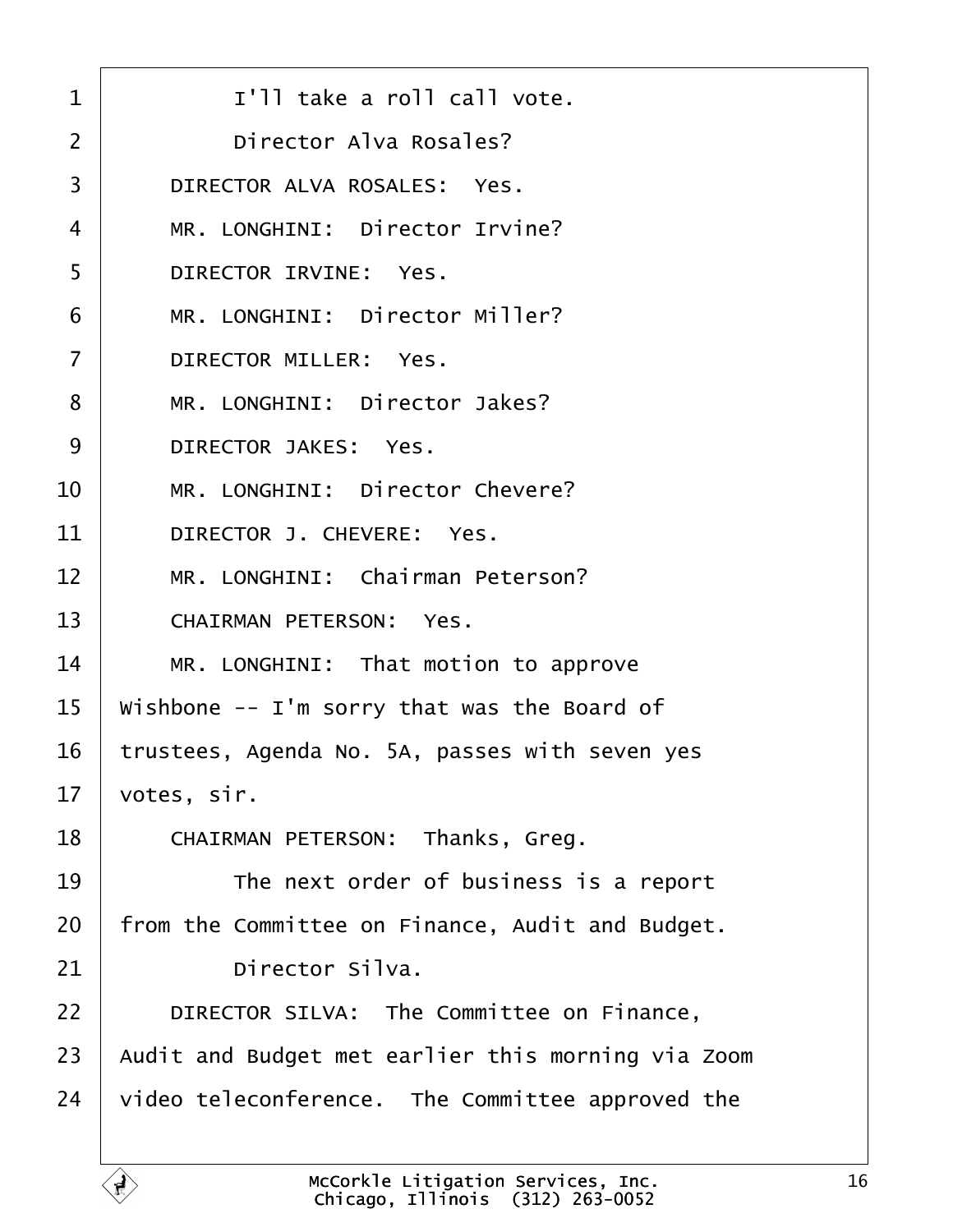<span id="page-16-0"></span>

| 1  | July 15, 2020 minutes.                             |
|----|----------------------------------------------------|
| 2  | The Committee reviewed the finance                 |
| 3  | report.                                            |
| 4  | The Committee also reviewed the following          |
| 5  | five ordinances:                                   |
| 6  | An ordinance adopting an amended budget            |
| 7  | to calendar year 2020;                             |
| 8  | An ordinance amending ordinance 019-103            |
| 9  | approving the Fiscal Year 2020-2024 Capital        |
| 10 | Improvement Program;                               |
| 11 | An ordinance authorizing an amendment to           |
| 12 | University Pass, U-Pass, contract item during the  |
| 13 | COVID-19 pandemic;                                 |
| 14 | An ordinance authorizing an agreement              |
| 15 | with the Union Pacific Railroad Company for        |
| 16 | preliminary engineering services on the Red Line   |
| 17 | <b>Extension Project;</b>                          |
| 18 | An ordinance authorizing an                        |
| 19 | intergovernmental agreement with the City of       |
| 20 | Chicago through its Department of Planning and     |
| 21 | Development for the Red Line Extension Project     |
| 22 | Transit-Supportive Development Comprehensive Plan. |
| 23 | The Committee also reviewed six                    |
| 24 | purchase -- seven purchase and sales award         |
|    |                                                    |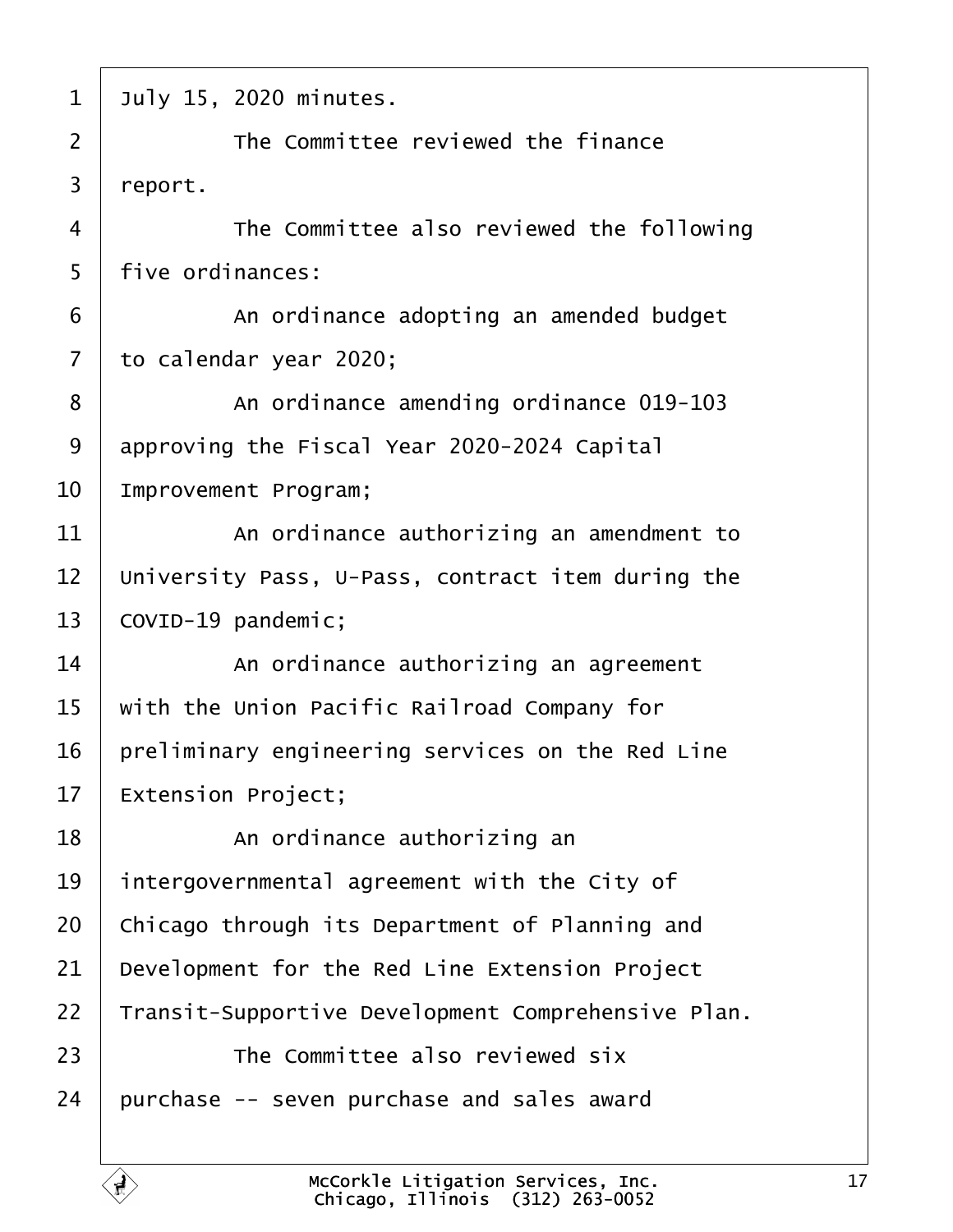<span id="page-17-0"></span>

| 1              | recommendations.                                 |
|----------------|--------------------------------------------------|
| $\overline{2}$ | The Committee placed all five -- all five        |
| 3              | drdinances and all six contracts on the omnibus. |
| $\overline{4}$ | That concludes my report, Chairman               |
| 5              | Peterson.                                        |
| 6              | MR. LONGHINI: Just to clarify that last          |
| $\overline{7}$ | sentence, we placed six contracts, not all of    |
| 8              | them, but six contracts on the omnibus, Chairman |
| 9              | Peterson.                                        |
| 10             | And that did conclude his report.                |
| 11             | CHAIRMAN PETERSON: All right. Thanks, Greg       |
| 12             | and Director Silva.                              |
| 13             | May I now have a motion to approve the           |
| 14             | omnibus as stated by Director Silva?             |
| 15             | DIRECTOR J. CHEVERE: So moved.                   |
| 16             | DIRECTOR REV. MILLER: Seconded.                  |
| 17             | MR. LONGHINI: Moved by Director Chevere,         |
| 18             | seconded by Director Miller.                     |
| 19             | Roll call on the omnibus.                        |
| 20             | Director Alva Rosales?                           |
| 21             | DIRECTOR ALVA ROSALES: Yes.                      |
| 22             | MR. LONGHINI: Director Irvine?                   |
| 23             | DIRECTOR IRVINE: Yes.                            |
| 24             | MR. LONGHINI: Director Miller?                   |
|                |                                                  |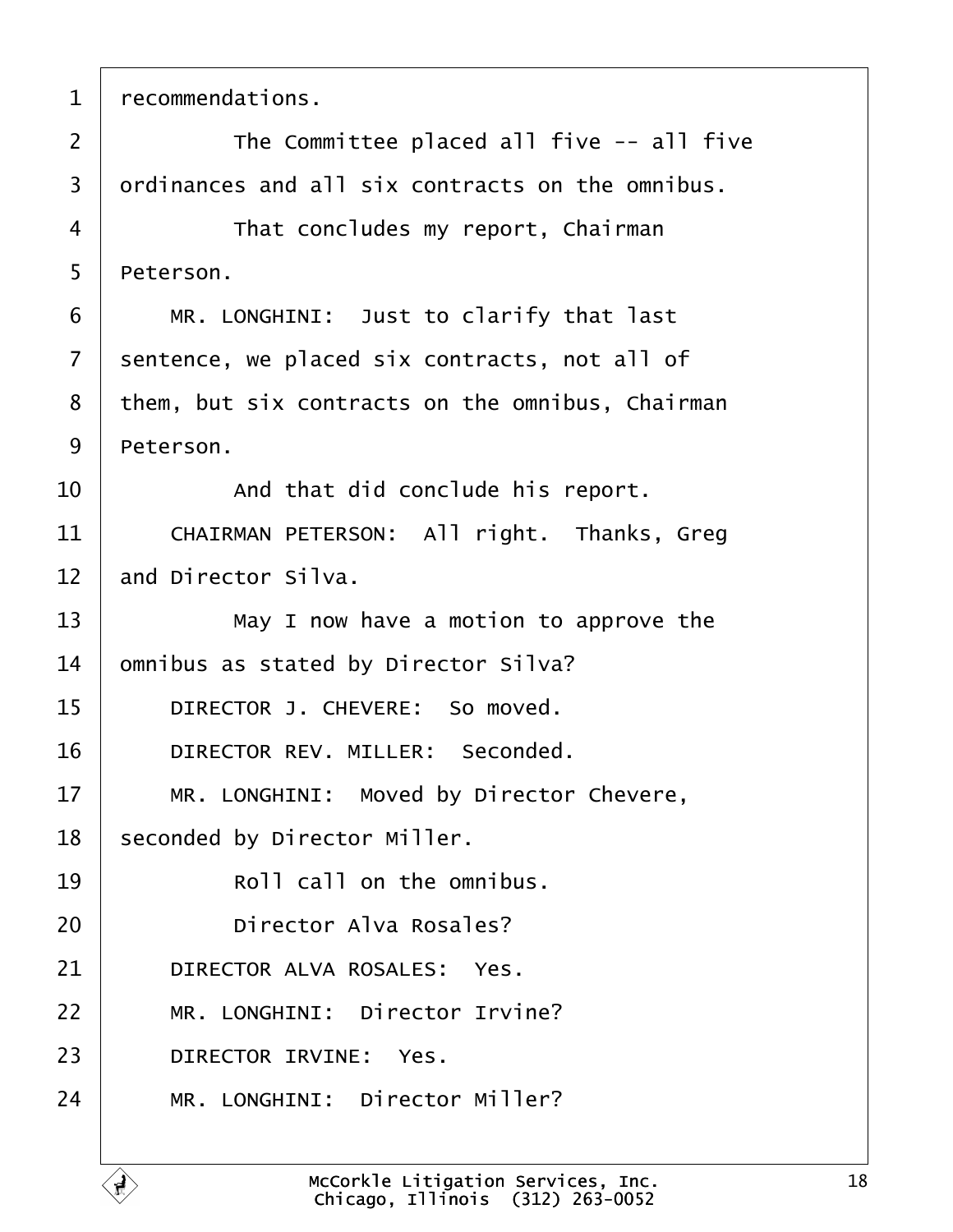<span id="page-18-0"></span>

| 1               | <b>DIRECTOR MILLER: Yes.</b>                      |
|-----------------|---------------------------------------------------|
| 2               | MR. LONGHINI: Director Jakes?                     |
| 3               | <b>DIRECTOR JAKES: Yes.</b>                       |
| 4               | MR. LONGHINI: Director Chevere?                   |
| 5               | DIRECTOR J. CHEVERE: Yes.                         |
| 6               | MR. LONGHINI: Chairman Peterson?                  |
| $\overline{7}$  | <b>CHAIRMAN PETERSON: Yes.</b>                    |
| 8               | MR. LONGHINI: The motion to approve the           |
| 9               | dmnibus passes with seven yes votes, sir.         |
| 10              | <b>CHAIRMAN PETERSON: Thanks, Greg.</b>           |
| 11              | The next order of business is the                 |
| 12 <sub>2</sub> | construction report. I think we've got Bill       |
| 13              | Mooney and Juan Pablo.                            |
| 14              | MR. MOONEY: Good morning. Bill Mooney             |
| 15              | Infrastructure Officer. Joining me today will be  |
| 16              | <b>Juan Pablo Prieto and Chris Bushell.</b>       |
| 17              | I'll start with Blue Line signals upgrade         |
| 18              | between Jefferson Park and O'Hare. The project    |
| 19              | continues to move forward, on budget and tight to |
| 20              | schedule.                                         |
| 21              | We have continued to advance fieldwork            |
| 22              | activities in preparation for the delivery of     |
| 23              | relay houses over the last couple of months, last |
| 24              | month, as well as advancing design packages for   |
|                 |                                                   |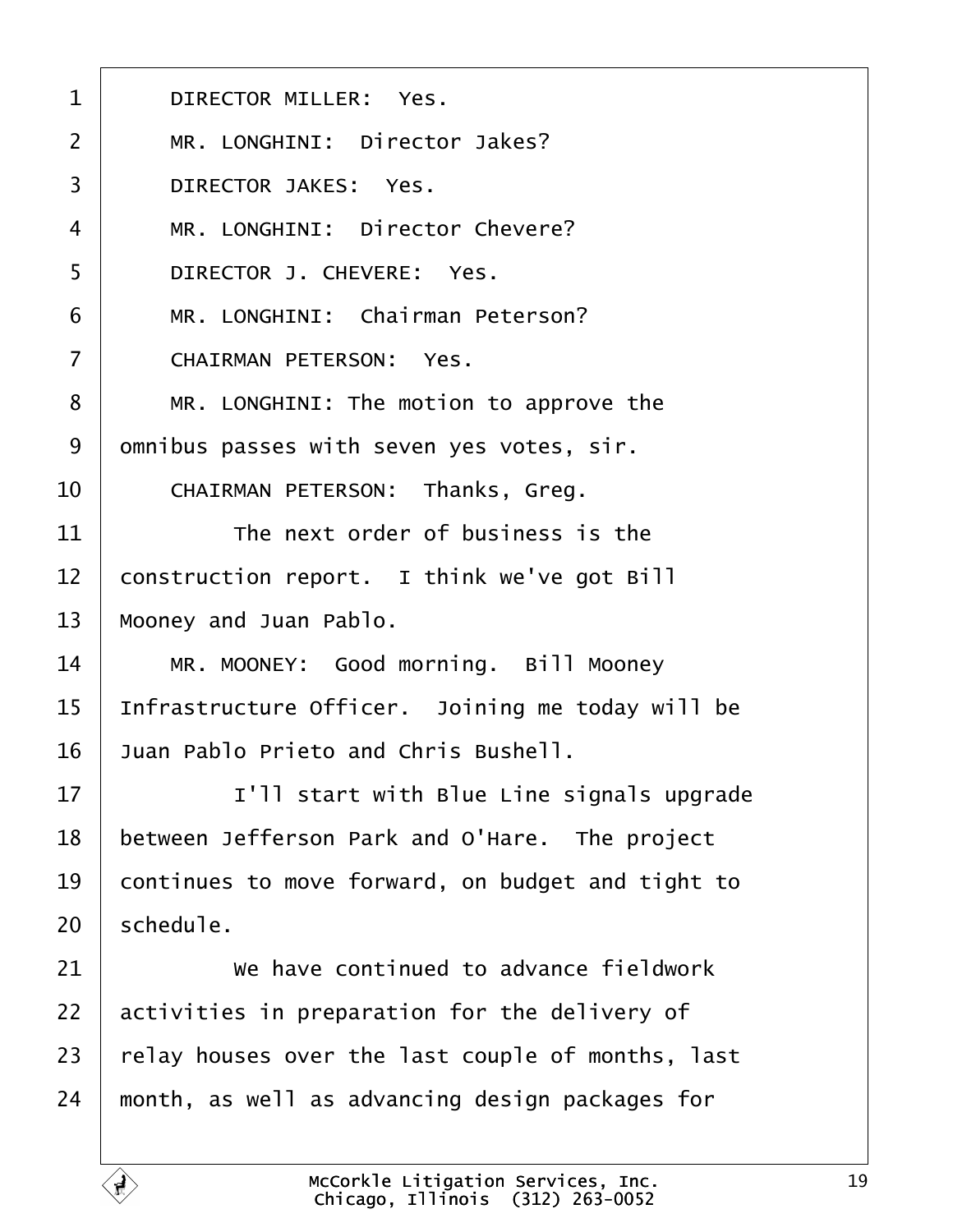<span id="page-19-0"></span>

| $\mathbf 1$    | the relay house fabrication itself.                 |
|----------------|-----------------------------------------------------|
| $\overline{2}$ | The most notable activity since we last             |
| 3              | thet was we received delivery of the Jefferson Park |
| 4              | relay house, which is our first of the relay        |
| 5              | houses that are coming to the site. And we had a    |
| 6              | douple of big weekends of activity out near         |
| $\overline{7}$ | Rosemont Yard where we've been digging in a bunch   |
| 8              | of underground infrastructure, similar to what I    |
| 9              | shared with you last year, a bunch of underground   |
| 10             | duct banks and foundation.                          |
| 11             | So if we slide forward a few slides to              |
| 12             | Slide 5, I was talking about those activities.      |
| 13             | Slide 6, the first of the pictures. So              |
| 14             | here is the relay house at Jefferson Park being     |
| 15             | craned onto the right-of-way and set on the         |
| 16             | foundations that we installed last year for it.     |
| 17             | Over the next month or so, this house is            |
| 18             | getting all the cables we've been burying in the    |
| 19             | underground are being nested to this house, and     |
| 20             | the apparatus is in this house. And we will begin   |
| 21             | the commissioning process and cutover in the        |
| 22             | upcoming months.                                    |
| 23             | On Slide 7, here are some of the                    |
| 24             | activities out by Rosemont I mentioned. Here they   |

Г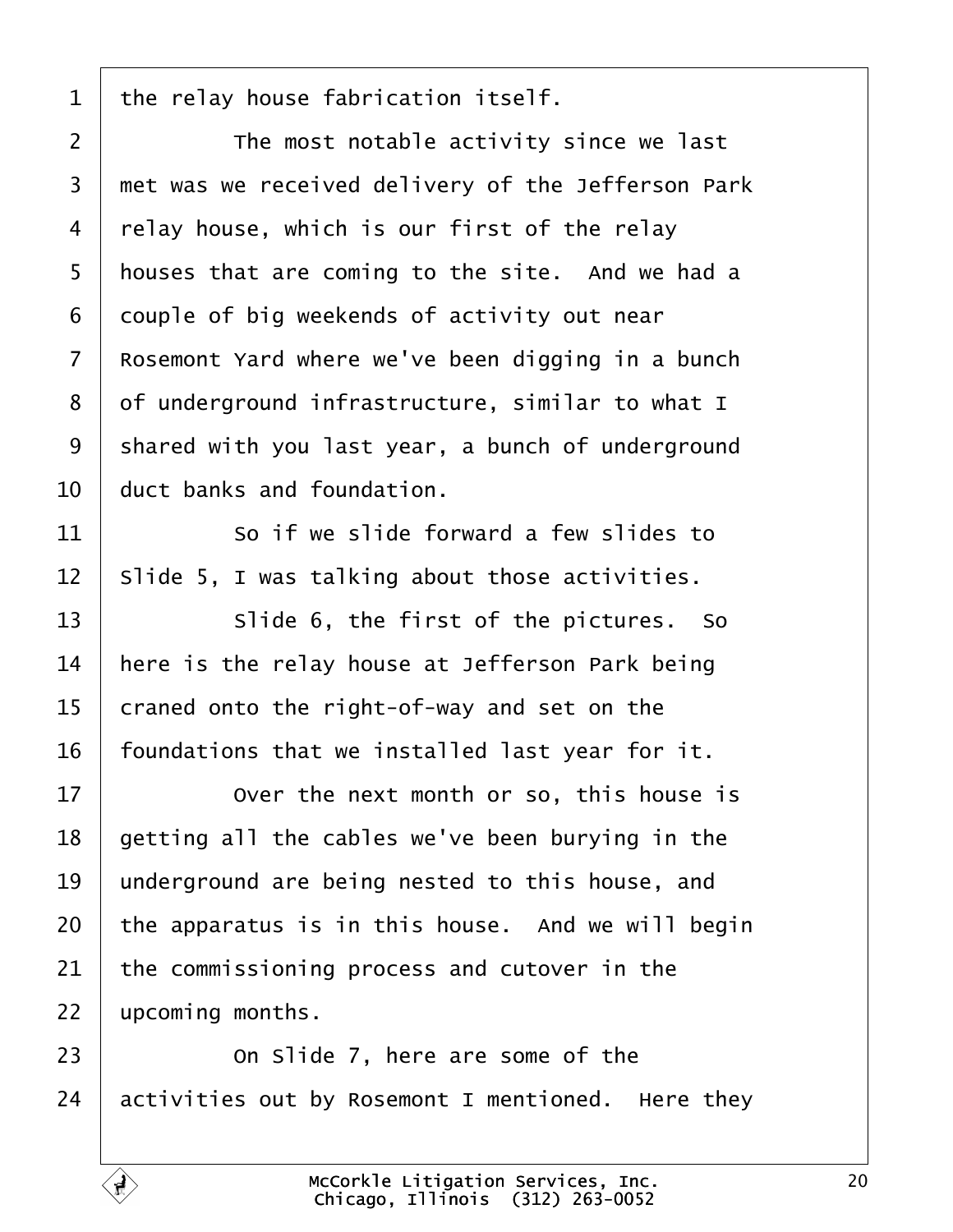- <span id="page-20-0"></span>1 are excavating for a foundation and connection to
- 2 a duct bank.

 $3 \mid$  And Slide 8 is again the duct bank 4 installation. They've dug -- On the left portion 5 df this picture, they've dug an underground trench ·6· ·where they then poured in conduits and concrete to 7 encase those conduits for future cable runs to 8 dther apparatuses on the wayside and also on the ·9· ·way back to the relay houses and the 10 interlockings. 11 | My next project is our Logan Square 12 station rehab. As the activities have focused 13 again mostly on the elevators in these months, 14 |'Il move forward to Slide 12 on the photos for 15 the elevators.  $16$   $\parallel$  The new elevator cab, this is the 17 mezzanine to platform elevator that's currently 18 being rehabbed is in place, and they've installed 19 the doors. The picture here shows you the new 20 doors in place. They have the foundation, and 21 they're building out the upper structures of this.  $22$   $\parallel$  And on Slide 13 here is the pump and 23 hydraulic pump that drives this elevator as well 24 as the pit where they've now installed all the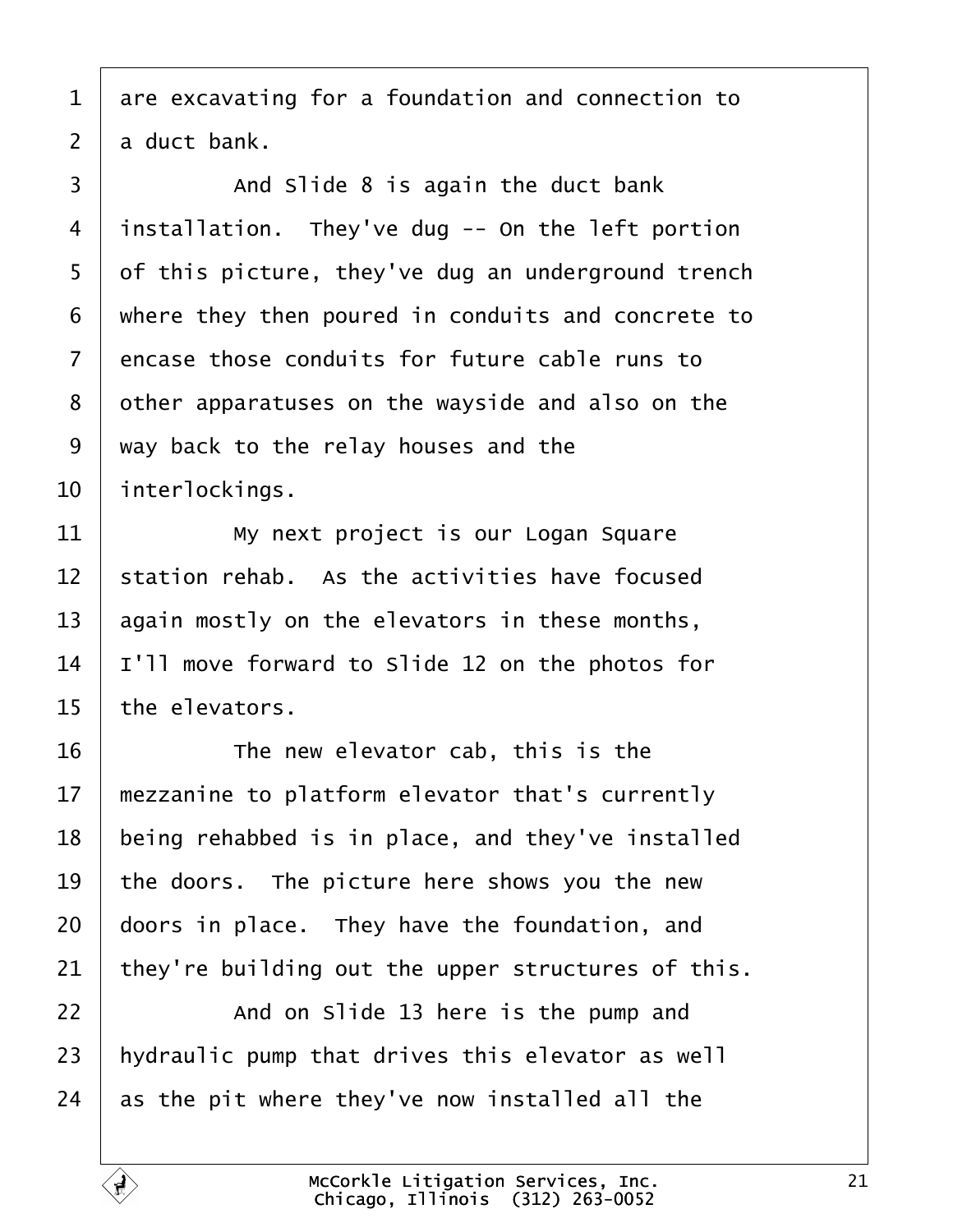<span id="page-21-0"></span>

| 1              | piping for that elevator, kind of -- this is the   |
|----------------|----------------------------------------------------|
| $\overline{2}$ | motor that brings the elevator up and down, this   |
| 3              | big cylinder that lifts it into place. And this    |
| 4              | is the new infrastructure that will support that   |
| 5              | as part of this rehab. They are coming very close  |
| 6              | to finishing this unit and putting it in service.  |
| 7              | At that time, they'll take the second unit out and |
| 8              | begin the rehab there.                             |
| 9              | My next project are electric bus charging          |
| 10             | stations. The project remains on budget and tight  |
| 11             | to schedule. As I mentioned in prior months, most  |
| 12             | of the activities at Chicago Garage and Chicago    |
| 13             | Austin are tied to completion and finalizing the   |
| 14             | commissioning and training and getting ready to be |
| 15             | put in service towards the end of this month.      |
| 16             | All of the major field activities have             |
| 17             | shifted over to Navy Pier at this point. They've   |
| 18             | begun major foundational work for the building     |
| 19             | itself and are continuing to install various       |
| 20             | conduit duct banks and mast foundations for the    |
| 21             | charging units.                                    |
| 22             | Moving to the pictures on Slide 17, this           |
| 23             | is the main conduit run coming from the vaults     |
| 24             | where all the masts kind of connect through        |
|                |                                                    |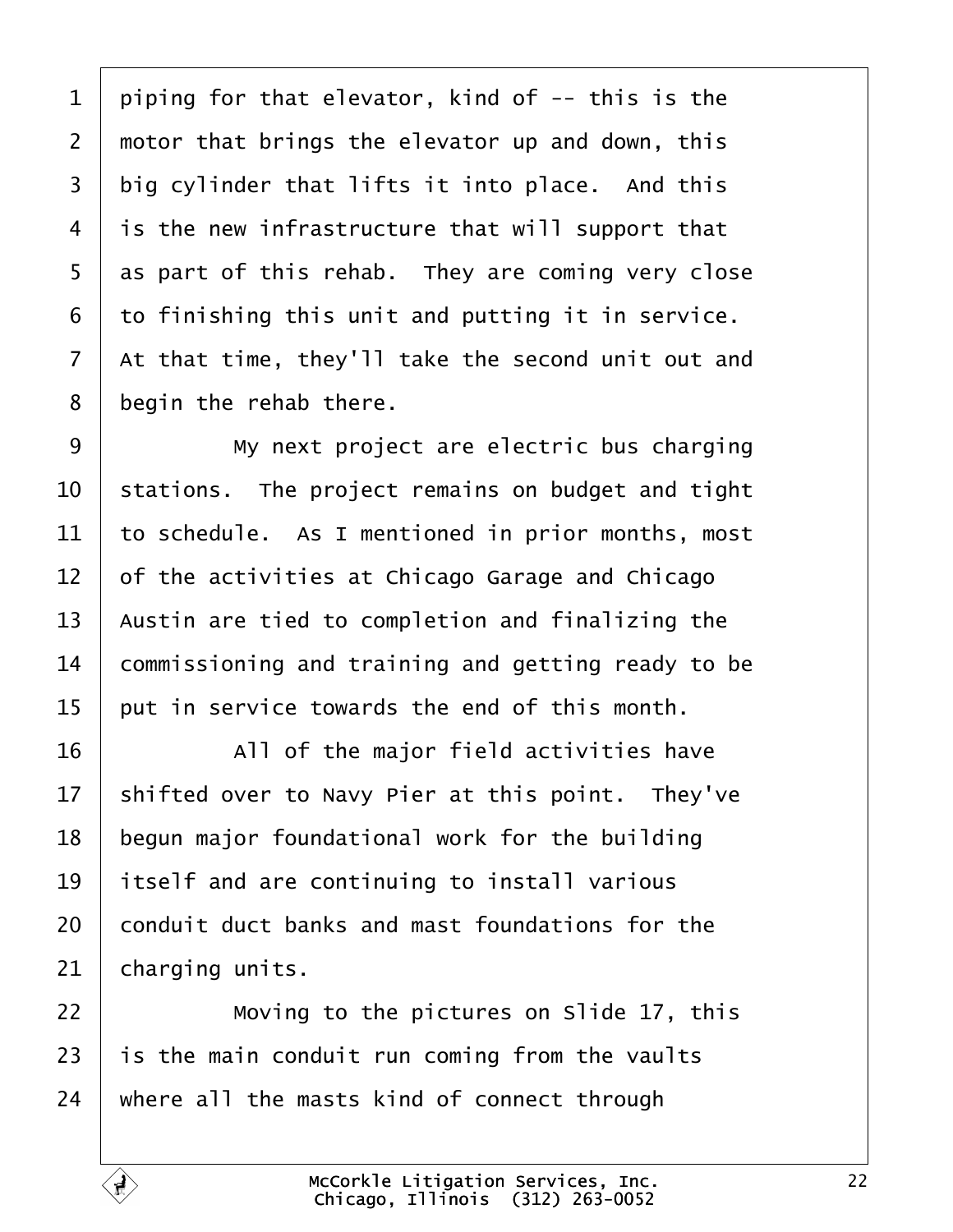<span id="page-22-0"></span>

| 1              | ultimately coming back into the building. And you  |
|----------------|----------------------------------------------------|
| $\overline{2}$ | dan see on the picture on the right, this is where |
| 3              | that conduit runs duct up into the building where  |
| 4              | that building will be built ultimately. The        |
| 5              | substructure work they're building there.          |
| 6              | On Slide 18, they've begun -- they've              |
| $\overline{7}$ | poured the foundational wall on the left. This is  |
| 8              | the foundation for the walls for that structure    |
| 9              | that's being built. And on the right, they're      |
| 10             | actually encasing those duct runs I showed you in  |
| 11             | the last picture in concrete. This project at      |
| 12             | Navy Pier is moving very rapidly and changing kind |
| 13             | of daily.                                          |
| 14             | My next project I'll be advancing towards          |
| 15             | is our systemwide traction power upgrades which I  |
| 16             | introduced a couple of months ago. The project     |
| 17             | remains on schedule and on budget. It's            |
| 18             | progressing very well.                             |
| 19             | Moving forward to Slide 21, we've                  |
| 20             | completed work at 17 Substation, Harding           |
| 21             | Substation, and Washington Substation, and they're |
| 22             | currently working at Lotus Substation.             |
| 23             | On Slide 22, this is the transformer on            |
| 24             | the left being delivered via flatbed truck from    |
|                |                                                    |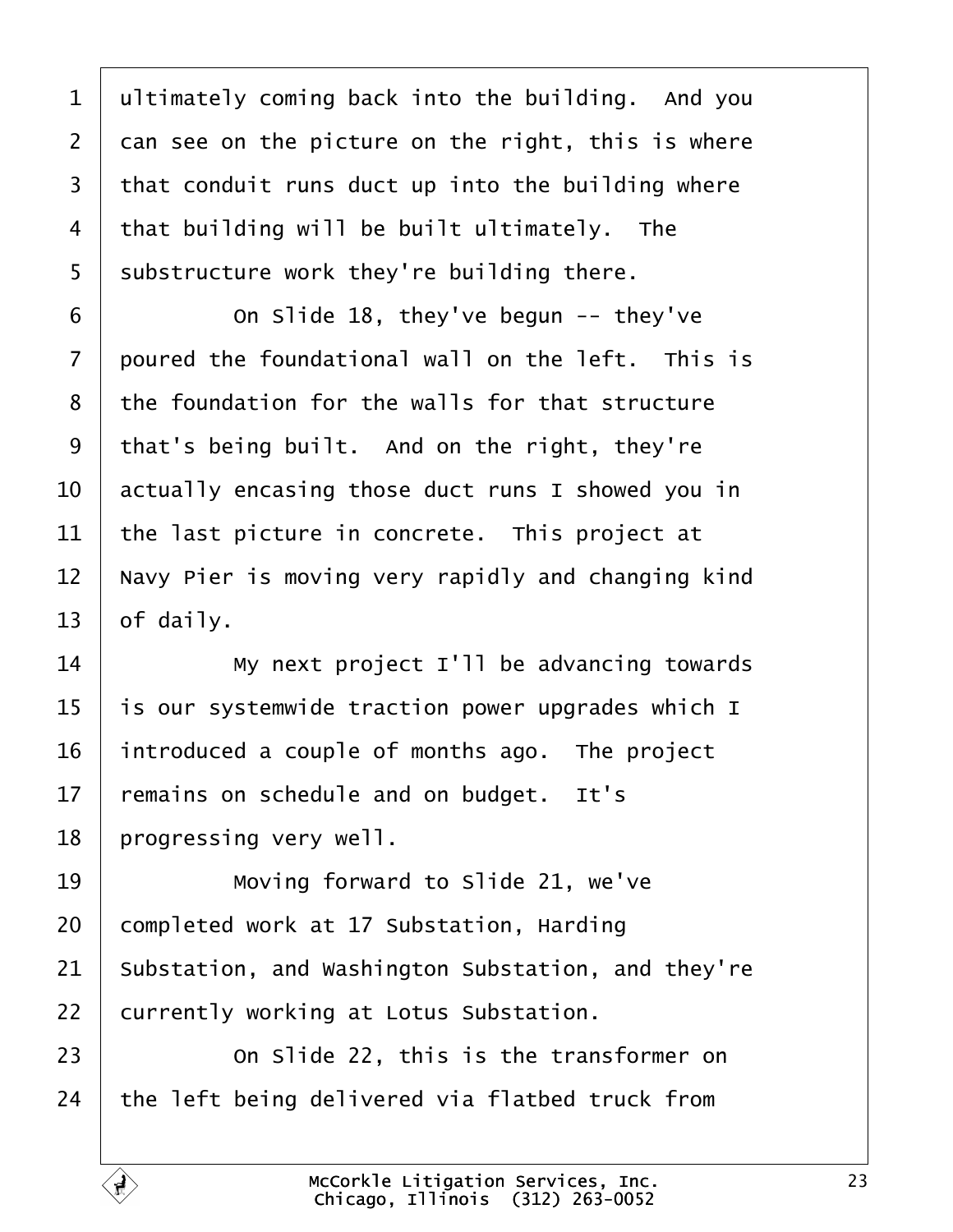<span id="page-23-0"></span>

| 1              | the factory to the Washington Station. And on the  |
|----------------|----------------------------------------------------|
| $\overline{2}$ | right side of this photo shows you the new         |
| 3              | transformer in place and connected at Harding.     |
| 4              | And on the left slide, on Slide 23,                |
| 5              | there's the control wiring for -- this is the      |
| 6              | dabinet, this is the brains that kind of tells the |
| $\overline{7}$ | transformer what it's doing how to behave being    |
| 8              | wired up. And on the right is the metal bus bar    |
| 9              | that connects the rectifier and the transformer    |
| 10             | units being reconnected on that new unit.          |
| 11             | Advancing to my final project today,               |
| 12             | before I turn it over to Chris, this is our new    |
| 13             | project before the Board. This is our 98th Rail    |
| 14             | Shop bridge deck and drainage replacement project. |
| 15             | It has an approximate budget of \$5.2 million with |
| 16             | a construction contract of approximately \$3       |
| 17             | million. The construction contractor is Illinois   |
| 18             | Constructor Corporation. In this, we are           |
| 19             | rebuilding a bridge connection to our two          |
| 20             | multistory rail shop at 98 Yard.                   |
| 21             | I'll move forward and show you some                |
| 22             | pictures of this. So what you're seeing in this    |
| 23             | picture on Slide 27 is this bridge, which at this  |
| 24             | point has run its useful life and needs structural |
|                |                                                    |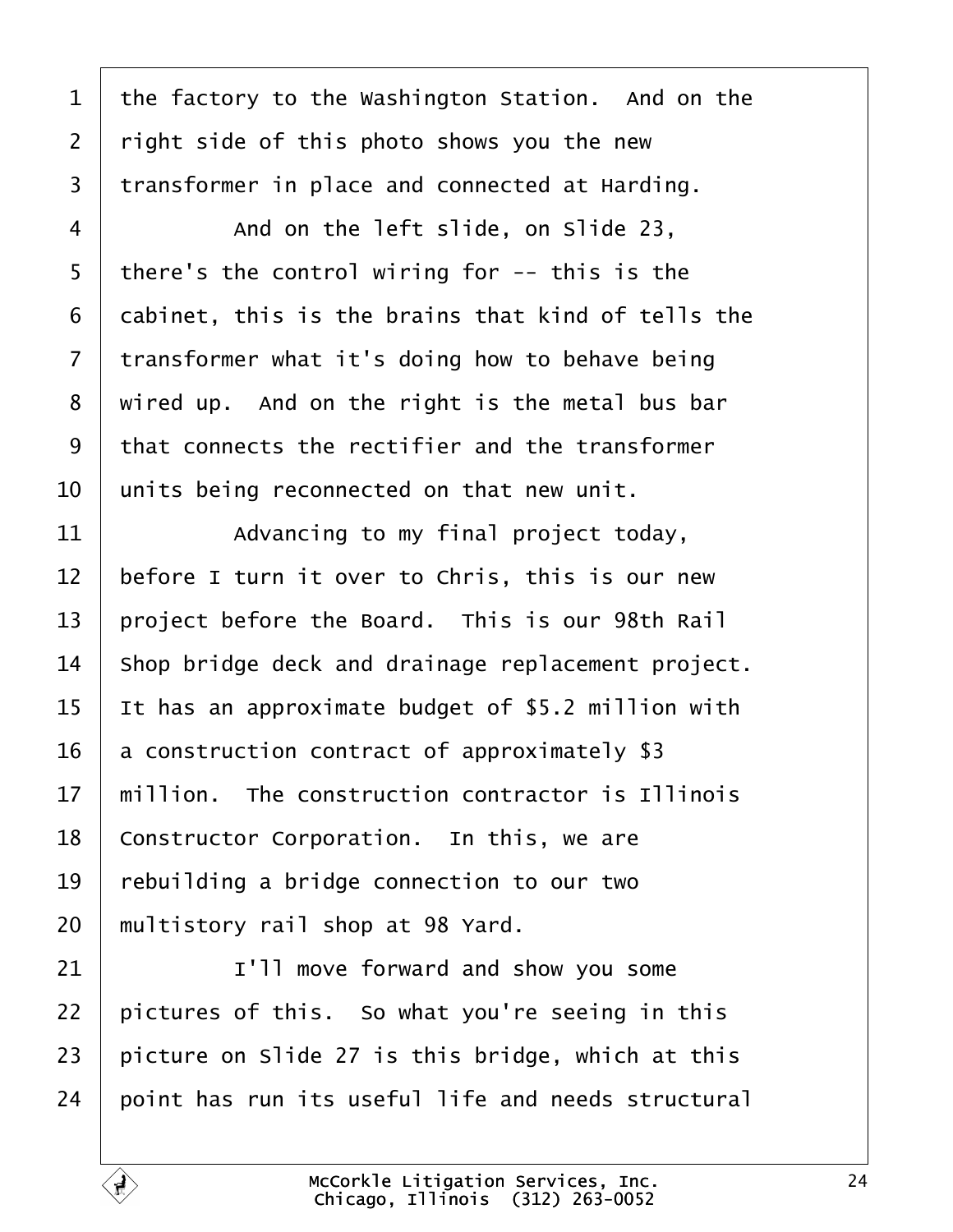<span id="page-24-0"></span>

| 1               | domplete replacement. The project replaces this    |
|-----------------|----------------------------------------------------|
| $\overline{2}$  | bridge, the canopy entirely, as well as the        |
| 3               | interior to the penthouse, that top floor of that  |
| 4               | building, which is where all the deliveries come   |
| 5               | through and come out of the building to a freight  |
| 6               | elevator. That floor in there takes on a major     |
| $\overline{7}$  | portion of the structural load of that building.   |
| 8               | It also has seen its wear and is severely damaged  |
| 9               | and needs upgrading.                               |
| 10              | So most of the activity to date has been           |
| 11              | focused on that interior portion of the penthouse. |
| 12              | So on Slide 28, the pictures on the left show you  |
| 13              | demolition of that concrete floor in that          |
| 14              | penthouse area. This is inside the building right  |
| 15              | putside that bridge. And then they formed in a     |
| 16              | hew concrete floor with a new structural kind of   |
| 17 <sub>1</sub> | hetwork to it. And they ultimately poured          |
| 18              | concrete and set that floor. And they've           |
| 19              | completed that activity at this point, and they    |
| 20              | are now moving forward to the actual bridge work   |
| 21              | on the exterior of the building?                   |
| 22              | Any questions for me at this time? If              |
| 23              | not, I'll turn it over to Chris Bushell.           |
| 24              | MR. LONGHINI: This is Greg first.                  |

 $\overline{1}$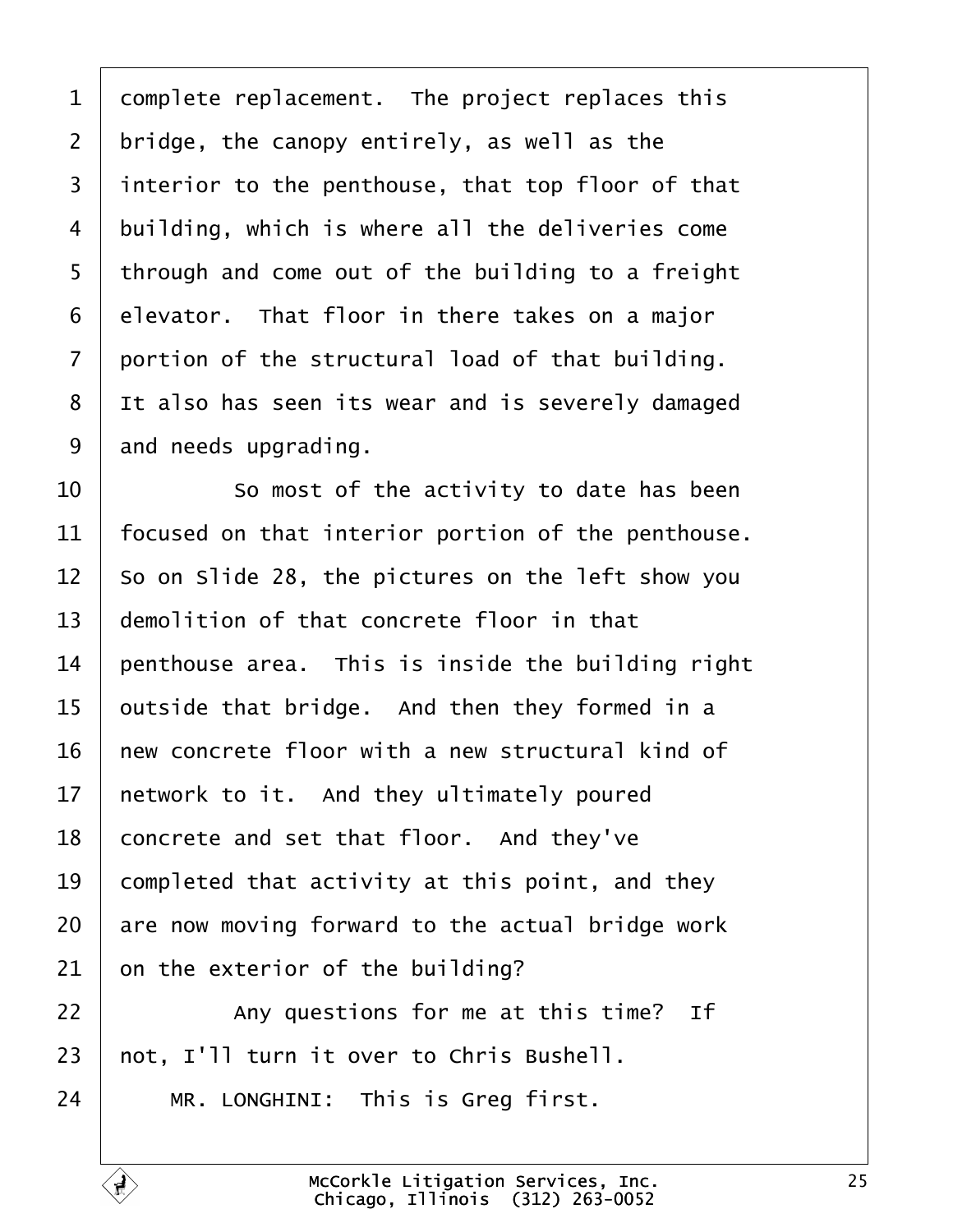<span id="page-25-0"></span>

|                | Chris, before you begin, I want to ask             |
|----------------|----------------------------------------------------|
| 2              | the sign language interpreters, it's time for them |
| 3              | to make a change. So Elisabeth is going to turn    |
| 4              | it over to Rivka. So we're going to give that      |
| 5              | about 15 seconds, and then please begin.           |
| 6              | Thanks. Chris, you may begin.                      |
| $\overline{7}$ | MR. BUSHELL: Directors, Chairman, President,       |
| 8              | General Counsel, I hope you're all well.           |
| 9              | RPM design build contract is on -- on              |
| 10             | budget, tight to schedule due to COVID related     |
| 11             | impacts. That said, we continue to -- hold right   |
| 12             | there for a second, Bill on Slide 31. We continue  |
| 13             | to progress the design. The design is roughly      |
| 14             | 60 percent complete. Many of the most important    |
| 15             | packages relative to the structure of the various  |
| 16             | bridges and stations are being completed at this   |
| 17             | point. We are in the final interdisciplinary       |
| 18             | review, and some of my slides will kind of show    |
| 19             | how we're doing that.                              |
| 20             | In terms of the bypass, we're close to             |
| 21             | completing most of the columns. The foundations    |
| 22             | are done. We're putting columns on top of it and   |
| 23             | awaiting the installation of steel in the fall.    |
| 24             | We are making big strides relative to              |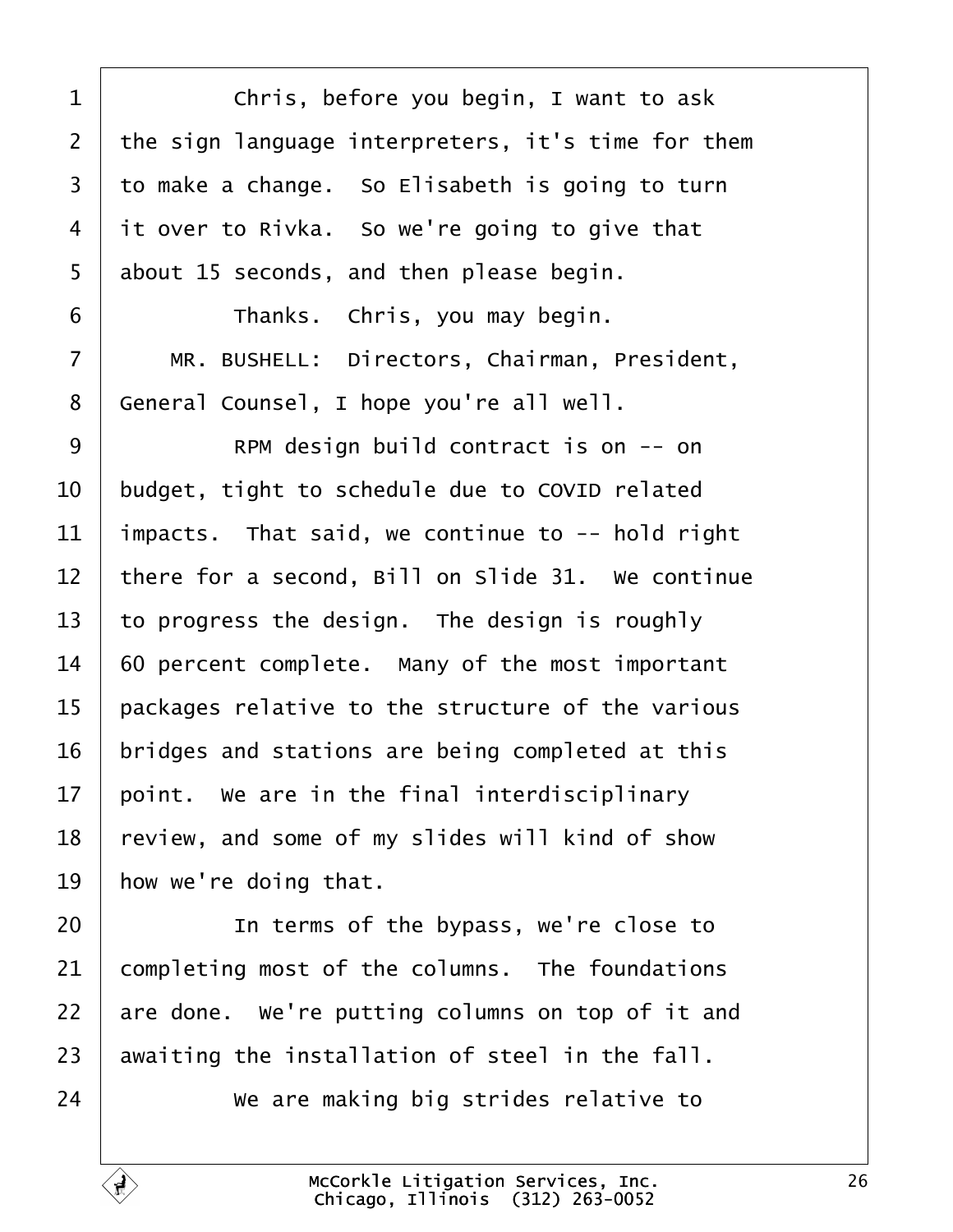<span id="page-26-0"></span>

| 1               | the -- what we're calling the pre stage work.      |
|-----------------|----------------------------------------------------|
| $\overline{2}$  | This is mostly the installation of two major       |
| 3               | interlockings on the north and south side of the   |
| 4               | Lawrence and Bryn Mawr segment. One was at         |
| 5               | Montrose. You saw pictures of that in my last      |
| 6               | report. The current one that we're working on is   |
| $\overline{7}$  | the Thorndale interlocking, and you'll see         |
| 8               | pictures of that in the report, as well as over my |
| 9               | shoulder. My background is actually more advanced  |
| 10              | than some of the photos you'll see.                |
| 11              | But if we could continue those photos,             |
| 12              | Bill, that would be great.                         |
| 13              | So you've seen a couple of versions of             |
| 14              | this. This is how the computer sort of generates   |
| 15              | and takes the drawings that we create of the       |
| 16              | individual systems and then first automatically or |
| 17 <sub>1</sub> | through processing checks for various conflicts    |
| 18              | between those systems, between traction and power, |
| 19              | structure, communications. Then we go through a    |
| 20              | manual review of that as well.                     |
| 21              | One of the most challenging aspects of             |
| 22              | transit work in general is to make sure all these  |
| 23              | systems are acting together. This is an integral   |
| 24              | part of that in the RPM project.                   |
|                 |                                                    |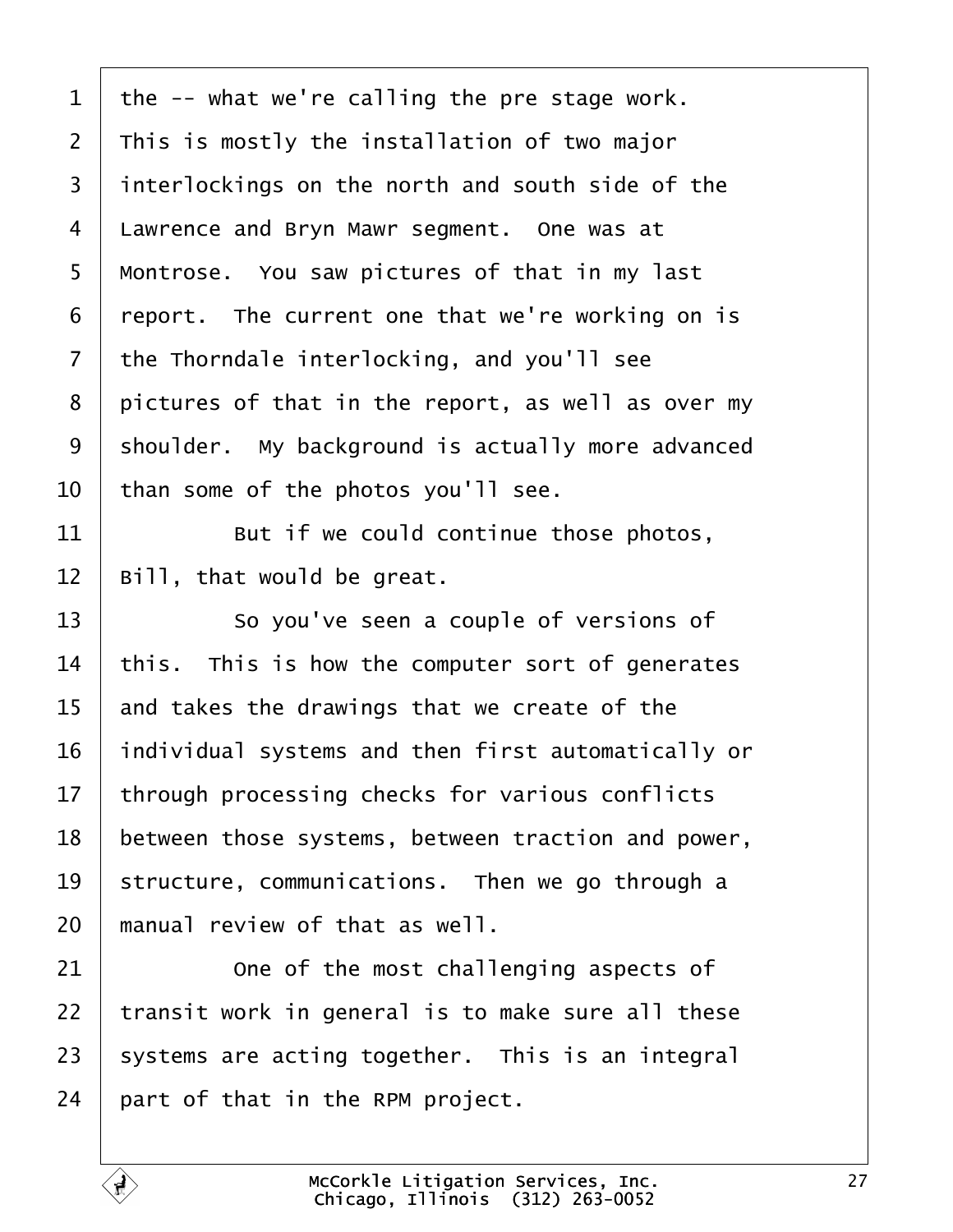<span id="page-27-0"></span>

| 1              | Next slide, please.                                |
|----------------|----------------------------------------------------|
| 2              | I mentioned structural work on the                 |
| 3              | typass. We have -- you've seen pictures of the     |
| 4              | various columns. Those columns as the bypass       |
| 5              | wends its way north and west turn into a -- more   |
| 6              | of an integrated system with the Ravenswood        |
| $\overline{7}$ | branch. You can see here work on the Ravenswood    |
| 8              | branch columns where the bypass will ultimately    |
| 9              | dome back and join this structure south of         |
| 10             | Southport, significantly south of Southport in the |
| 11             | akewood Seminary area.                             |
| 12             | Next slide, please.                                |
| 13             | Also I mentioned Thorndale. This is the            |
| 14             | installation of the duct bank. I sort throw it     |
| 15             | out there to demonstrate the complexity of our     |
| 16             | work similar in context to some of the pictures    |
| 17             | you saw with Bill on the Blue Line signal project, |
| 18             | you know, making sure that all these duct banks    |
| 19             | are in the right area supplying the various pieces |
| 20             | of equipment, and then doing that next to adjacent |
| 21             | service is really the substantive challenge that   |
| 22             | Bill and I face in executing the various capital   |
| 23             | projects, particularly through deep infrastructure |
| 24             | projects like the signalling system.               |
|                |                                                    |

 $\sqrt{ }$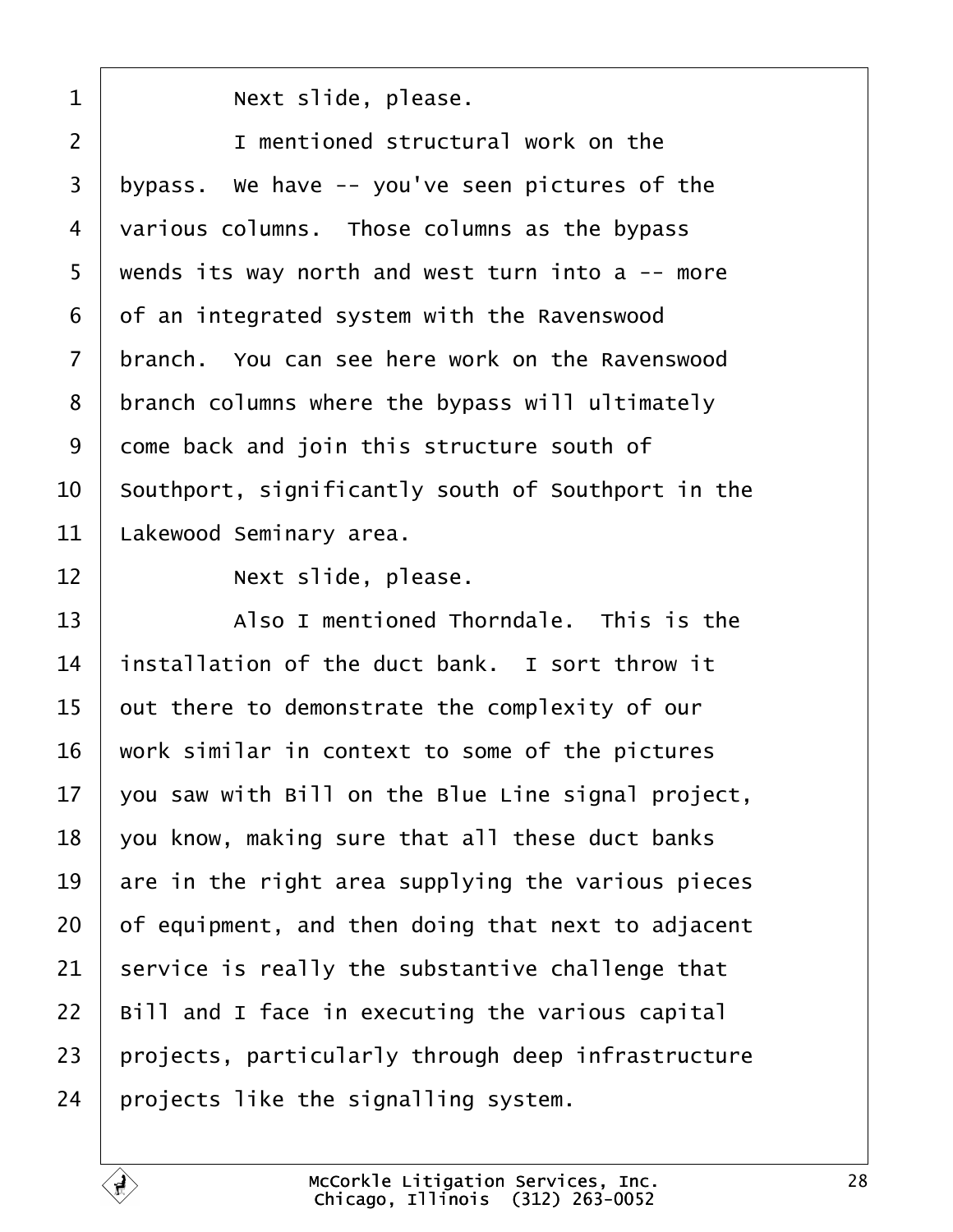<span id="page-28-0"></span>

| 1              | Next slide, please.                                |
|----------------|----------------------------------------------------|
| $\overline{2}$ | More pictures of Thorndale. The work has           |
| 3              | dontinued 24/7 over the last month at Thorndale.   |
| 4              | We did three weeks at Montrose and four at         |
| 5              | Thorndale. We have worked very closely with the    |
| 6              | neighborhood to keep noise to the contract         |
| $\overline{7}$ | required limits and have received very few         |
| 8              | domments or impacts relative to that. So it's      |
| 9              | been a good operation.                             |
| 10             | Next slide, please.                                |
| 11             | So this is a new slide. Some of you have           |
| 12             | heard me talk about segmented box cars. That is a  |
| 13             | type of bridge we're building in the Lawrence to   |
| 14             | Bryn Mawr area. These are two of those segments.   |
| 15             | The casting of these bridge segments has started.  |
| 16             | We have roughly 16, 17 of the segments done. We    |
| 17             | will at the end of this project cast nearly a      |
| 18             | thousand of them associated with the bridges and   |
| 19             | the stations in the Lawrence to Bryn Mawr site of  |
| 20             | RPM Phase 1. So you can kind of see those          |
| 21             | segments here being moved to a storage area.       |
| 22             | Next slide.                                        |
| 23             | So advanced contracts, the demolition              |
| 24             | contracts are closed, as I said last month, and we |
|                |                                                    |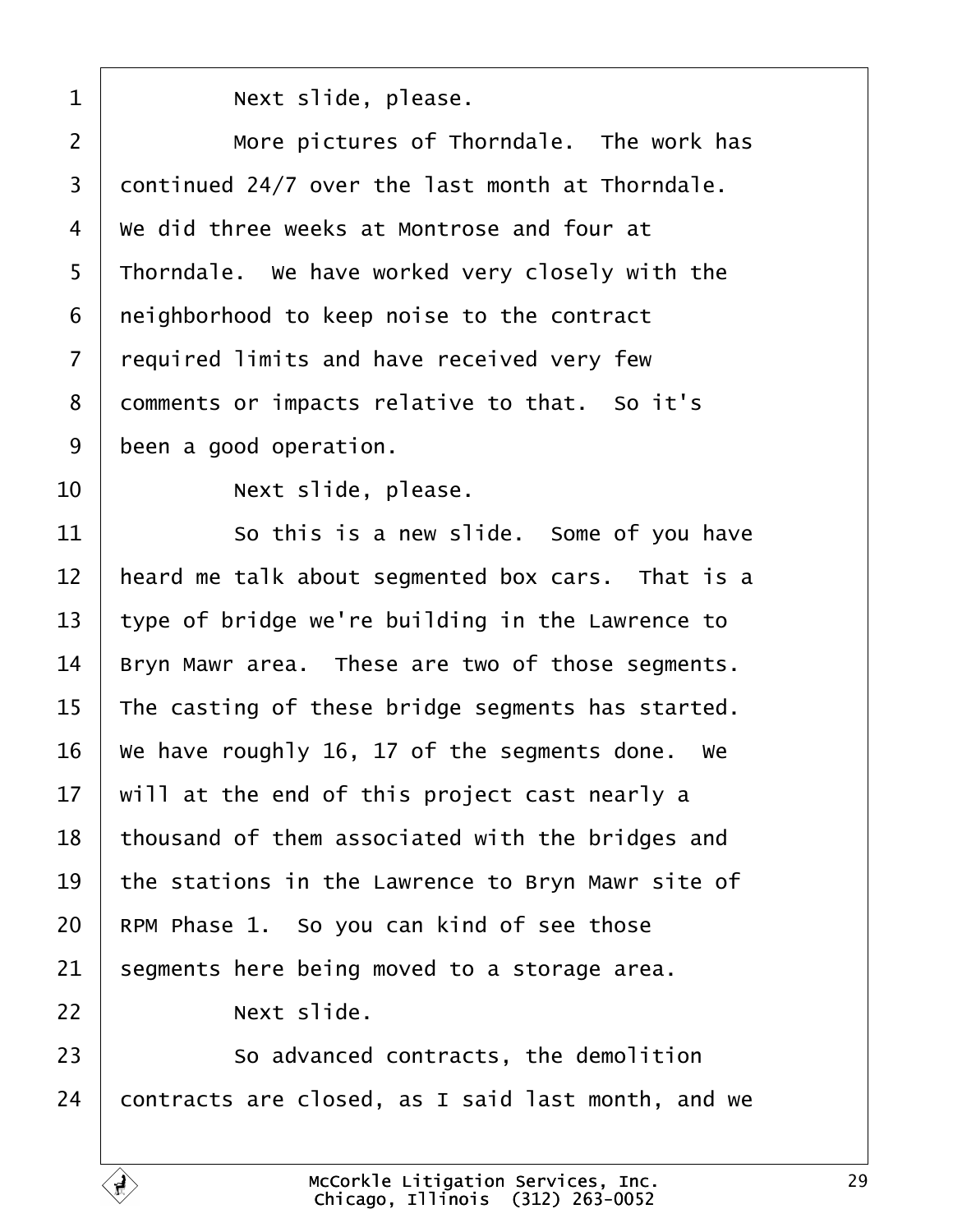<span id="page-29-0"></span>

| 1              | are in the process of wrapping up the utility      |
|----------------|----------------------------------------------------|
| $\overline{2}$ | work.                                              |
| 3              | We can go to the slide showing the                 |
| 4              | photographs.                                       |
| 5              | We are doing miscellaneous demolition              |
| 6              | related to some ComEd work, although ComEd is      |
| $\overline{7}$ | really substantially complete with their efforts   |
| 8              | for us.                                            |
| 9              | Next, please.                                      |
| 10             | Various cable poles. We're for the most            |
| 11             | part taking care of some copper and copper         |
| 12             | splicing. Again, in the Lawrence to Bryn Mawr      |
| 13             | segment, most of the utility work in the           |
| 14             | Red/Purple bypass area is complete.                |
| 15             | Next.                                              |
| 16             | So we have been busy with our various              |
| 17             | community outreach. Much of it has been focused    |
| 18             | on Thorndale. On a big piece of work like that in  |
| 19             | a vibrant community along Broadway, you can expect |
| 20             | that we've done a lot of outreach. We've had very  |
| 21             | successful Zoom meetings similar to the ones here. |
| 22             | sort of call them the Hollywood Squares meetings   |
| 23             | for those of you that go back that far. But we     |
| 24             | have used this same tool to reach out to the       |
|                |                                                    |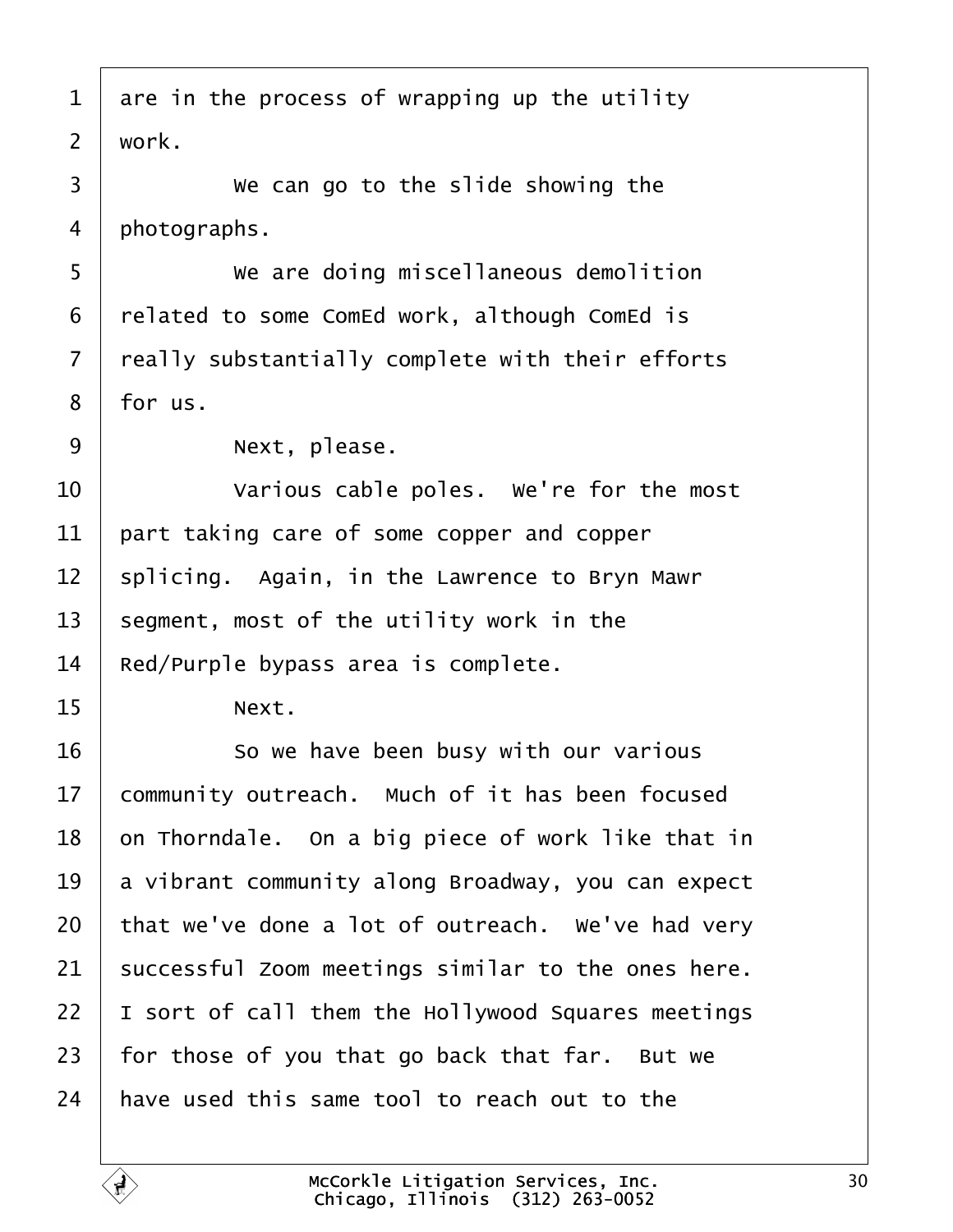<span id="page-30-0"></span>

| 1              | dommunities, take their questions. Where we       |
|----------------|---------------------------------------------------|
| 2              | douldn't answer their questions directly, we      |
| 3              | posted them back on our website. That has         |
| 4              | generally been a very successful effort. We       |
| 5              | dontinue to do miscellaneous business outreach    |
| 6              | just beyond as indicated by the bullet points     |
| $\overline{7}$ | here.                                             |
| 8              | And of course we're really busy on the            |
| 9              | diversity front, both in terms of workforce       |
| 10             | development as well as maximizing participation   |
| 11             | relative to SBE and DBE.                          |
| 12             | I'll turn it over to Juan Pablo to talk           |
| 13             | more about those efforts.                         |
| 14             | MR. PRIETO: Thank you, Chris.                     |
| 15             | Good morning, Directors. This is Juan             |
| 16             | Pablo Prieto, Director of Diversity Programs.     |
| 17             | We continue with our outreach to the DBE          |
| 18             | community and to individuals from economically    |
| 19             | disadvantaged areas. Since the last Board         |
| 20             | meeting, we have held another construction talk   |
| 21             | session with the Roofers and Waterproofers        |
| 22             | Local 11 as we toured their training facility and |
| 23             | answered questions from viewers.                  |
| 24             | We also held another session of our               |

Г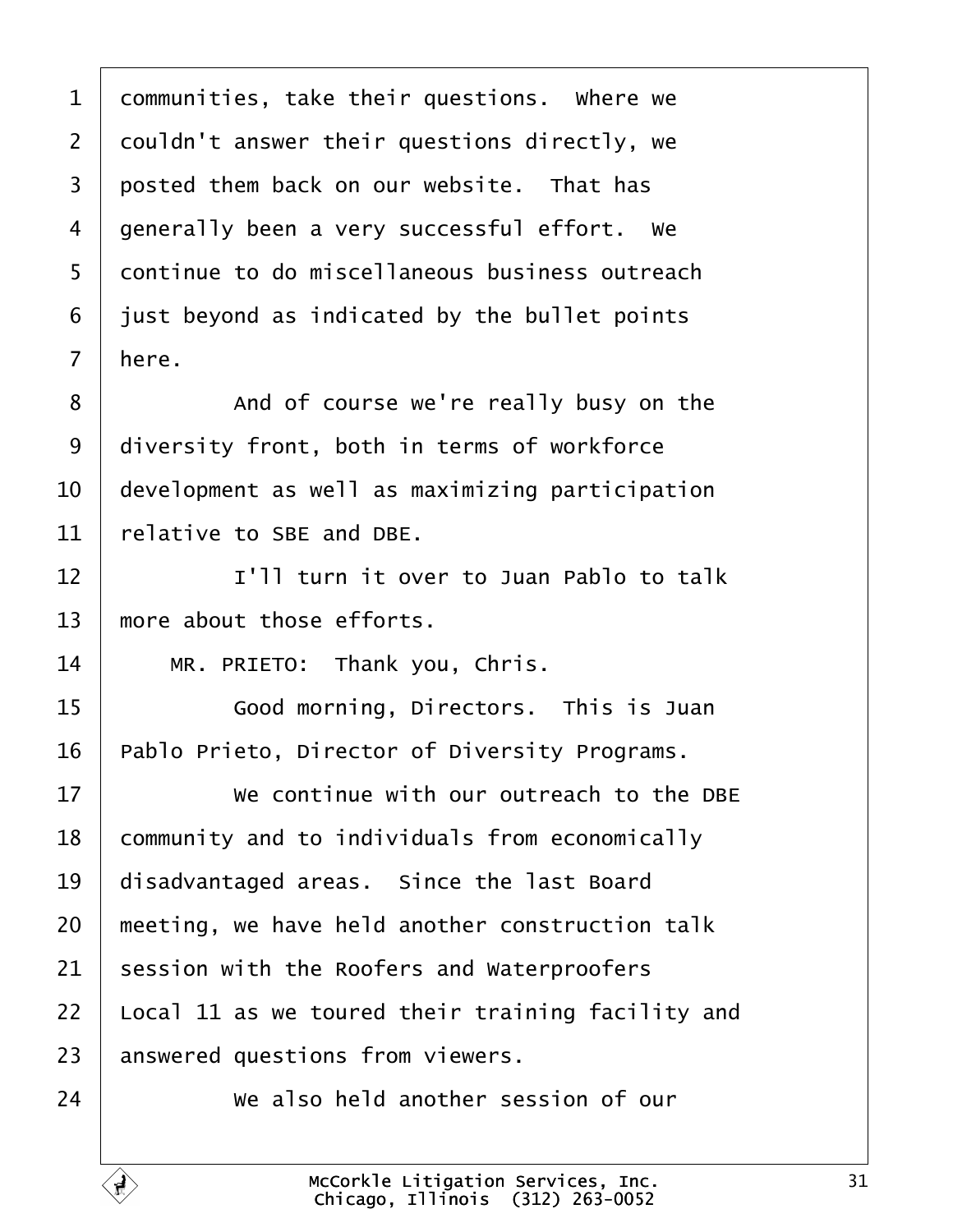<span id="page-31-0"></span>1 Building Small Businesses program and conducted ·2· ·17 one-on-ones to help participants find access to 3 financial resources. To date, including assisting 4 with CARES Act funding, the program has helped 5 firms receive over 4.4 million in funding, which 6 also includes funding for working capital and 7 equipment loads. 8 **Turning to the next slide, I would like** 9 to highlight our efforts on the workforce front 10 with RPM. As a reminder, CTA has contracted two 11 workforce partners on the RPM Project, the Chicago 12 Workforce Partnership and Hire 360. 13 **The entire team, CTA, Walsh Floor, their** 14 subcontractors, and the workforce partners 15 continue to help connect individuals from 16 economically disadvantaged areas with training and 17 workforce opportunities. 18 | Next slide, please. 19 **1** One of our successes so far has been 20 through Rail Works, a subcontractor to Walsh 21 Floor. Rail Works have hired 15 individuals to 22 work on RPM. And of those 15 individuals, nine 23 were EO eligible, meaning they were under or 24 unemployed, four are apprentices with Laborer's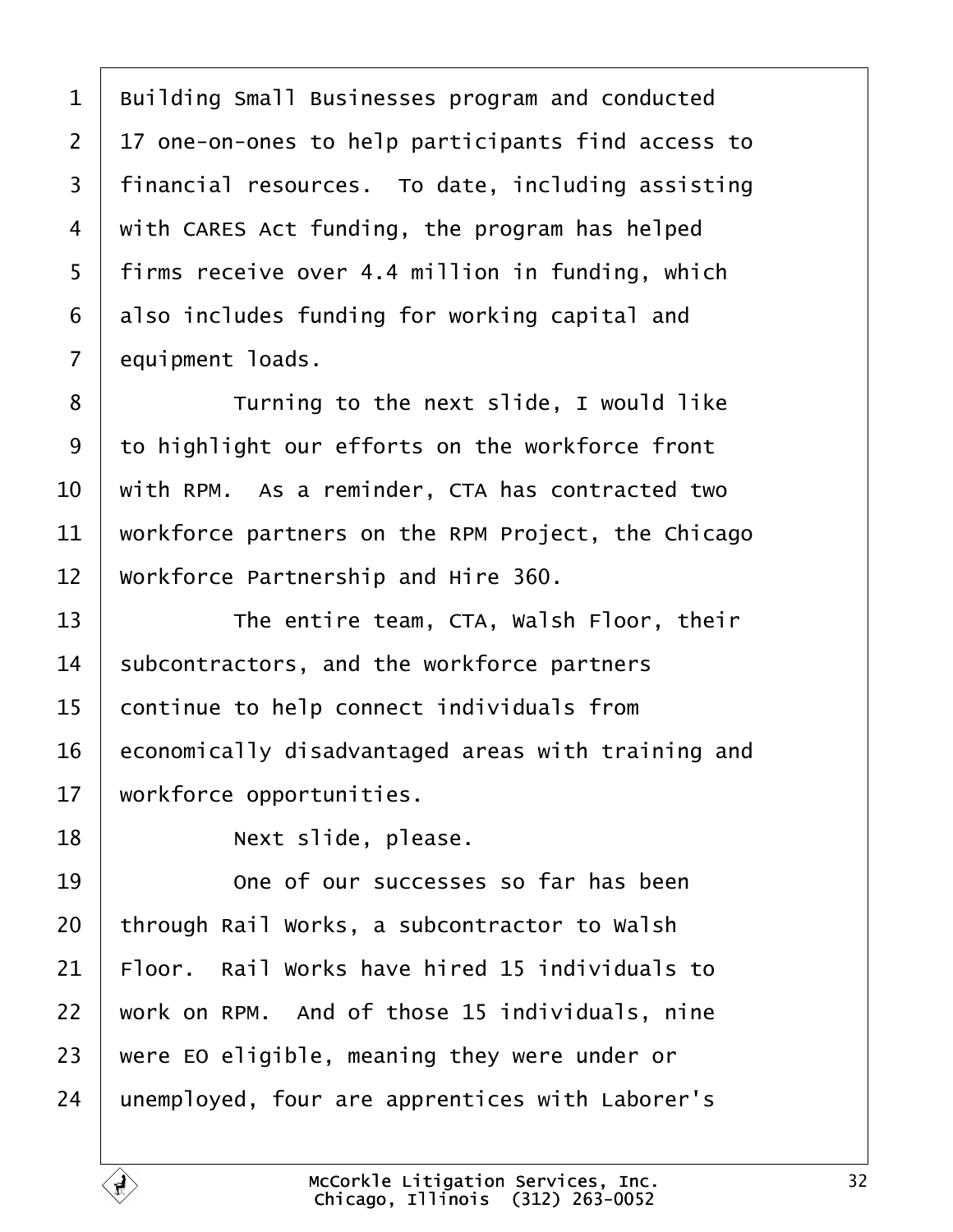<span id="page-32-0"></span>1 Local 76 and are earning hours towards their 2 journey worker status, and 11 are from 3 economically disadvantaged areas. 4 | Another highlight of our efforts is our  $5\;$  Track to Trades program. This program is a 6 partnership between CTA, Walsh Floor, Senn High 7 School, which is just west of the RPM footprint, 8 and Job Corps. 9 **I** Through Track to Trades, we offer four 10 interactive sessions for students to learn more 11 about the construction industry, how to prepare 12 for a career in construction, and provide 13 information and access to partnership 14 *opportunities.* 15 **The sessions ran from May 21st through** 16· ·June 24th covering trade apprentices (audio 17 failure) construction, trade applications 18 processes, and résumé and interview preparation. 19 Ten students participated, and so far, three 20 students have been accepted into Job Corps 21 corporation and are pursuing apprenticeships. Job 22 Corps continues to work with the other seven 23 students to help them turn in their applications.  $24$  <sup> $\parallel$ </sup> That concludes my portion of the report.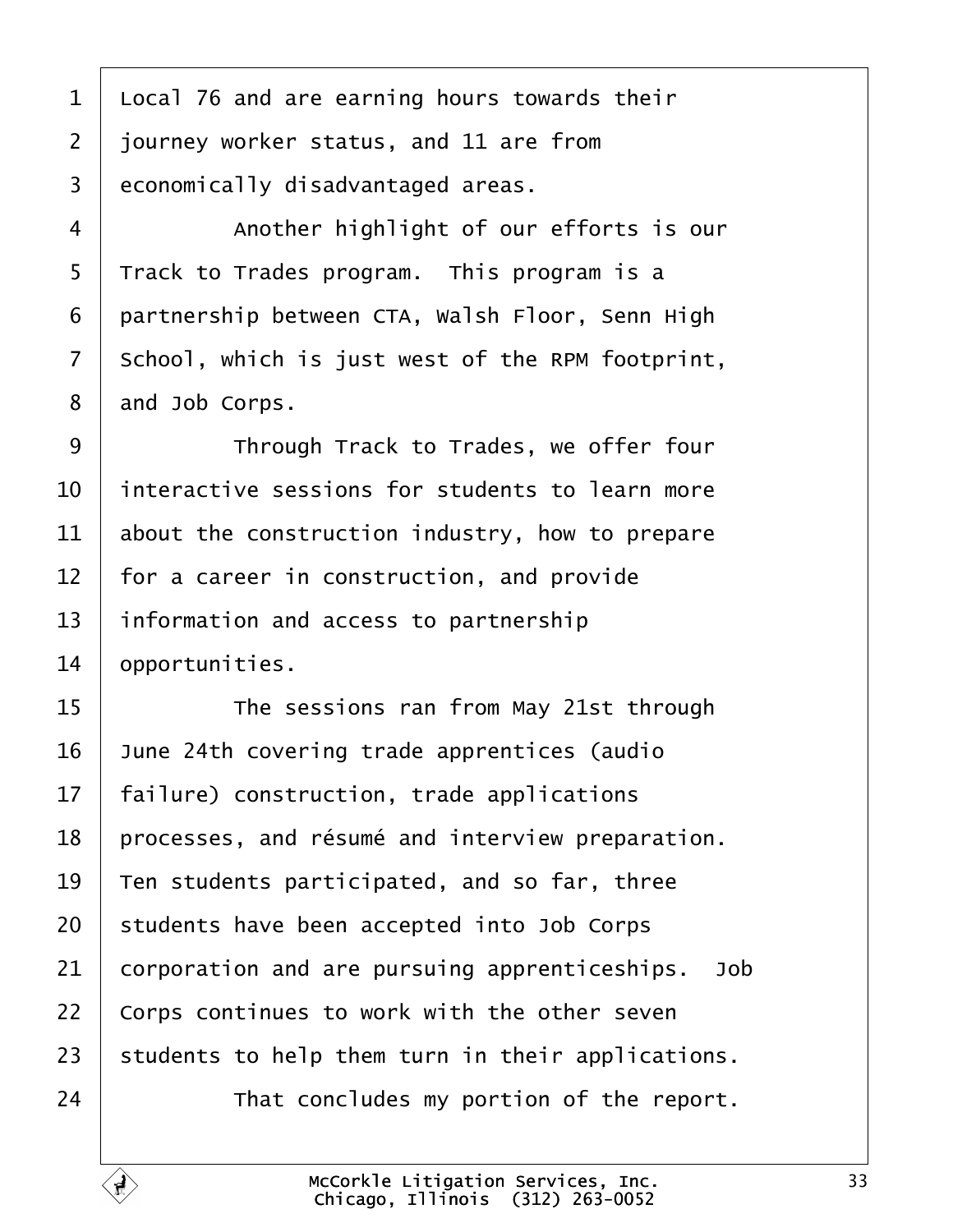- <span id="page-33-0"></span>1 I'd be happy to answer any questions.
- 2 | DIRECTOR ALVA ROSALES: I'm just curious if
- 3 the Perez, are those twins, Emmy and Natalie

4 Perez?

 $5 \mid$  MS. CLARK: That's a good question. I can

6 find out.

- 7 | DIRECTOR ALVA ROSALES: Just curious.
- 8 | CHAIRMAN PETERSON: I don't have a question.
- 9 Sort of a question.
- 10 **I** vas a little bit surprised, Chris, in
- 11 vour remarks. Because I would assume with people
- 12 having to shelter in place, the last few months
- 13 staying home, that we would have received more
- 14 complaints regarding noise in the neighborhoods,
- 15 you know, folks having to work on their computers
- 16 and all of that. So I was happy to hear that we
- 17 haven't. But I was a little surprised with folks
- 18 being home now a lot more and our projects
- 19 starting at 6:00 in the morning and into the late
- 20 afternoon that we didn't receive a few more
- 21 complaints regarding the project.
- 22 | MR. BUSHELL: Chairman, we have worked on this
- 23 project very hard to manage the impact to the
- 24 community in a bunch of different ways.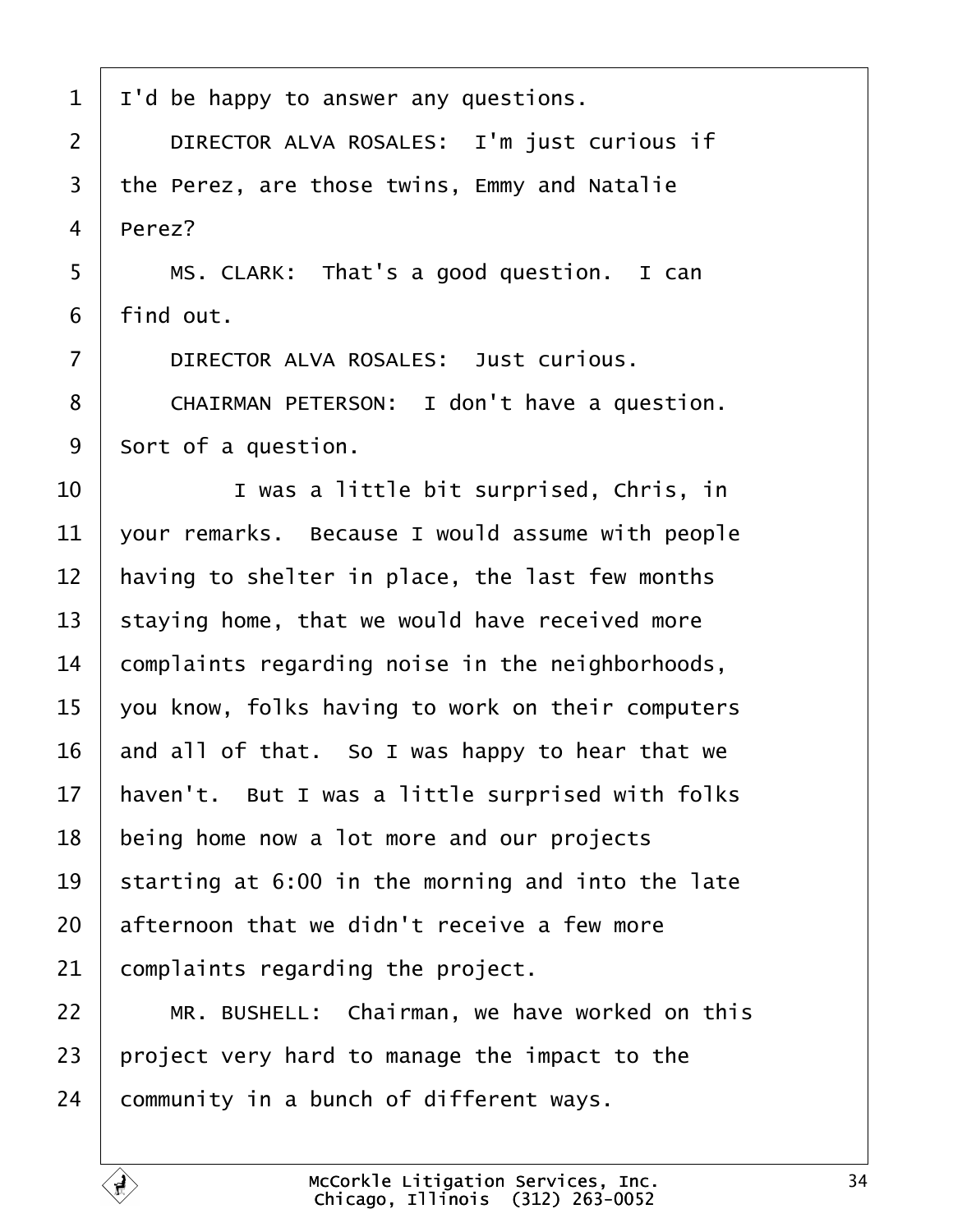<span id="page-34-0"></span> $1$   $\blacksquare$  As you've heard, a lot of our outreach 2 has focused around minimizing the impact to 3 businesses in and around our stations or in and 4 around our major construction. The footprint of 5 this project is much larger than ones CTA has 6 generally done in the past. So that outreach has 7 been very important. 8 **Similarly, in terms of the noise and the** 9 impacts of construction to residences, both people 10 working at home and people who are at home in the 11 middle of the night, most people, we have worked 12 to phase the work in such a way that where we're 13 trying more noise, we're trying to do the work 14 away from sensitive receptors or, generally 15 speaking, residences. So if we have an option in 16 a given block, we will start during the day in the 17 residential areas and then move in the overnight 18 into areas that have no residences or just 19 **commercial.** 20 **So we are cognizant of our work planning** 

21 and the impact it has to the different areas in

22 the project.

- $23 \mid$  We monitor the noise as well. So we make
- 24 sure the contractor is complying with the both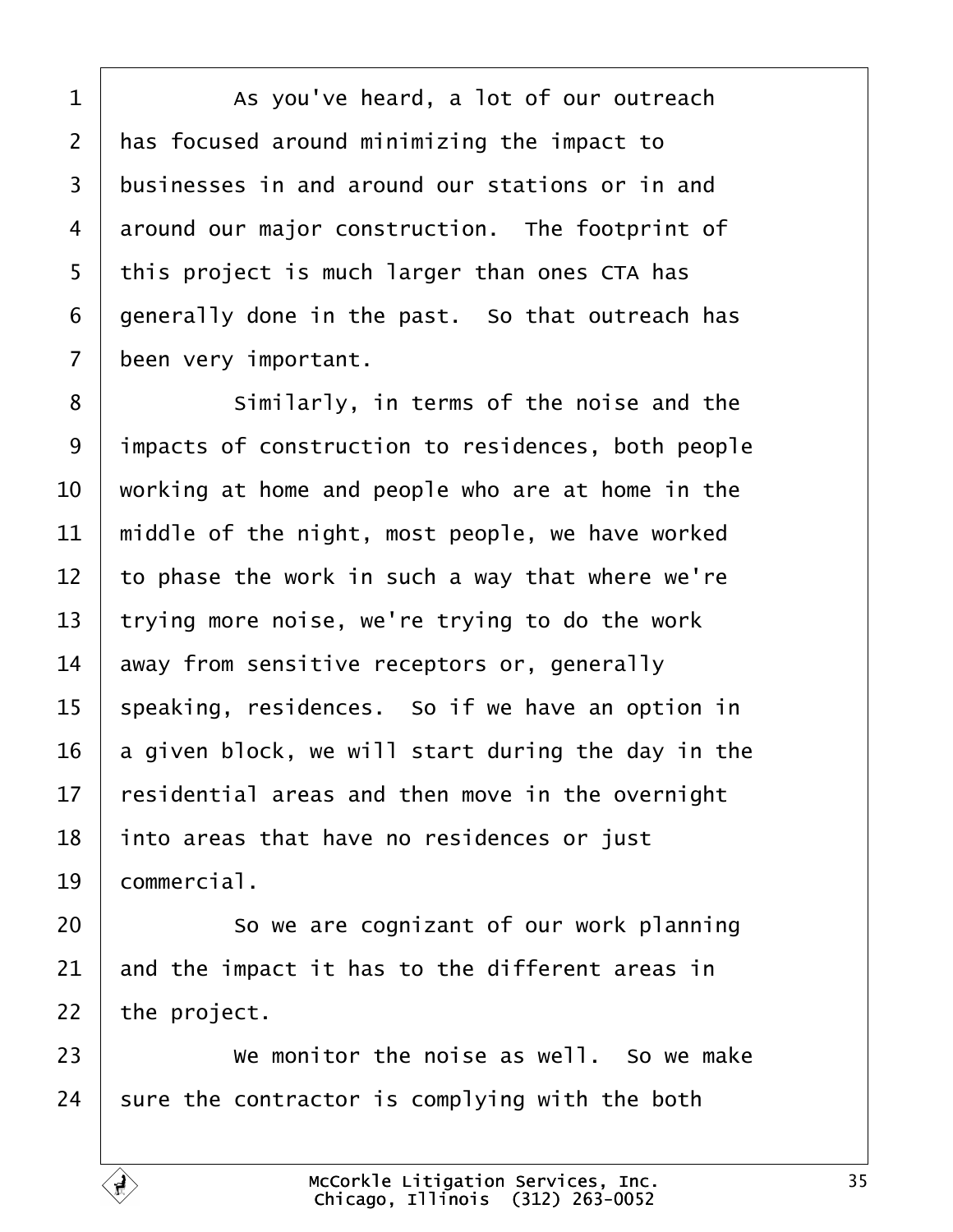<span id="page-35-0"></span>

| 1  | noise and vibration requirements. So that        |
|----|--------------------------------------------------|
| 2  | planning effort has paid off and has minimal     |
| 3  | impact and maximum awareness of what our         |
| 4  | activities are. Knock on wood, we're still early |
| 5  | into the project, but I will say that the        |
| 6  | installation of the two interlockings is one of  |
| 7  | the more difficult aspects of this project. In   |
| 8  | many ways, the success of RPM is built on our    |
| 9  | success in 2020.                                 |
| 10 | CHAIRMAN PETERSON: All right. Thanks, Chris.     |
| 11 | Any other questions for Chris or Juan            |
| 12 | Pablo?                                           |
|    |                                                  |
| 13 | (No response.)                                   |
| 14 | CHAIRMAN PETERSON: Hearing none, thank you       |
| 15 | guys, Bill, Juan, and Chris for that.            |
| 16 | The next agenda item is new business. Is         |
| 17 | there any new business.                          |
| 18 | MR. LONGHINI: Yes. But before we go into         |
| 19 | business, I'm looking at my stopwatch here, it's |
| 20 | time for a change in the sign language           |
| 21 | interpreters. So Rivka can turn it over to       |
| 22 | Elisabeth. Thank you.                            |
| 23 | And it's my understanding that the next          |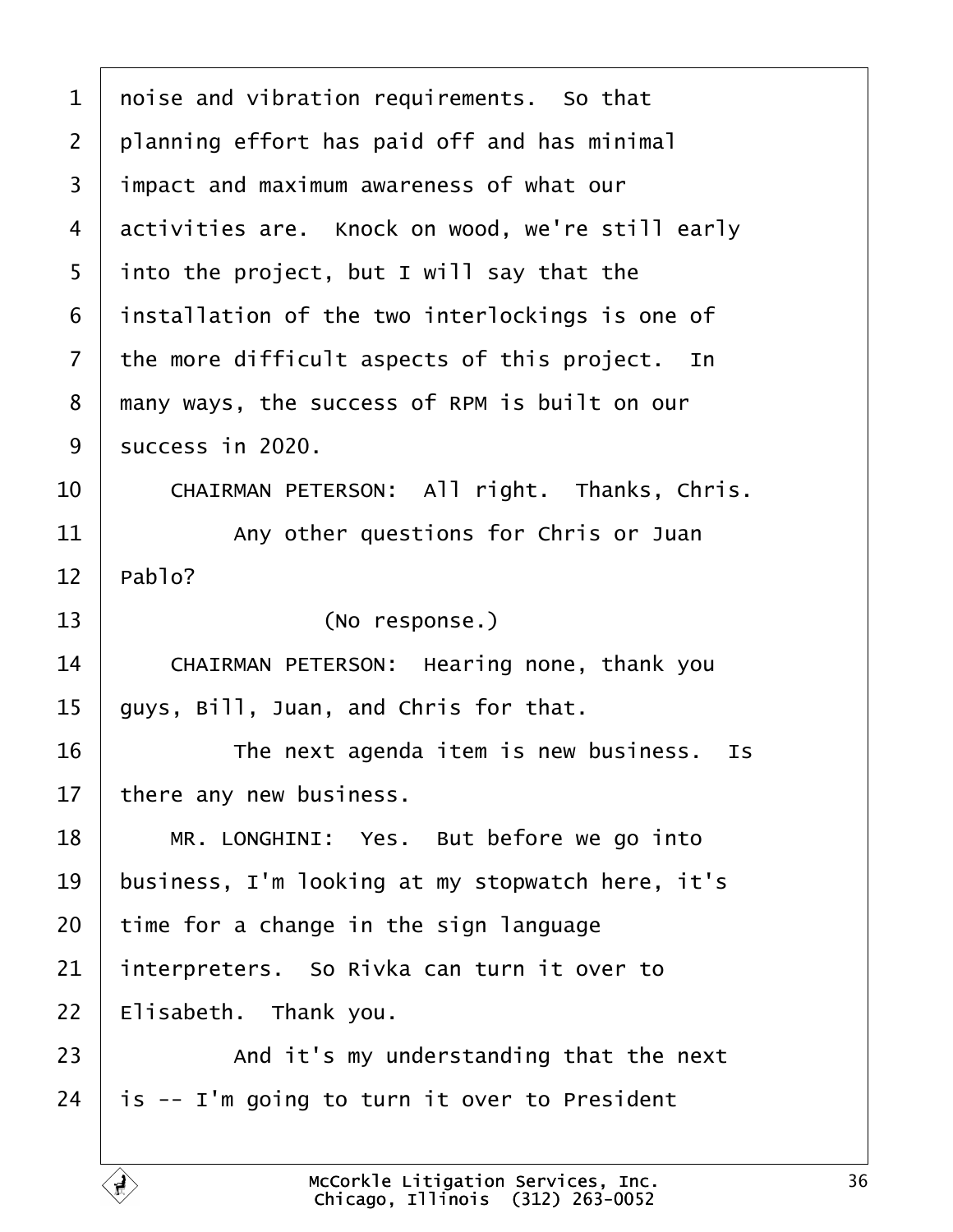- <span id="page-36-0"></span>1 Carter. He wants to talk about the Red Line
- 2  $\,$   $\rm\#x$  tension Project.
- 3 | President Carter.
- 4 | PRESIDENT CARTER: Thank you, Greg.
- 5 **As each of you are aware, the Red Line**
- $6$   $E$ xtension is a very important project to both
- 7 Chairman Peterson and myself. And I know each of
- 8 you care deeply about it as well. RLE is
- 9 something that's been discussed for decades in one
- 10 form or another. We've made more progress in the
- 11 bast few years towards this long-awaited goal than
- 12 at any time in the agency's history.
- 13 Ve have been working to position RLE for
- 14 a federal grant for several years. Last year, we
- 15 earmarked 310 million in our Fiscal Year 2020
- 16 budget for engineering and design work needed to
- 17 position the project to apply for federal funding.
- 18 It was the single most significant funding
- 19 contribution the CTA has ever made towards the RLE
- 20 project.
- 21 We also awarded a  $$38.3$  million contract
- 22 to plan our engineering and final environmental
- 23 work in February.
- $24$   $\parallel$  The RLE project is a very personal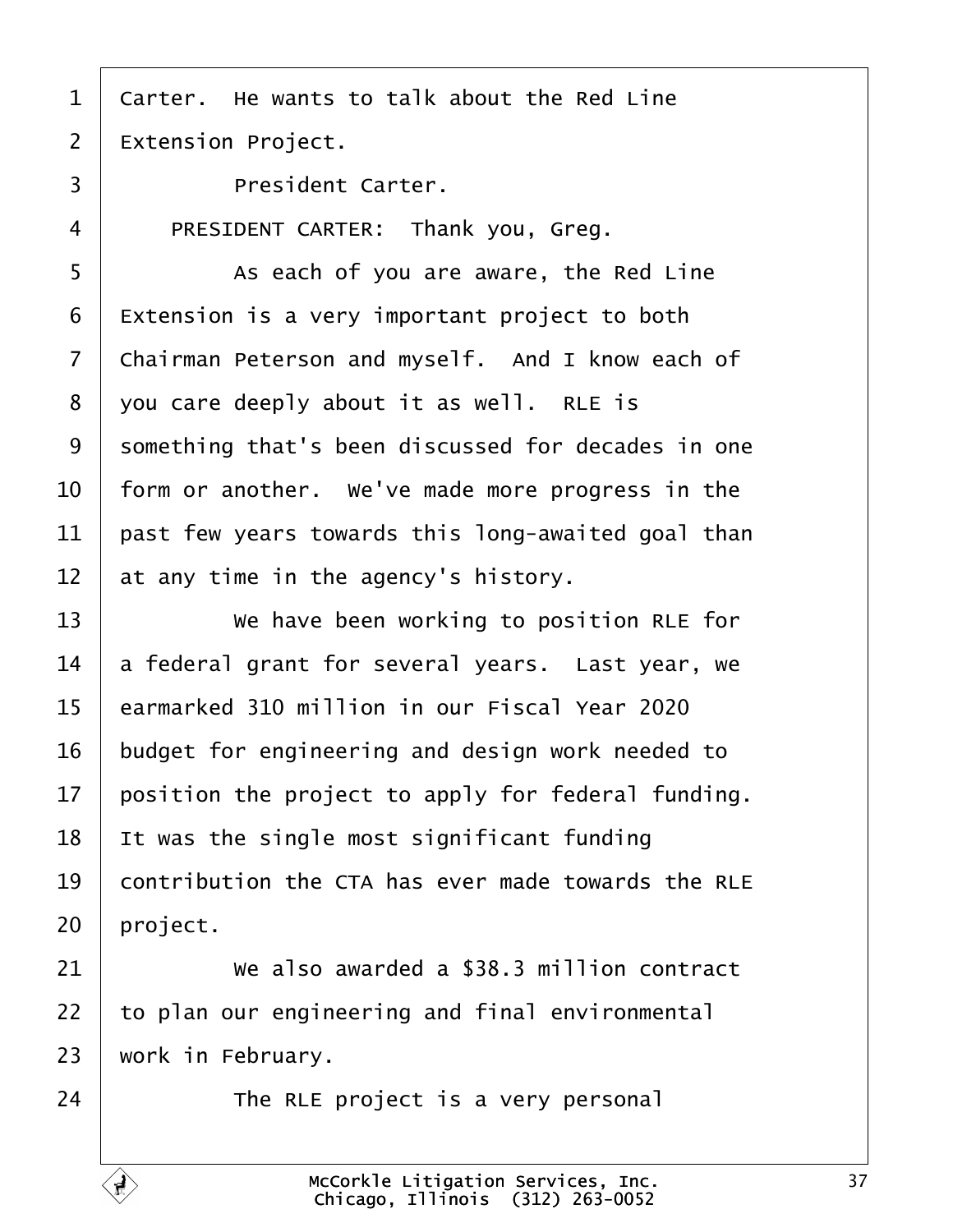<span id="page-37-0"></span>

| 1              | project to me. I can remember as a teenager        |
|----------------|----------------------------------------------------|
| $\overline{2}$ | taking a long CTA trip to Mendel High School on    |
| 3              | the far south side that required me to take the    |
| 4              | No. 67 bus to the Red Line, the Red Line to 95th   |
| 5              | Street, and then transferring to another bus, the  |
| 6              | 34, to complete my trip. It was a trip that not    |
| 7              | only was very long but could also be very          |
| 8              | unpleasant when the hawk is blowing in your face   |
| 9              | and you're waiting for a bus or train.             |
| 10             | So the progress we make towards making             |
| 11             | RLE a reality will be personally among the most    |
| 12             | important work I do at CTA. But I am not alone.    |
| 13             | Chairman Peterson has continually pushed our staff |
| 14             | to remain focused on this project. His continued   |
| 15             | interest in how to keep the community informed     |
| 16             | about our work resulted in his suggestion, along   |
| 17             | with the infamous admonishment that good news      |
| 18             | travels nowhere, and bad news travel everywhere.   |
| 19             | CTA, based on his suggestion, created this         |
| 20             | excellent video that thoughtfully explains the RLE |
| 21             | project and the benefits that that project will    |
| 22             | bring to the far south side, and includes not only |
| 23             | the Chairman and myself, but several important and |
| 24             | influential community stakeholders who share what  |
|                |                                                    |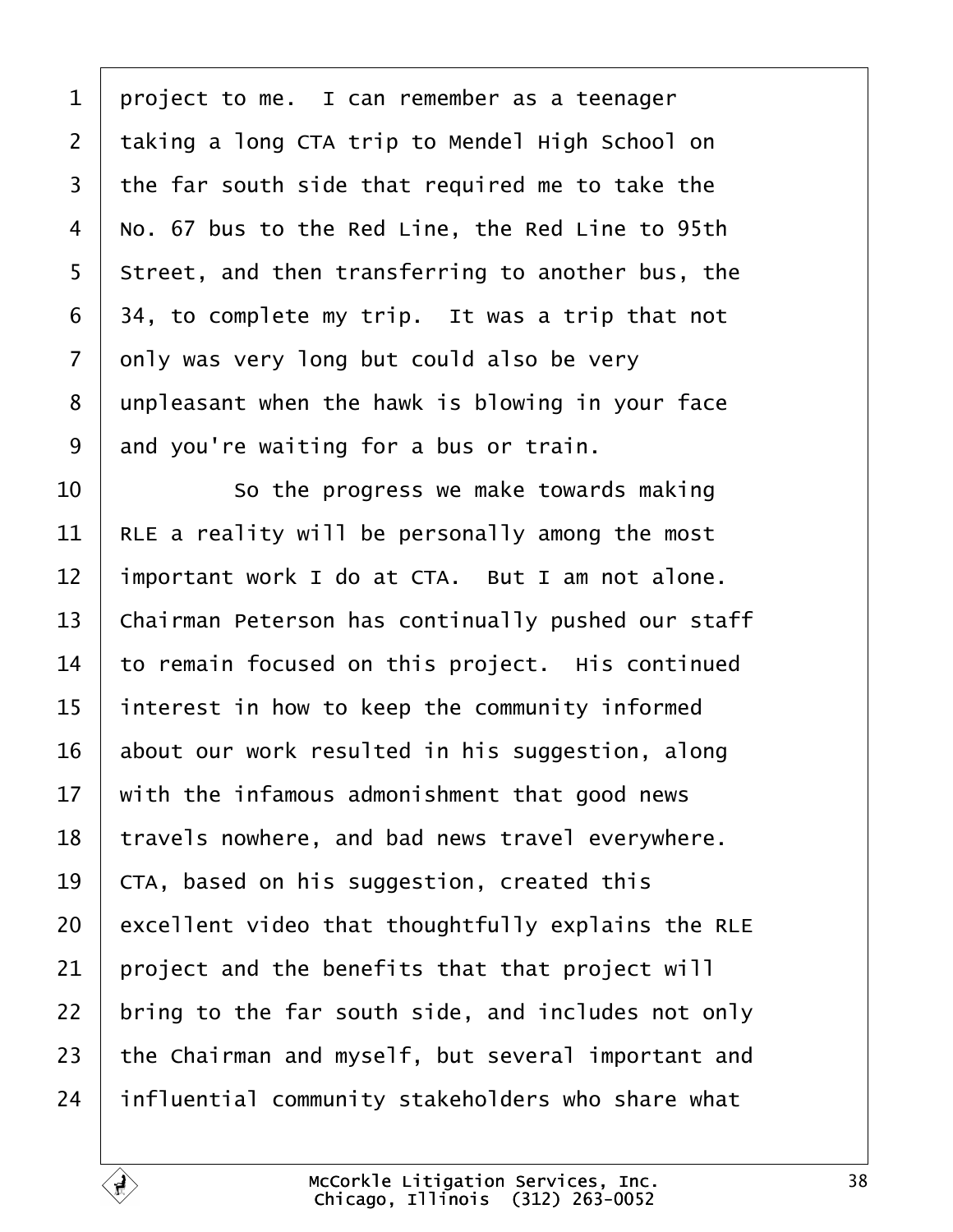<span id="page-38-0"></span>

|  |  |  |  |  |  |  |  | 1 this project means to them and their communities, |  |
|--|--|--|--|--|--|--|--|-----------------------------------------------------|--|
|--|--|--|--|--|--|--|--|-----------------------------------------------------|--|

- 2 and includes a vision for the investment and
- 3 development that up the RLE project which, with
- 4 the Board's approval today of the IGA with the
- 5 City for the Transit-Supportive Development Plan
- 6 will allow us to begin the process of working with
- 7 the City to further clarify and develop that
- 8 vision through additional public outreach and
- 9 feedback.
- 10 **So I want to thank you, Mr. Chairman, for**
- 11 vour wonderful idea. I think this video, which
- 12 **Clearly describes CTA's vision for the RLE**
- 13 project, speaks volumes on behalf of the project
- 14 and will help carry our message to people who we
- 15 may otherwise be unable to reach.
- 16 **I** I would like to also thank CTA's Chief
- 17 Planning Officer, Mike Connelly, and his Red Line
- 18 Extension team, which includes Leah Mooney, Sonali
- 19 Tandon, and Marlise Fratinardo for their work on
- $20$  this video.
- 21 **I** would also like to applaud the efforts
- 22 of the RLE contractors who helped put this video
- 23 together, including CDL Smith, Red Resources,
- 24 Goodman Williams Group, and Visualized Concepts,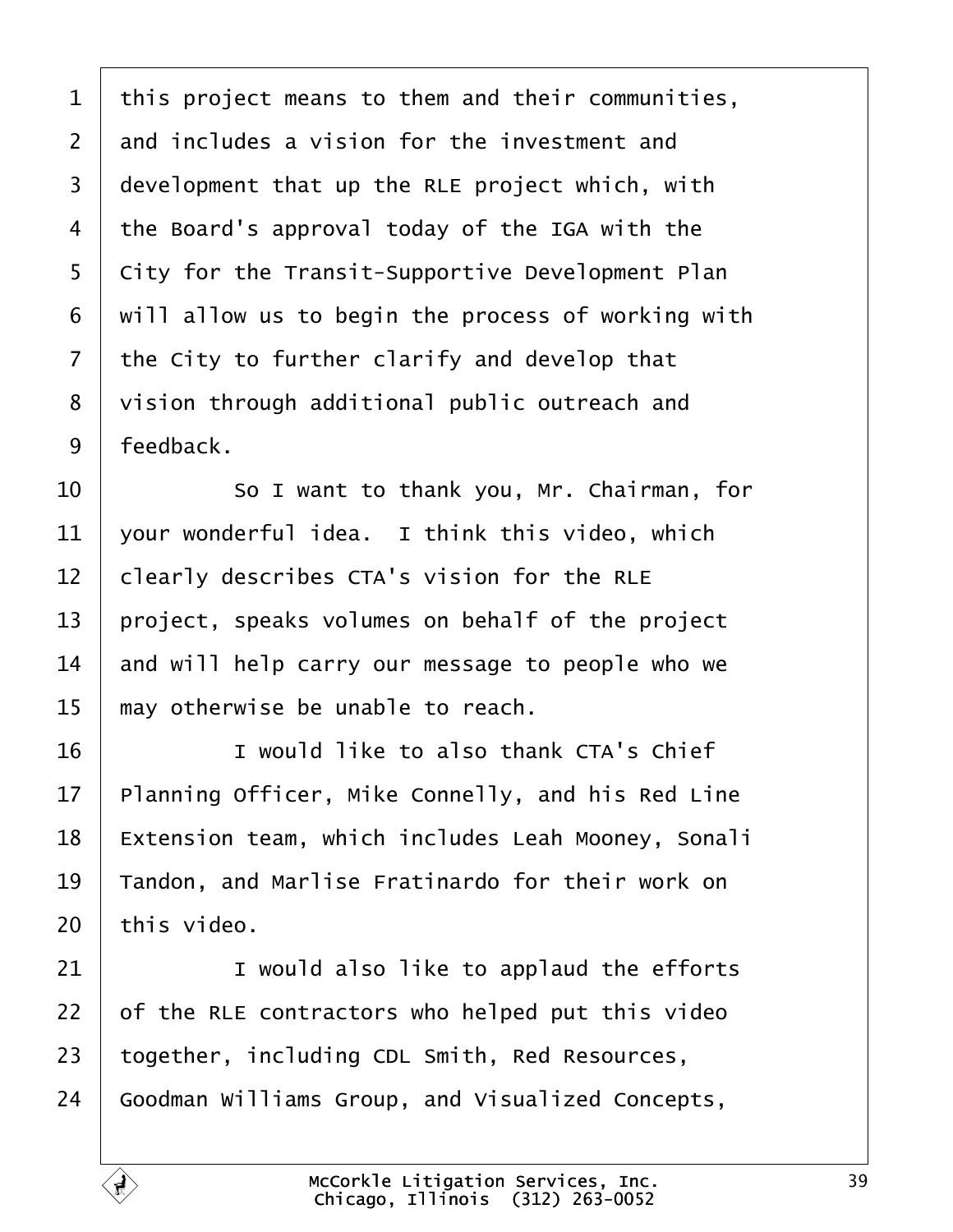<span id="page-39-0"></span>

| 1              | Inc., which I should note that both Red Resources  |
|----------------|----------------------------------------------------|
| $\overline{2}$ | and Goodman Williams Group are DBE firms.          |
| 3              | I am pleased to announce that we will              |
| 4              | launch along with this view the RLE Facebook page  |
| 5              | tomorrow, which will give those following the      |
| 6              | project another place to get information about our |
| 7              | progress and how the project is moving forward.    |
| 8              | So needless to say, it is a very exciting          |
| 9              | time for RLE. Without further ado, I'm very proud  |
| 10             | to unveil our new Red Line Extension video at this |
| 11             | time.                                              |
| 12             | (Video played.)                                    |
| 13             | (Applause.)                                        |
| 14             | CHAIRMAN PETERSON: Great job. Great job,           |
| 15             | Dorval.                                            |
| 16             | PRESIDENT CARTER: Thank you.                       |
| 17             | CHAIRMAN PETERSON: I saw the early version         |
| 18             | without some of these interviews, and that is just |
| 19             | incredible. And what I would say to the            |
| 20             | communication team, continue to push it out.       |
| 21             | And one of the things we're doing here at          |
| 22             | Rush, and I don't know if we have the ability to   |
| 23             | do it, we were talking with some of our front line |
| 24             | workers who don't always have access to the        |
|                |                                                    |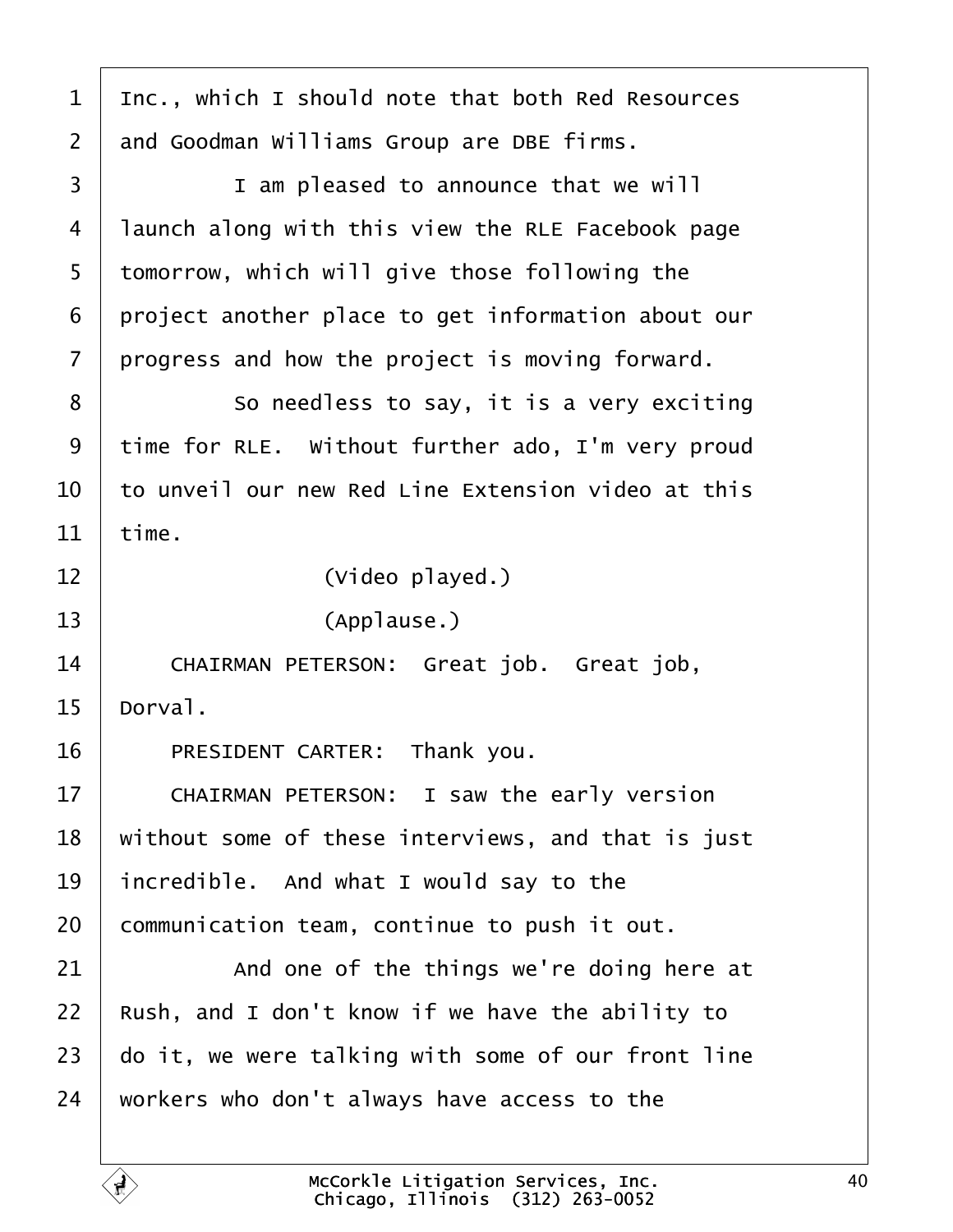<span id="page-40-0"></span>

| 1  | domputer, so we're looking to develop an app on    |
|----|----------------------------------------------------|
| 2  | their cell phone so that they can get the          |
| 3  | information, you know, regardless, if they're      |
| 4  | taking a patient out for blood tests.              |
| 5  | So I don't know if we've got the ability           |
| 6  | to do it for our customers. But I think an app     |
| 7  | where, again, sort of meeting people where they    |
| 8  | are and finding a way to share this vision for the |
| 9  | south side is just huge. So great job. Great       |
| 10 | job.                                               |
| 11 | PRESIDENT CARTER: Thank you, Terry. And            |
| 12 | we'll follow up on the app idea.                   |
| 13 | CHAIRMAN PETERSON: Any other comments?             |
| 14 | DIRECTOR REV. MILLER: Great job. Great job.        |
| 15 | Great job. Long time coming. Well deserved.        |
| 16 | MR. LONGHINI: Thank you, President Carter.         |
| 17 | I'm not going to, before I move on a               |
| 18 | little bit here. It's time to make another         |
| 19 | change. We've gone on a while. There have been a   |
| 20 | lot of changes, a change of our sign language      |
| 21 | interpreter.                                       |
| 22 | So Elisabeth, you can turn it over to              |
| 23 | Rivka. Give that a few seconds.                    |
| 24 | And then we're still in new business. I            |
|    |                                                    |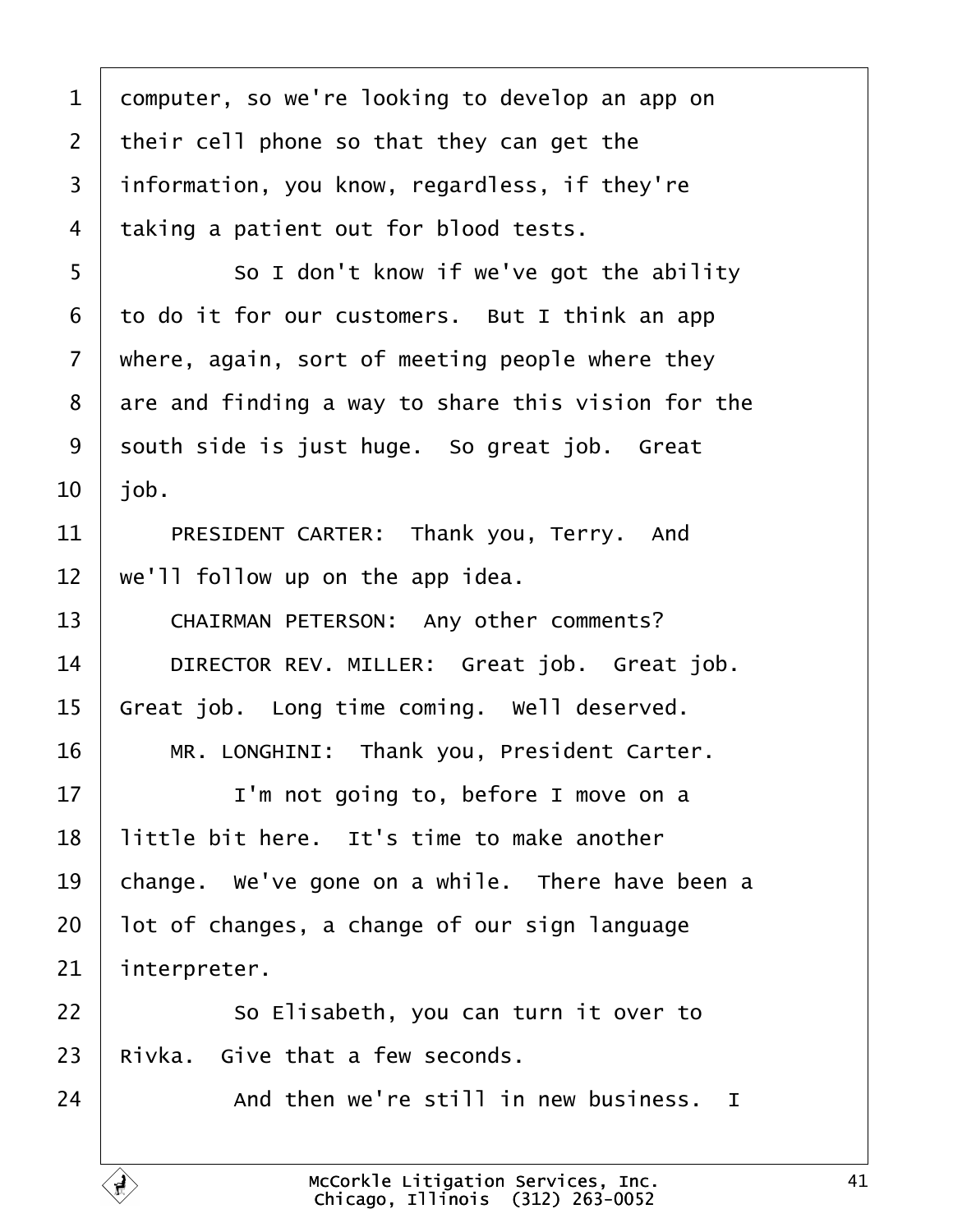<span id="page-41-0"></span>

|  |  |  |  |  |  | 1 believe, Chairman Peterson, there was something |
|--|--|--|--|--|--|---------------------------------------------------|
|--|--|--|--|--|--|---------------------------------------------------|

2 that you wanted to say.

| 3               | CHAIRMAN PETERSON: Yes. I think it's a good        |
|-----------------|----------------------------------------------------|
| 4               | segue way, having watched the video, to say that I |
| 5               | know that a lot of you know that this is my last   |
| 6               | Board meeting. My term is up at the end of the     |
| 7               | month. And while it's a -- you know, sort of a     |
| 8               | painful -- I won't even say painful, a little      |
| 9               | sadness. Because I would say for the last          |
| 10              | 11 years, the CTA has been sort of like my second  |
| 11              | family. But as I shared with all of the directors  |
| 12 <sub>2</sub> | yesterday, I feel that the agency is in great      |
| 13              | hands with the Board, the management team, and I   |
| 14              | think now is a perfect time to step away.          |
| 15              | Again, this has been an incredible honor           |
| 16              | for me, a blessing for me. I can't believe how     |
| 17              | fast 11 years have gone by.                        |
| 18              | I want to especially thank the directors,          |
| 19              | again, for making me a better chairman, for        |
| 20              | supporting me during the time that they've been on |
| 21              | the Board. I've said this before, I want to thank  |
| 22              | Dorval, who's been like a brother to me in working |
| 23              | with him. It never felt like working coming to     |
| 24              | CTA. It always felt like the family getting        |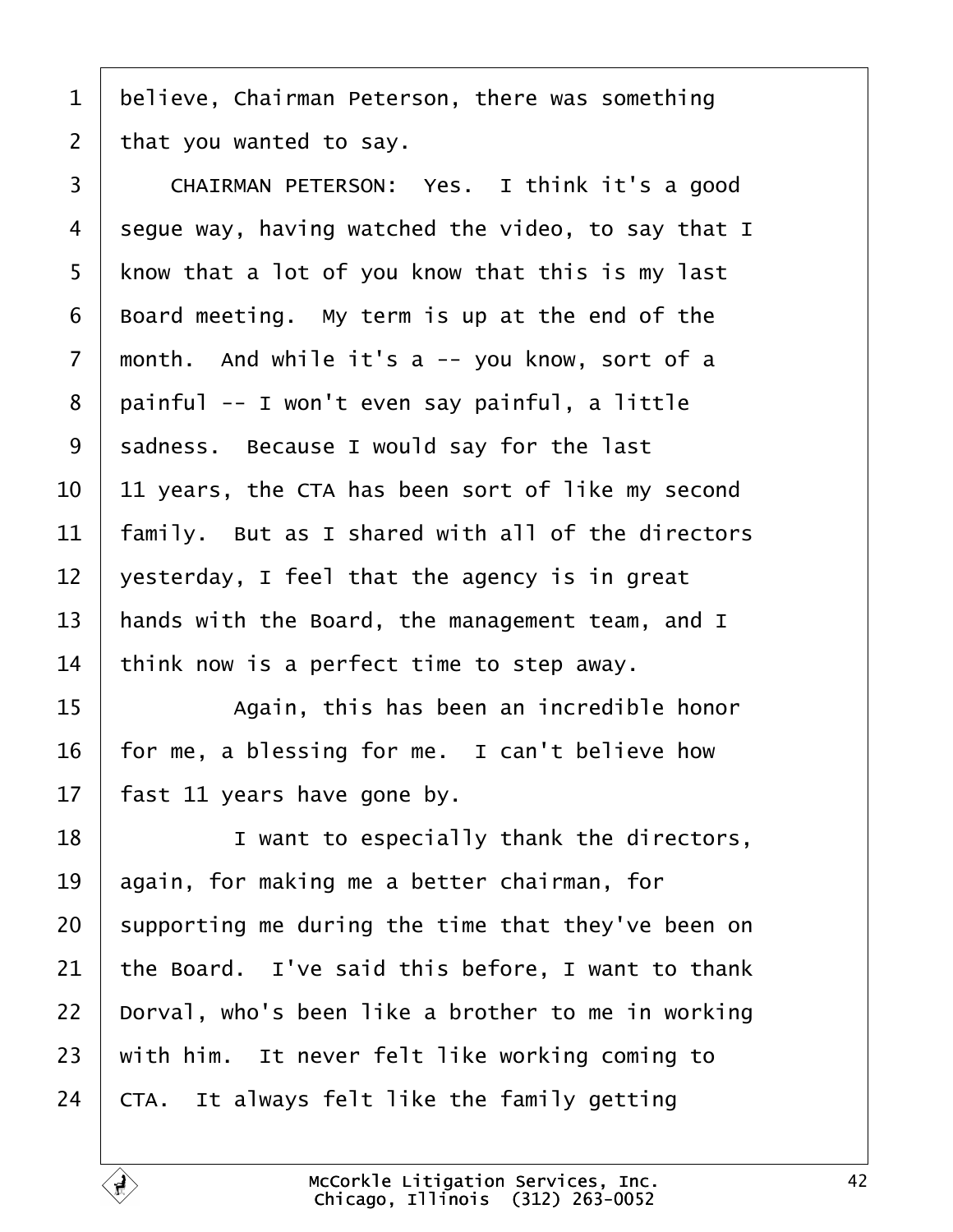<span id="page-42-0"></span>1 together and trying to figure out how to make

2 things better for others.

3 | And I also want to thank Greg Longhini. 4 Greg and I have known each other almost my 5 30 years in public service. Greg actually 6 interviewed me when I was going to work for 7 Valerie Jarrett back in 1994. 8 | I want to thank April. I'll tell you 9 this. She has been a blessing. And I've got to 10 thank Karen for allowing her to come down and 11 serve as my chief of staff. Janice, Adrian. I 12 know I'm going to get in trouble, because I'm 13 going to miss someone. But I did write down 14 hames. Nora. Veronica. 15 **I** really want to thank Karen, who early 16 on in my career, put up with me calling her Gayle. 17 I want to thank her for her patience. For those 18 who don't know the inside joke, Gayle was my 19 former general counsel at CHA. And I would be in 20 meetings with Gayle -- with Karen, and I would 21 say, Gayle this, Gayle that.  $22$   $\sim$  So Karen has been not only general 23 counsel, but she's been a friend.  $24$   $\parallel$  Veronica, who I've known for years.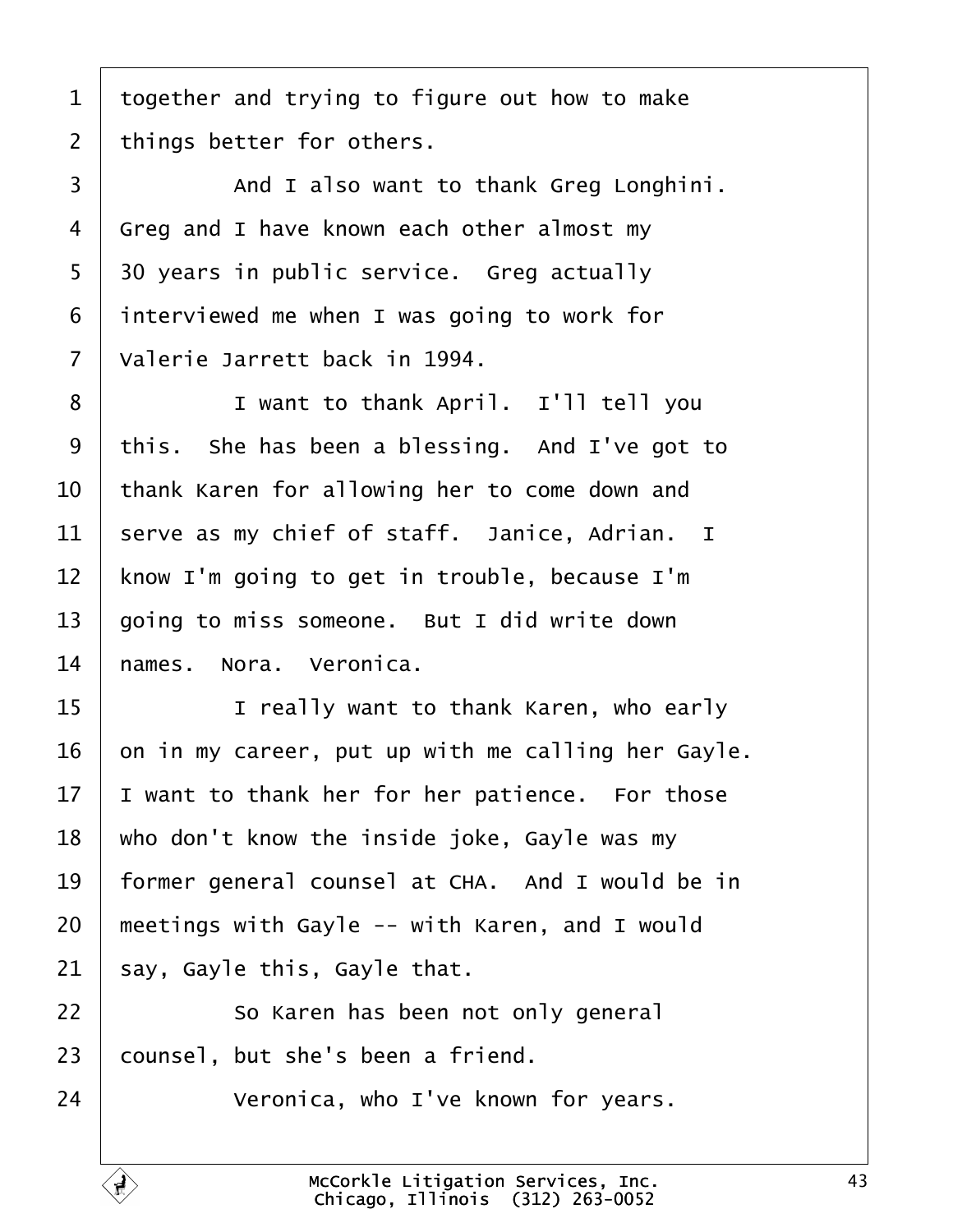<span id="page-43-0"></span>

| 1              | Tom McKone. Brian Steele. Steven                  |
|----------------|---------------------------------------------------|
| $\overline{2}$ | Mayberry. Gerald Nichols. Ellen McCormack.        |
| 3              | Jeremy Fine. Juan Pablo. Geisha. Mike Connelly.   |
| 4              | Bill Mooney, Junior. Chris Bushell.               |
| 5              | And I could go on and on. Like I said,            |
| 6              | it's been like a family. As I said to a lot of    |
| $\overline{7}$ | directors, I don't believe in saying good-bye. I  |
| 8              | will talk with you later. All of you have my cell |
| 9              | number. If you ever need Rush services, don't     |
| 10             | hesitate to call. If there's anything I can ever  |
| 11             | do, I'm sure I'll find some other way to serve    |
| 12             | this great city we live in.                       |
| 13             | But again, I just wanted to personally            |
| 14             | thank all of you and tell you this -- as I look   |
| 15             | over my 30-year career, this has been one of the  |
| 16             | highlights. And I can't thank God enough for      |
| 17             | blessing me and providing me with the honor to    |
| 18             | have served all of these years in public service. |
| 19             | So again I want to say thank you.                 |
| 20             | I'll turn it back over to Greg now. And           |
| 21             | I'll say this before I give it to Greg: If I      |
| 22             | missed anyone, blame it on my head, not my heart. |
| 23             | just wanted to name some of the individuals who   |
| 24             | put up with me and made me a better chairman as   |
|                |                                                   |

Г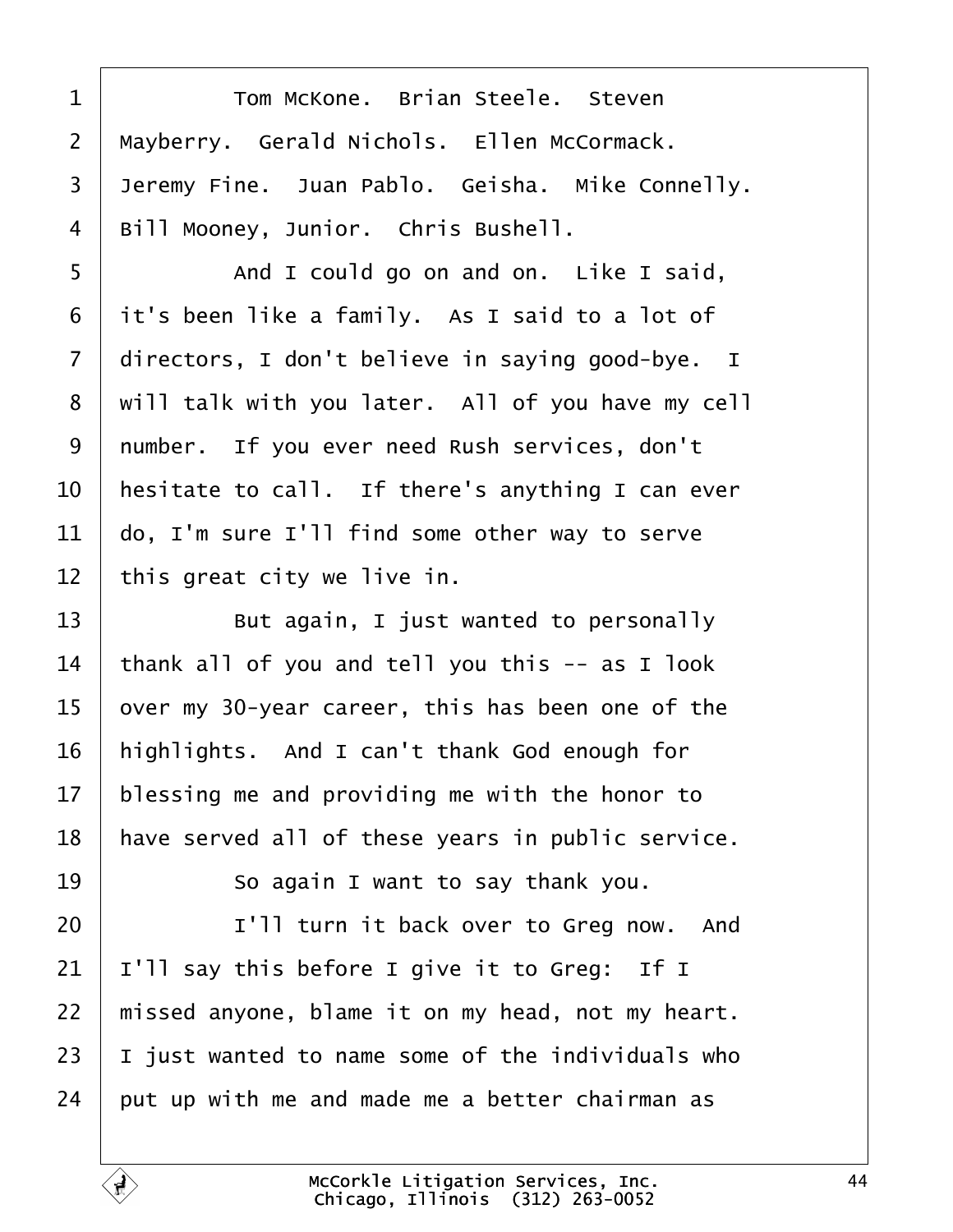<span id="page-44-0"></span>

| $\mathbf 1$    | well beyond just a director.                       |
|----------------|----------------------------------------------------|
| 2              | So with that, Greg.                                |
| 3              | MR. LONGHINI: And, Chairman, don't get up          |
| 4              | yet, because we're not done. I'm going to now      |
| 5              | turn this over to President Carter, who I think is |
| 6              | going to show us something else to watch.          |
| $\overline{7}$ | Dorval.                                            |
| 8              | PRESIDENT CARTER: Thank you, Greg. And I           |
| 9              | brought my box of tissues here to make sure I get  |
| 10             | through this momentous occasion.                   |
| 11             | I do have a video to show you, Terry,              |
| 12             | sort of a representation of your time here at CTA. |
| 13             | But before I show the video, I want to say a few   |
| 14             | personal remarks of the impact you've had on me in |
| 15             | our personal relationship.                         |
| 16             | One of the consequences of the work that           |
| 17             | do as president is I work closely with the         |
| 18             | Chairman of the Board. It's true that no matter    |
| 19             | who holds the title of president or Board          |
| 20             | chairman, that relationship is critical.           |
| 21             | As all of you know, I've been around CTA           |
| 22             | a very long time. And I've had the opportunity, I  |
| 23             | counted this up last night, I actually have worked |
| 24             | with six different chairmen of CTA over the course |
|                |                                                    |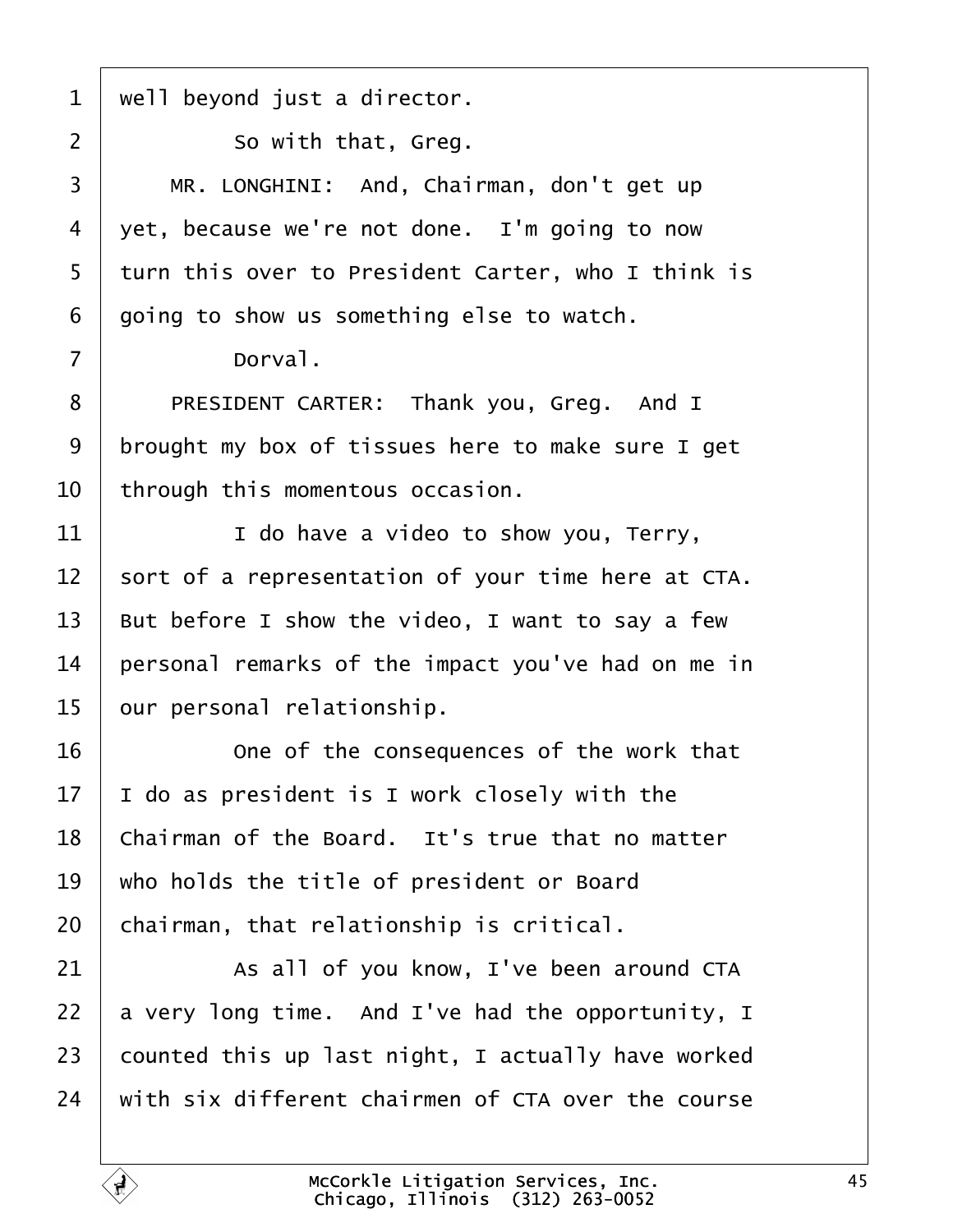<span id="page-45-0"></span>1 of my career. So it's from that vantage point 2 that I would like to share this one opinion: In 3 my personal view, there is no finer example of a 4 true committed public servant than our Chairman, 5 Terry Peterson. 6 **What you may not be aware of is that** 7 Terry and I first met each other in Washington, 8 D.C., in a conference room of the city's lobbying 9 diffice when he was the head of Chicago Housing 10 Authority. And he, of course, was in Washington, 11 D.C., because he was fighting for additional 12 funding from Congress to support CHA's programs. 13 • While he served as the Executive Director 14 of CHA, served as alderman, and has obviously had 15 many notable achievements in government, I just 16 want to touch on how committed he has been to 17 serving the people during his time here at CTA. 18 **For Terry, it has never been enough that** 19 we have DBE goals in our contracts. You certainly 20 heard him talking about that even today during our 21 Board meeting. He wants the biggest goal 22 possible. Like me, he wants that goal met and 23 preferably exceeded. Terry has always used the 24 phrase that the goal is the floor, not the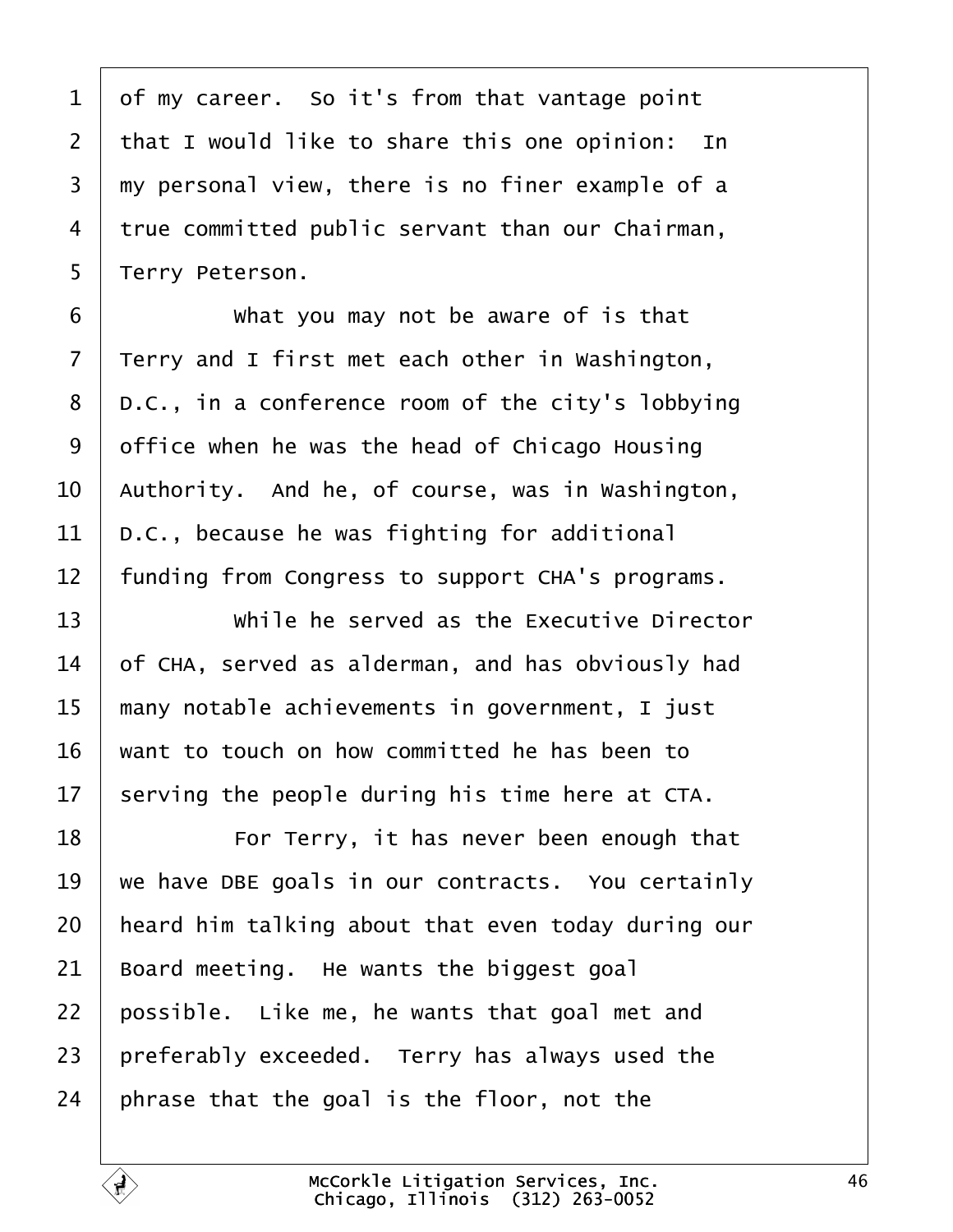<span id="page-46-0"></span>1 deiling. And he has worked tirelessly to make 2 that phrase a reality during his time here at CTA. 3 **Fig.** Terry has also wanted to know what the 4 people in our Second Chance Program have been 5 doing as they go through this program and whether ·6· ·they really have a shot with real employment with 7 CTA if they do excellent work. And he has always 8 pushed for that. 9 **I** There are people working today who have 10 ho idea that there is a direct line between their 11 working here at CTA and Terry's constant urging 12 for us to look for the all stars and hire them 13 into full-time permanent jobs. And many of those 14 employees can thank Terry's persistence in 15 supporting the Second Chance Program and ensuring 16 that it was meeting its overall goals for the 17 Ultimate benefits that have come to those 18 employees. 19 **Terry knows, like any committed public** 20 servant, that somewhere beyond the policies you 21 create lie the people in the neighborhoods you 22 serves. From the Red Line Extension to the Red 23 Line South reconstruction project, to the growth 24 bf our Diversity Programs department, he has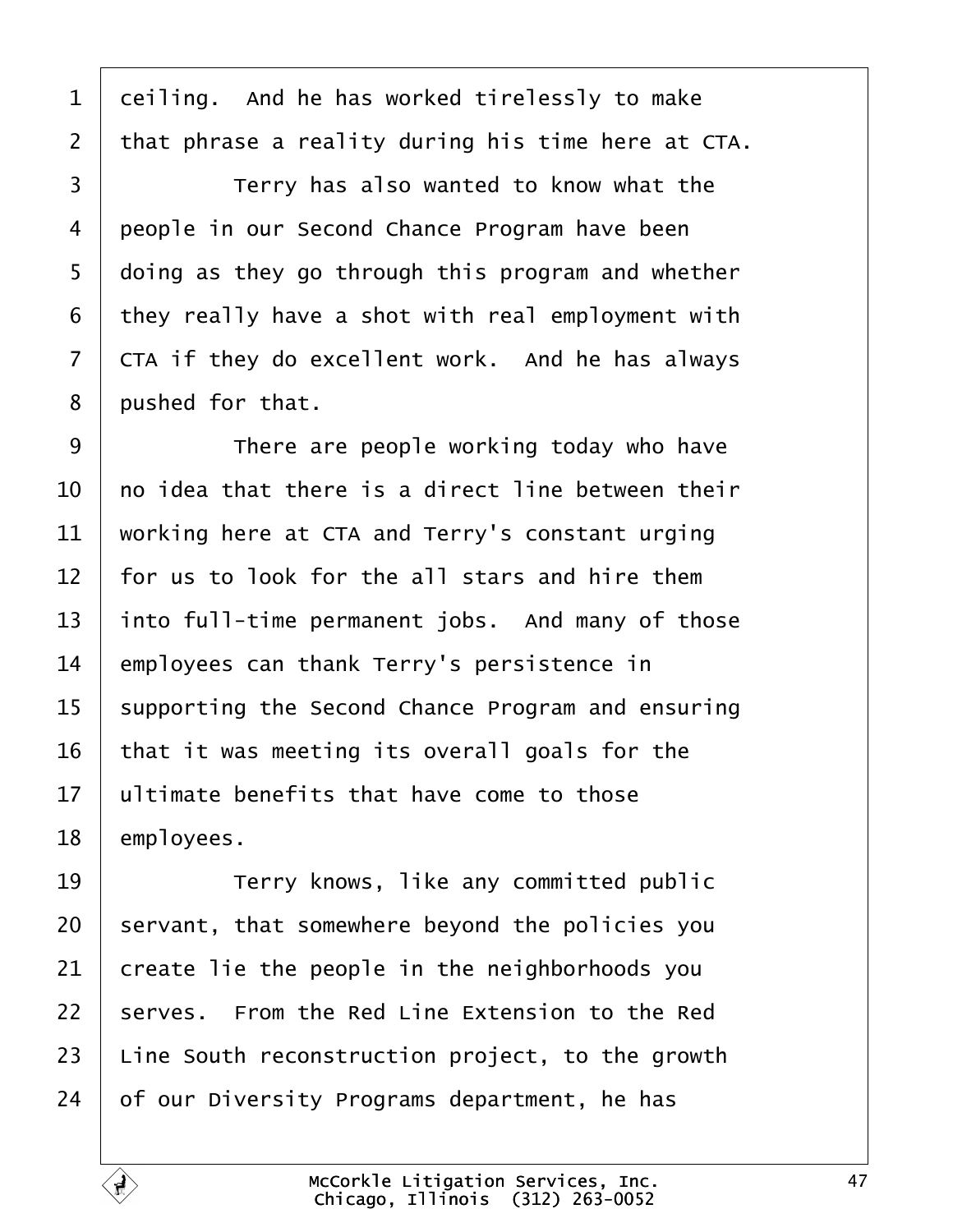<span id="page-47-0"></span>

| 1              | always placed Chicago and its communities at the   |
|----------------|----------------------------------------------------|
| $\overline{2}$ | heart of each decision he's made and we've grown;  |
| 3              | and as we have grown, have invested in the CTA.    |
| 4              | As he knows my deep admiration for Terry           |
| 5              | goes well beyond our respective professional       |
| 6              | responsibilities. Terry is my good friend. And     |
| 7              | to say that I will miss working with him is a      |
| 8              | gross understatement.                              |
| 9              | Many of you don't know this, but when              |
| 10             | Mayor Rahm Emanuel asked me to become president of |
| 11             | the CTA, the first question that I asked was was   |
| 12             | Terry staying around as chairman.                  |
| 13             | I knew how important it was to have a              |
| 14             | chairman in that seat who would work closely with  |
| 15             | me and who would appreciate and understand from    |
| 16             | Terry's unique position the challenges that come   |
| 17             | with being a head of a major agency in the city of |
| 18             | Chicago. And I can honestly say now at the end of  |
| 19             | this tenure that Terry never let me down.          |
| 20             | He was the voice of reason and calm when           |
| 21             | was upset and mad about any number of things       |
| 22             | that were frustrating me here at CTA. And I could  |
| 23             | always count on Terry to be a person to help me    |
| 24             | efocus my perspective on the bigger picture and,   |
|                |                                                    |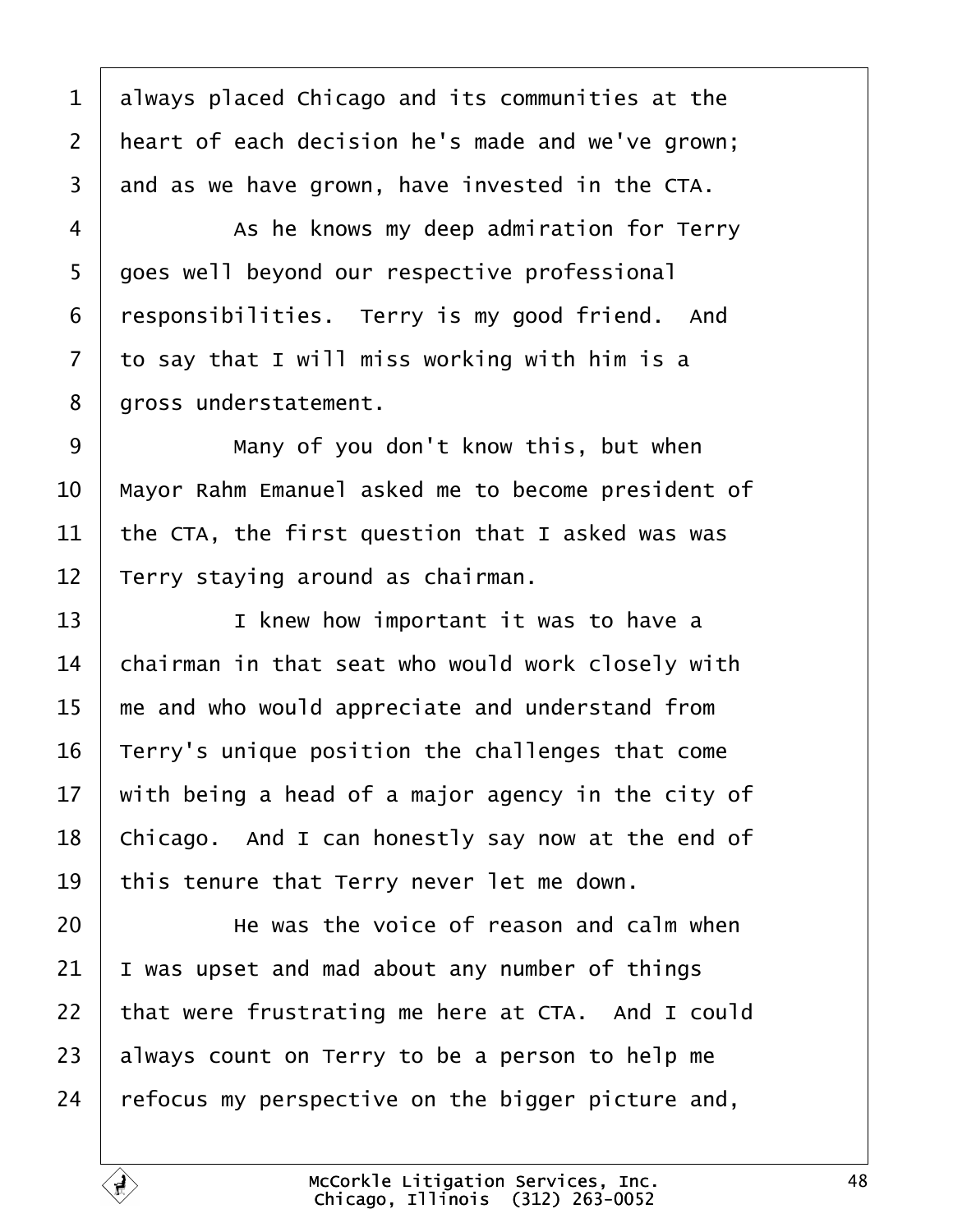<span id="page-48-0"></span>1 even more importantly, lend a helping hand to help 2 me achieve the goals that I was trying to 3 undertake. 4 | While our friendship will easily survive 5 his departure, CTA will lose a champion. In the ·6· ·five years that we stood shoulder to shoulder 7 donstructively fighting for our customers and the 8 dommunities that we serve, I cannot imagine a 9 better partner.  $10$   $\parallel$  Terry, please know that as you move 11 forward in whatever your next chapter may be, your 12 legacy will forever loom large across the CTA 13 system. 14 **So on behalf of the CTA family of** 15 employees and customers, thank you for your 16 leadership, your strength of character and 17 conviction, and for the vision you shared with us 18 as we sought to make CTA a better agency for our 19 bustomers and for the communities that we serve. 20 You leave this agency a much better one than when 21 vou found it. And we are forever grateful for  $22$  your leadership.  $23$   $\parallel$  Now let me show you a little video to 24 show our appreciation. We have a really great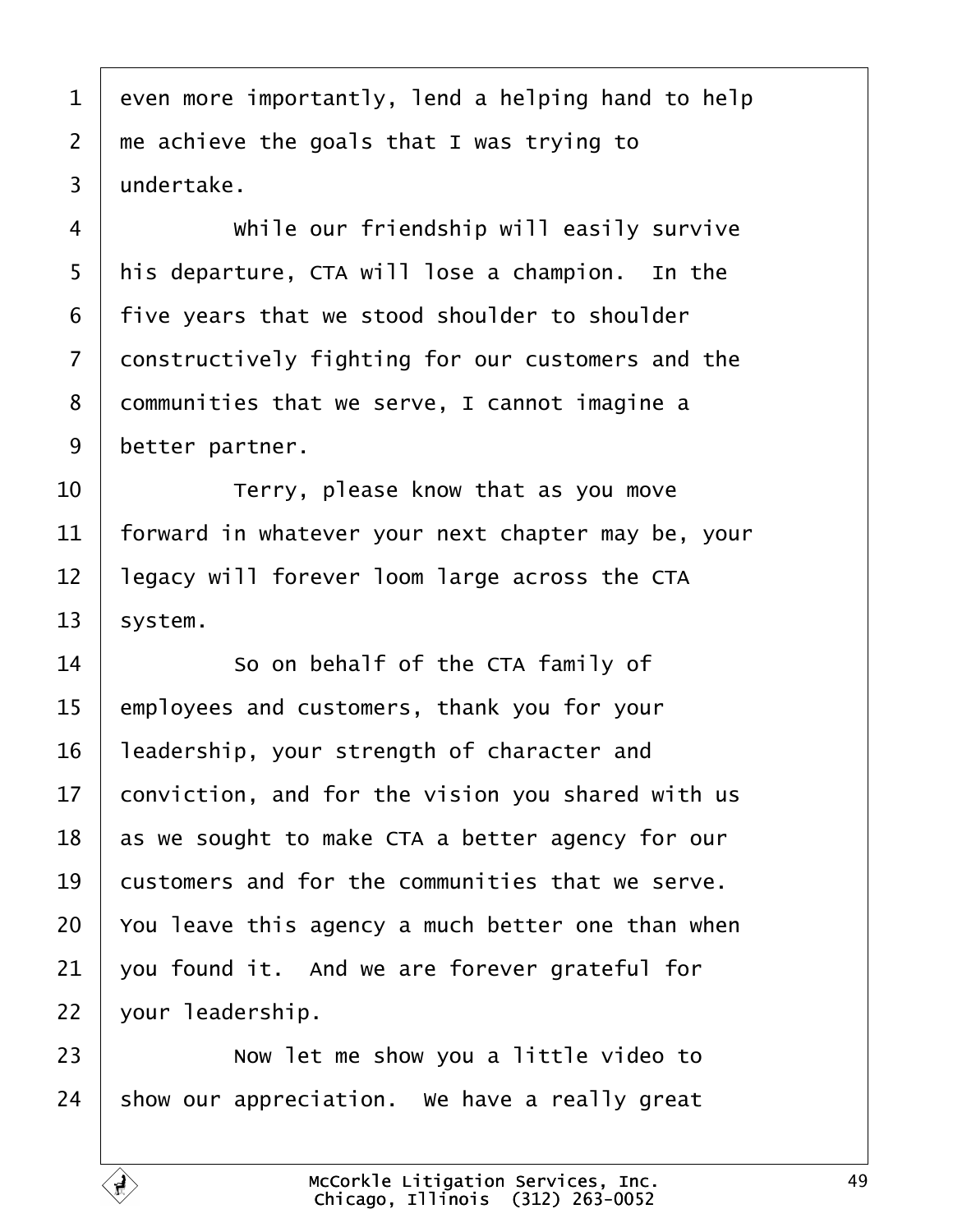<span id="page-49-0"></span>

| 1              | tribute video. Hopefully, I'll be able to show it |
|----------------|---------------------------------------------------|
| $\overline{2}$ | now. If not, I'll get it around to everybody.     |
| 3              | There we go.                                      |
| 4              | This could be an indication, Terry, that          |
| 5              | you shouldn't leave.                              |
| 6              | CHAIRMAN PETERSON: While Herb is working on       |
| 7              | that, thank you. I know we're going to be in      |
| 8              | touch. I've got your cell number. I know where    |
| 9              | you live.                                         |
| 10             | PRESIDENT CARTER: Maybe we should have the        |
| 11             | other Board members speak. If we get the video    |
| 12             | going again, we'll interrupt.                     |
| 13             | MR. LONGHINI: That's a good point, President      |
| 14             | Carter.                                           |
| 15             | So at this point, I'm going to turn it            |
| 16             | over to the No. 2 person, the Vice Chair.         |
| 17             | Is it going on now?                               |
| 18             | <b>DIRECTOR ALVA ROSALES: Looks like.</b>         |
| 19             | MR. LONGHINI: O we're going to play the video     |
| 20             | how.                                              |
| 21             | (Video played.)                                   |
| 22             | MR. LONGHINI: That was wonderful. Thank you       |
| 23             | all.                                              |
| 24             | At this point, we're going to turn it             |
|                |                                                   |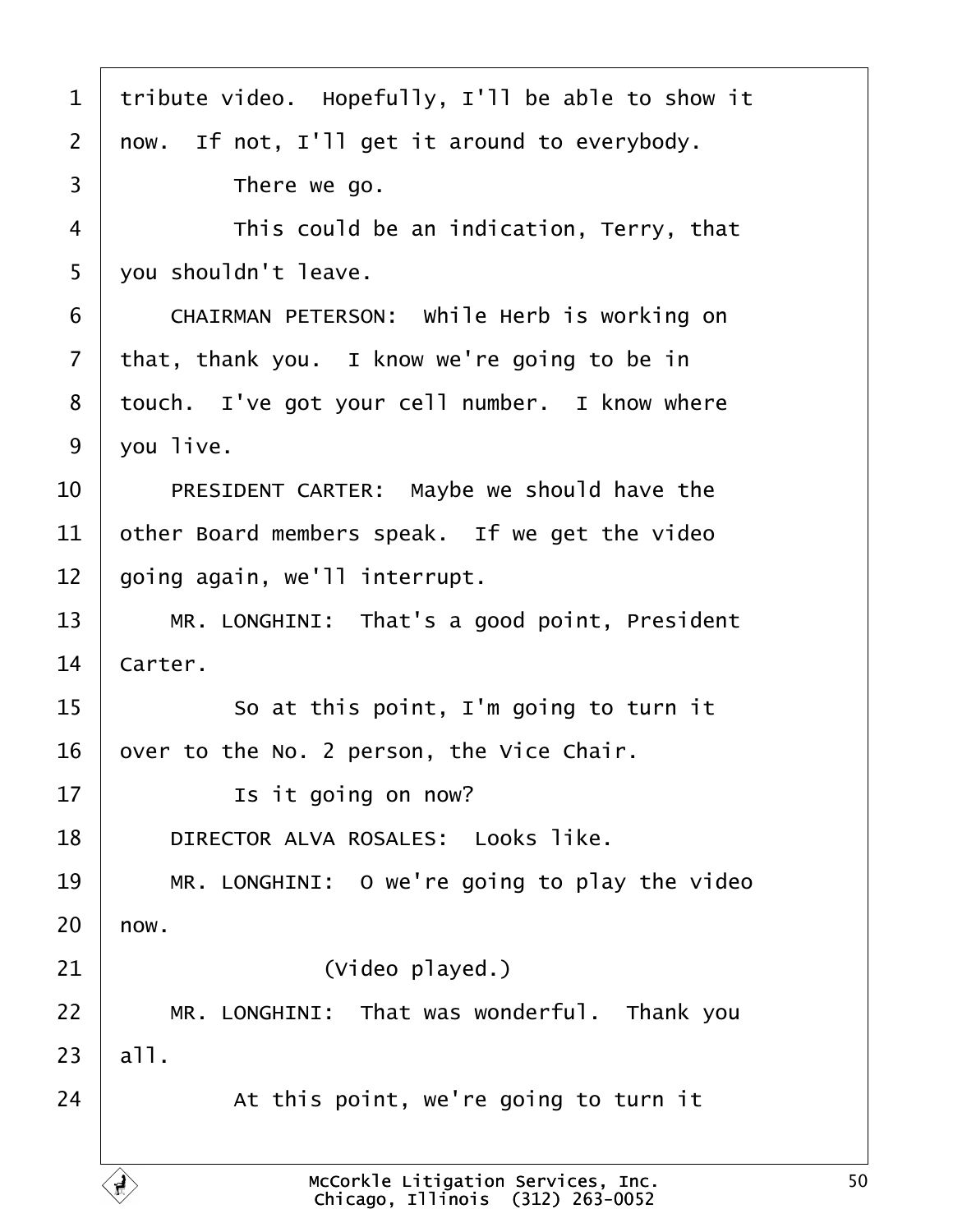<span id="page-50-0"></span>

| 1              | over to the Vice Chair, Director Alva Rosales,     |
|----------------|----------------------------------------------------|
| $\overline{2}$ | who's going to have to run a few meetings here, it |
| 3              | Iboks like coming up. So get some practice right   |
| 4              | now, Arabel.                                       |
| 5              | DIRECTOR ALVA ROSALES: Thank you. And the          |
| 6              | video was great. It was (audio interference.)      |
| 7              | I have to tell you that, and I know we             |
| 8              | spoke yesterday, Terry, I am very sad that you're  |
| 9              | leaving. All the things that have been said about  |
| 10             | you ten fold should be repeated. I think           |
| 11             | everywhere you go in Chicago, your leadership      |
| 12             | precedes you because everything from being an      |
| 13             | alderman to where you're at now at the CTA, and    |
| 14             | looking at your bio, I was very happy to see       |
| 15             | you're part of Leadership Greater Chicago Alumni.  |
| 16             | Me too. So I love that.                            |
| 17             | But really, you're an empathetic leader.           |
| 18             | Wherever you go, you care about people, you care   |
| 19             | about what you're doing. Your leadership has       |
| 20             | shown here at the CTA. I'm glad, and I was very    |
| 21             | happy to hear that you're not going anywhere, so   |
| 22             | we can reach out to you if we have to, and you're  |
| 23             | just a phone call away. But more than anything I   |
| 24             | think you're a great human being. And that's       |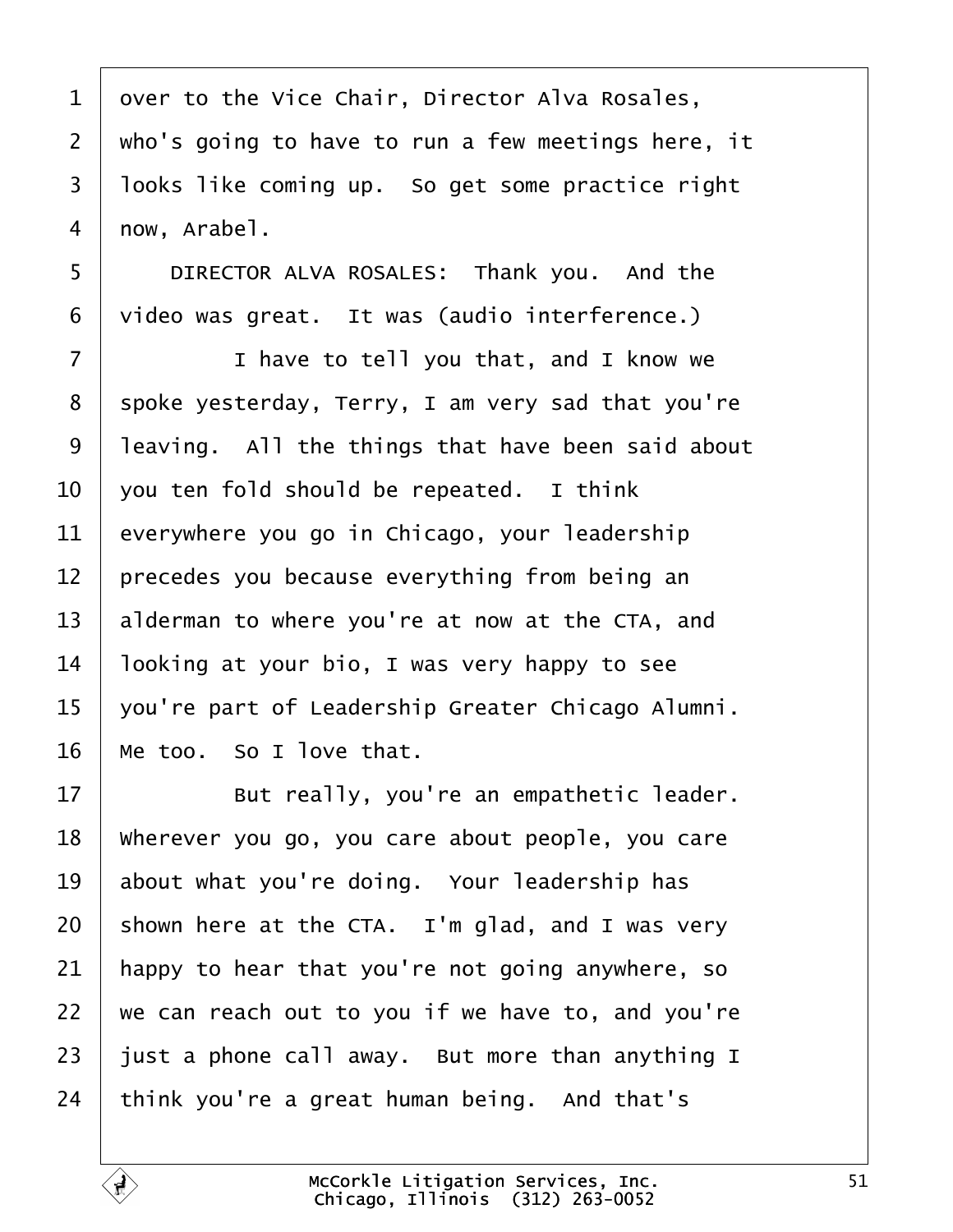<span id="page-51-0"></span>

| 1  | something that can't be taught. That's something   |
|----|----------------------------------------------------|
| 2  | that everyone perceives. I mean, here at the CTA   |
| 3  | you bring out a smile when people hear your name.  |
| 4  | Rush Hospital, the same thing. And I am a big fan  |
| 5  | df Rush.                                           |
| 6  | So thank you for everything you've done            |
| 7  | throughout the years, and especially here at the   |
| 8  | CTA. It has been a pleasure to get to know you.    |
| 9  | I knew so much of you before, but to really get to |
| 10 | you know now in this position.                     |
| 11 | I know that there's other directors. I'm           |
| 12 | going to call on a few of them and just ask if     |
| 13 | they want to say thank you or what they want to    |
| 14 | \$ay.                                              |
| 15 | But the video, our words, I think, cannot          |
| 16 | fully express how grateful we are to you.          |
| 17 | So I'll go to Director Silva.                      |
| 18 | DIRECTOR SILVA: Can you hear me?                   |
| 19 | Yes. It has been an honor to serve with            |
| 20 | you during your 11 years at CTA. It has been a     |
| 21 | great experience and made me very proud to be your |
| 22 | friend. And I admire your leadership in CTA and    |
| 23 | in Rush that I think is almost the same amount of  |
| 24 | years. I wish you all the very best, a successful  |
|    |                                                    |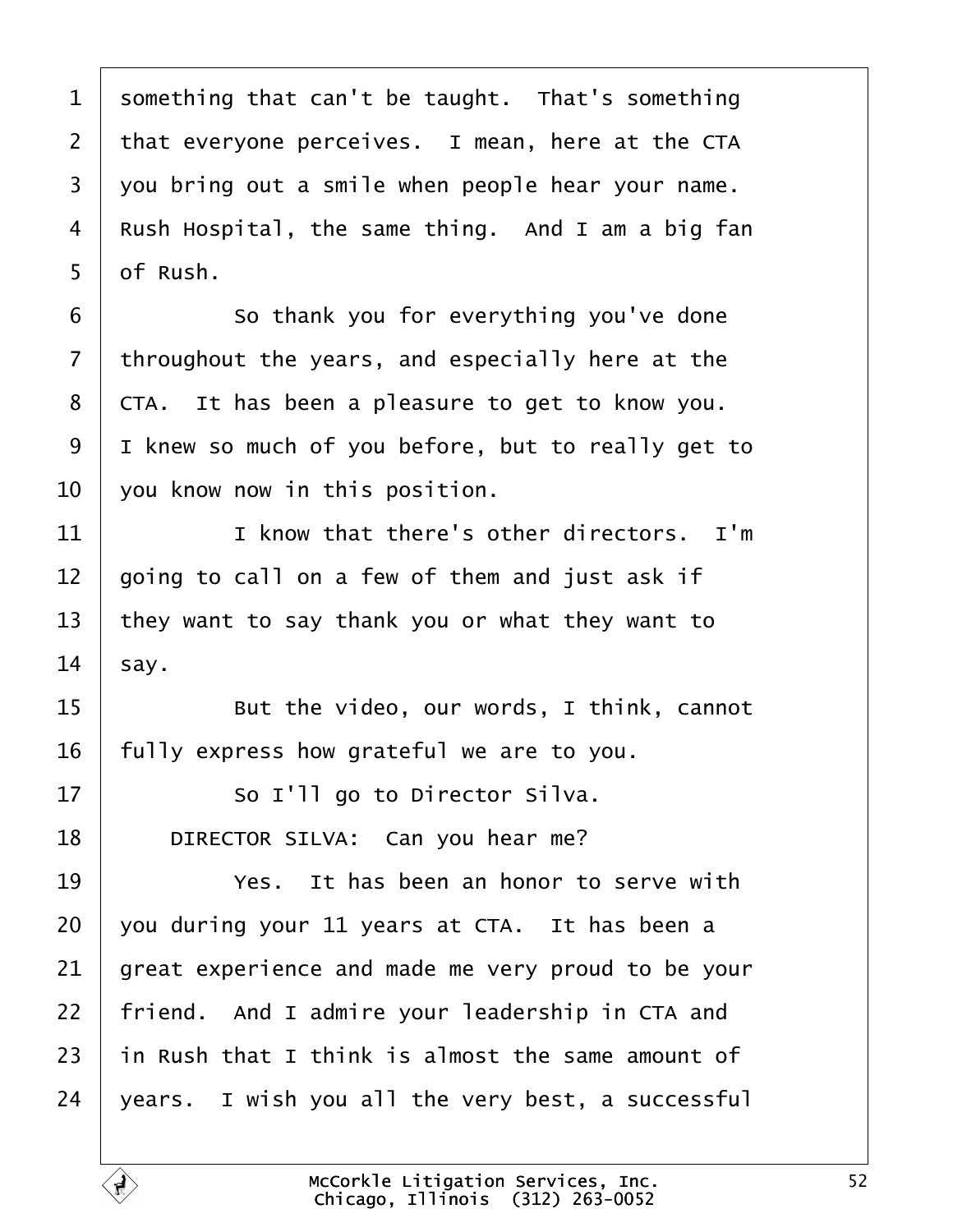<span id="page-52-0"></span>

| $\mathbf 1$    | and health and retirement. And I'll say to you:   |
|----------------|---------------------------------------------------|
| $\overline{2}$ | (Speaking Spanish.)                               |
| 3              | DIRECTOR SILVA: Thank you for everything          |
| 4              | you've done for CTA.                              |
| 5              | DIRECTOR ALVA ROSALES: Director Jakes.            |
| 6              | DIRECTOR REV. JAKES: So you know if I had any     |
| $\overline{7}$ | influence, of course, Chairman Peterson, I would  |
| 8              | try to use my influence to see if you could stick |
| 9              | around for a little while longer. But after we    |
| 10             | talked I entered into contemplation. And I        |
| 11             | listened to you sharing your story about being a  |
| 12             | little boy in Tennessee. And I said to you        |
| 13             | yesterday about how I followed your career for    |
| 14             | years and years and years. And even when we got   |
| 15             | off the phone yesterday, the first thing that     |
| 16             | popped in my mind was to whom much is given, much |
| 17             | is required. And you've been given a lot. But     |
| 18             | the question then raised -- the question that     |
| 19             | raises itself was, why were you given so much?    |
| 20             | And the answer is real simple. And it's because   |
| 21             | God could trust you with it, Terry. And because   |
| 22             | God could trust you with it, you have done a      |
| 23             | marvelous job. You've made God proud. You've      |
| 24             | made your family proud. You've made black men     |
|                |                                                   |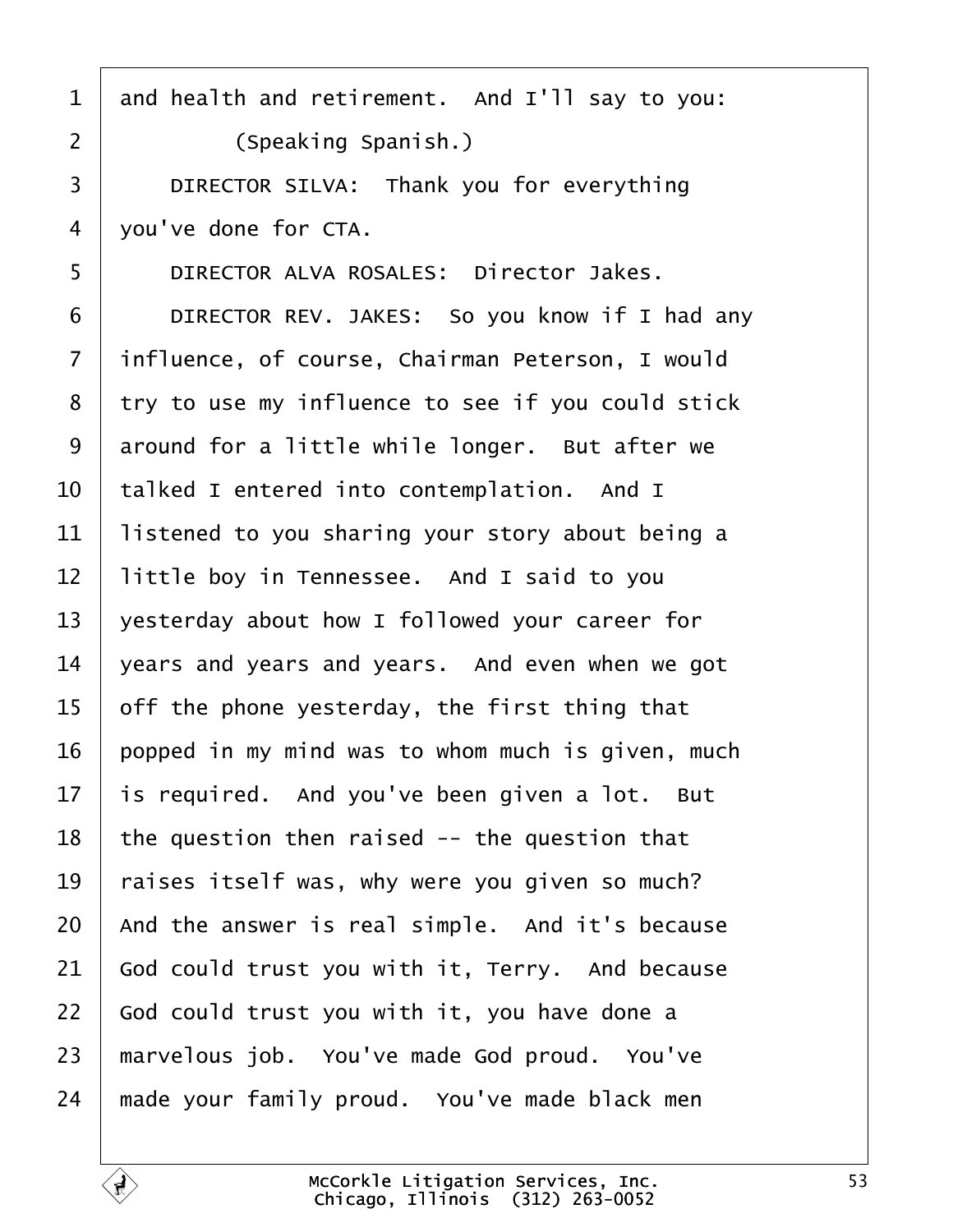<span id="page-53-0"></span>

| 1              | proud. And you've just made Chicago proud. So      |
|----------------|----------------------------------------------------|
| $\overline{2}$ | I'm happy for you. Sad to see you leaving this     |
| 3              | part. But just know, man, like you said, we have   |
| 4              | your cell number. Just don't block me when I call  |
| 5              | you.                                               |
| 6              | CHAIRMAN PETERSON: I won't. Thank you.             |
| 7              | DIRECTOR ALVA ROSALES: Thank you.                  |
| 8              | Director Chevere.                                  |
| 9              | DIRECTOR J. CHEVERE: Thank you, Mr. Chairman,      |
| 10             | for welcoming me to the Board with open arms       |
| 11             | almost a year ago and for being the epitome of     |
| 12             | what it means to be in public service. I have      |
| 13             | seen you in the public eye for many, many years.   |
| 14             | We've both been there. And you're, just like I     |
| 15             | said, you're the epitome of public service.        |
| 16             | So thank you for your service, and a               |
| 17             | happy retirement, Mr. Chairman.                    |
| 18             | CHAIRMAN PETERSON: Thank you.                      |
| 19             | <b>DIRECTOR ALVA ROSALES: Director Miller.</b>     |
| 20             | DIRECTOR REV. MILLER: Thank you so much.           |
| 21             | Just an opportunity to say thank you to Terry and  |
| 22             | for your leadership on the Board. And you and I    |
| 23             | go way back beyond our coming on the Board. It     |
| 24             | was a joy to be able to come and be a part of this |
|                |                                                    |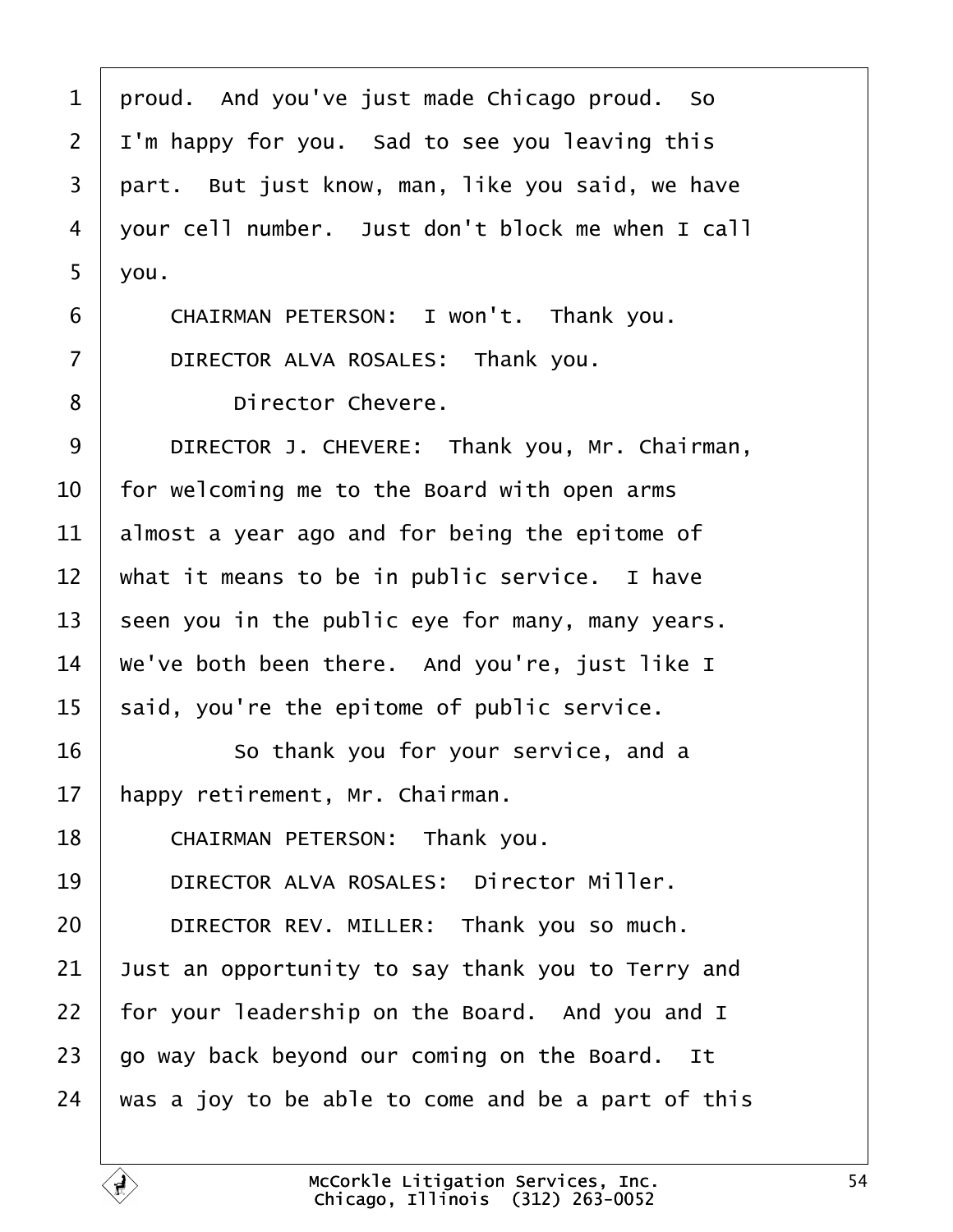<span id="page-54-0"></span>

| 1              | Board following Reverend Robinson, another close   |
|----------------|----------------------------------------------------|
| $\overline{2}$ | friend of yours. And we go back. Because of        |
| 3              | Terry, I had the opportunity to present Mayor      |
| 4              | Daley at his reelection. And Terry and I worked    |
| 5              | together at CHA and further back. You have         |
| 6              | history in this city, and we're so appreciative of |
| 7              | what you've done and what you're doing. He called  |
| 8              | the yesterday and told me this would be his last   |
| 9              | meeting. And in the midst of his call, he was,     |
| 10             | like, I need you to make a call. I've got to take  |
| 11             | a family out to Pres-St. Luke. I got a problem,    |
| 12             | one deceased, and one need to know. And Terry got  |
| 13             | me in. So he's still working.                      |
| 14             | I just want to say thank you, love you             |
| 15             | for your work. Continue. And wherever the Lord     |
| 16             | take you from here, we're just happy for you.      |
| 17             | Hate to see you leaving the Board, but happy about |
| 18             | you and your career.                               |
| 19             | Thank you.                                         |
| 20             | CHAIRMAN PETERSON: Thank you.                      |
| 21             | <b>DIRECTOR ALVA ROSALES: Director Irvine.</b>     |
| 22             | DIRECTOR IRVINE: Thanks Arabel. Terry, I've        |
| 23             | been on the CTA Board now for about eight -- a     |
| 24             | little more than eight and a half years. And it    |
|                |                                                    |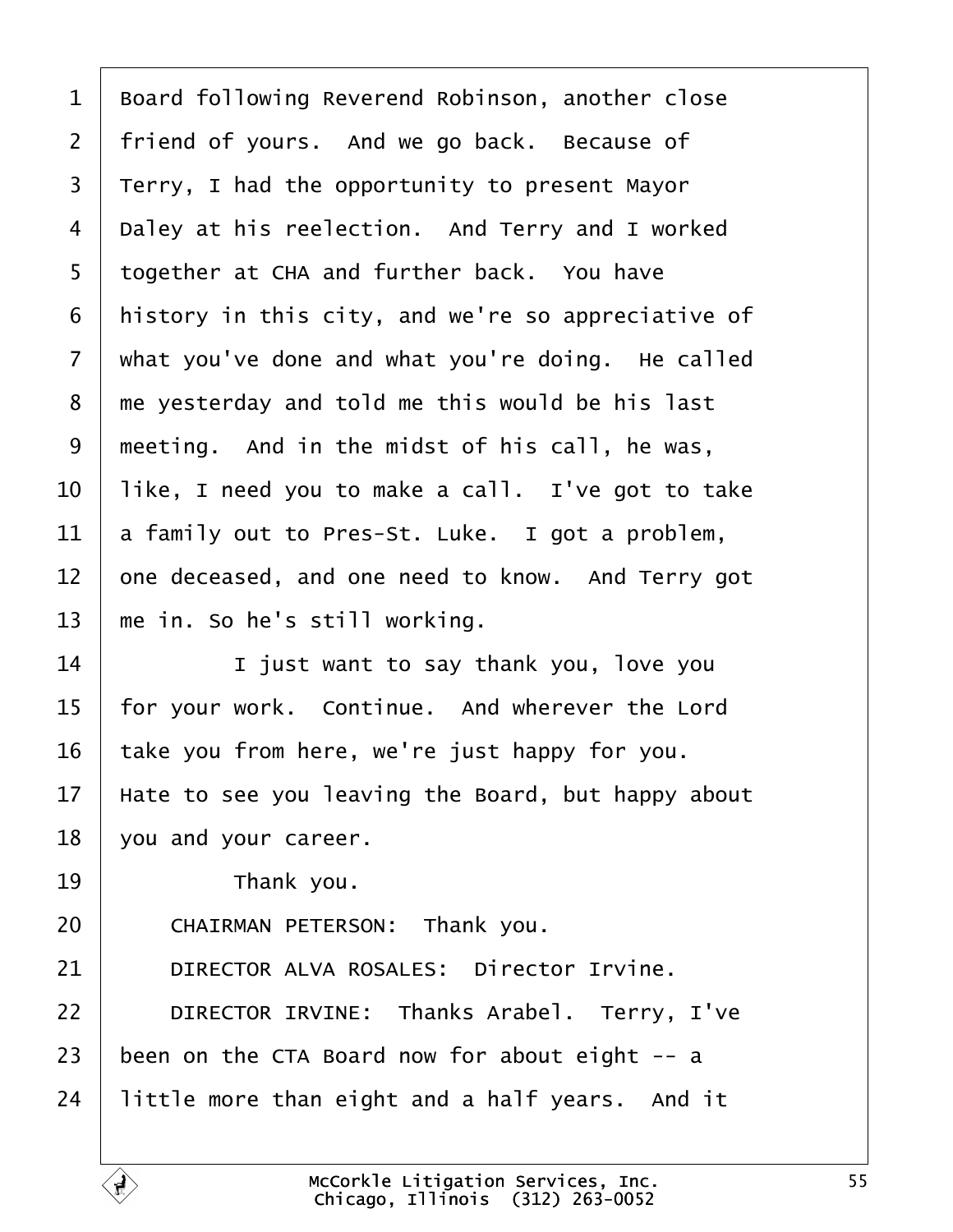<span id="page-55-0"></span>

| 1  | has really been one of the greatest honors in my   |
|----|----------------------------------------------------|
| 2  | life and privileges to serve alongside you for     |
| 3  | that whole time. I didn't have really experience   |
| 4  | in public service before being on this Board. And  |
| 5  | I feel like I got a master class in leadership and |
| 6  | public service and serving with empathy and heart  |
| 7  | and passion from watching you do your work all     |
| 8  | these years. And I've learned so much. And I       |
| 9  | also -- you have been so supportive of so many of  |
| 10 | the initiatives that really make CTA such an       |
| 11 | important part of the city, including              |
| 12 | accessibility for people with disabilities.        |
| 13 | And it's just been -- it's been really             |
| 14 | antastic to serve with you, to see your heart, to  |
| 15 | see you in action, to see how you connect with     |
| 16 | people who speak before the CTA. And the           |
| 17 | connections you have in the community that I kind  |
| 18 | of -- I knew about more anecdotally before we got  |
| 19 | to serve together, but to see it in action month   |
| 20 | after month has been fantastic. I've learned so    |
| 21 | much from you. And I think I've got one more year  |
| 22 | left on the Board before my term ends. And I       |
| 23 | think there are going to be many times where we're |
| 24 | going to be saying, What would Terry say? What     |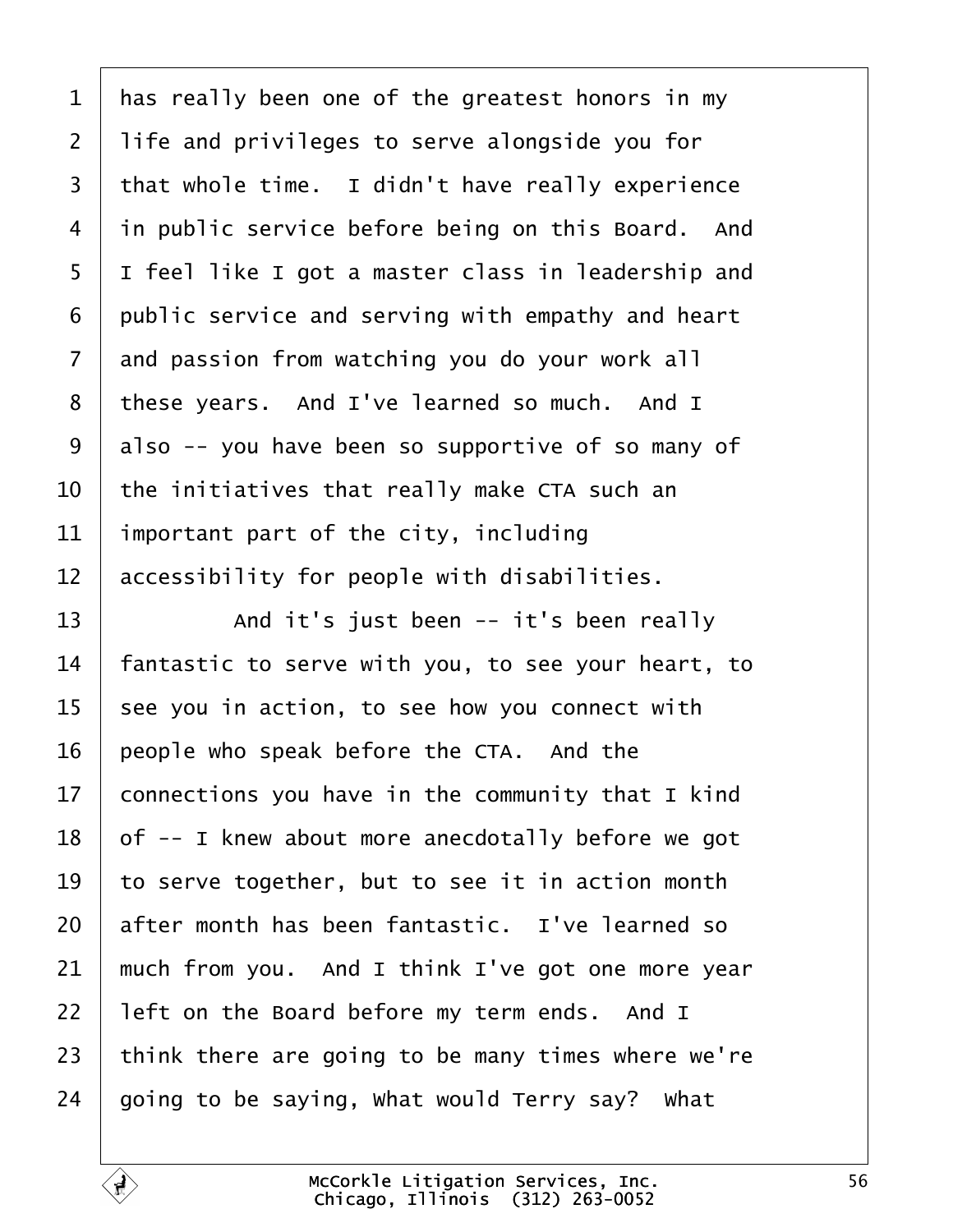<span id="page-56-0"></span>

| 1              | would Terry do? How would Terry -- How would       |
|----------------|----------------------------------------------------|
| 2              | Terry dig into this thorny topic or this issue?    |
| 3              | And how would he respond when someone comes before |
| 4              | the Board about something they're really concerned |
| 5              | about?                                             |
| 6              | And we're all in your heart, and you're            |
| $\overline{7}$ | in ours. And it's carrying us. And I think it's    |
| 8              | going to carry the CTA for a long time beyond the  |
| 9              | time you were at CTA. And I just feel really       |
| 10             | fortunate that now I work at Rush, I get to        |
| 11             | continue working with you. But I'm sincerely and   |
| 12             | seriously going to miss you working at CTA this    |
| 13             | year.                                              |
| 14             | So thank you. Thank you. And enjoy your            |
| 15             | time when you don't have this on your plate.       |
| 16             | MR. LONGHINI: Arabel, before we move on, I         |
| 17             | want to make one final sign language switch.       |
| 18             | I see Elisabeth working a lot. So                  |
| 19             | Elisabeth, do you want to wrap up and turn it      |
| 20             | bver.                                              |
| 21             | DIRECTOR ALVA ROSALES: Let me know when            |
| 22             | you're ready.                                      |
| 23             | MR. LONGHINI: I think we're ready.                 |
| 24             | DIRECTOR ALVA ROSALES: Karen, I know you also      |
|                |                                                    |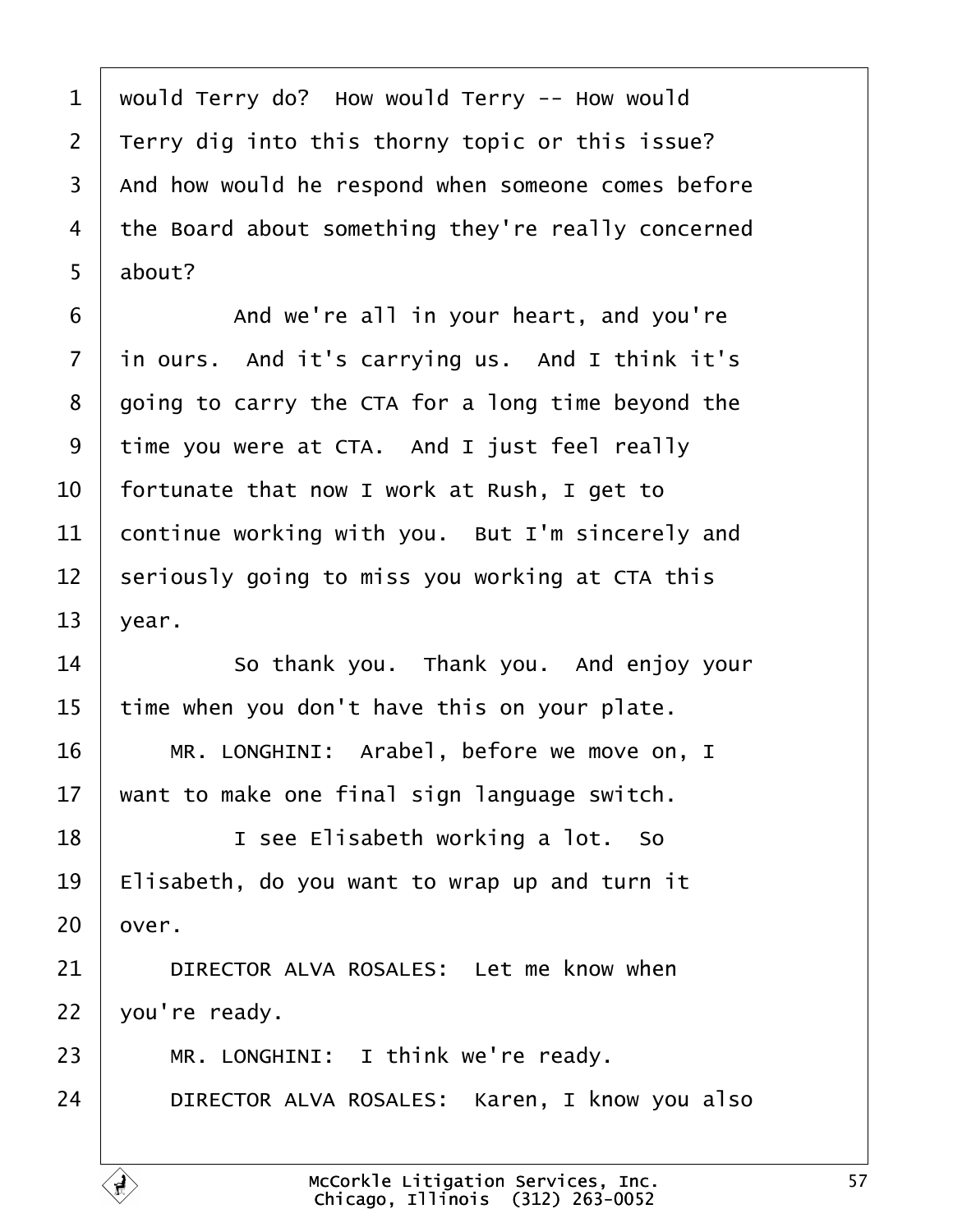<span id="page-57-0"></span>

| 1               | want to say a few words. So please go ahead.       |
|-----------------|----------------------------------------------------|
| $\overline{2}$  | MS. SEIMETZ: Chairman, I want to thank you         |
| 3               | for the privilege of having worked with you at CTA |
| 4               | for almost ten years now. CTA has been so          |
| 5               | fortunate really to have your guidance.            |
| 6               | I do think you might have glossed over             |
| $\overline{7}$  | not calling me by my correct name because I think  |
| 8               | everyone should understand that that actually went |
| 9               | on for about a year, including in public meetings  |
| 10              | where we had to correct the record. But it's all   |
| 11              | water under the bridge now. I really enjoyed       |
| 12              | working with you on both a personal and            |
| 13              | professional level. And, Terry, I can only say     |
| 14              | may the road rise to meet you, and I know that our |
| 15              | toads will continue to cross. Thank you.           |
| 16              | DIRECTOR ALVA ROSALES: Terry, again, thank         |
| 17 <sub>1</sub> | you so much. Again, words cannot express,          |
| 18              | although we've heard some -- quite a few, makes me |
| 19              | want to cry. We're happy for you. I think all of   |
| 20              | us are so happy for you because we want the very   |
| 21              | best for you, because you deserve that. But we're  |
| 22              | definitely, definitely going to miss you.          |
| 23              | And thank you for your service. I think            |
| 24              | I'll send it back to President Dorval, and we'll   |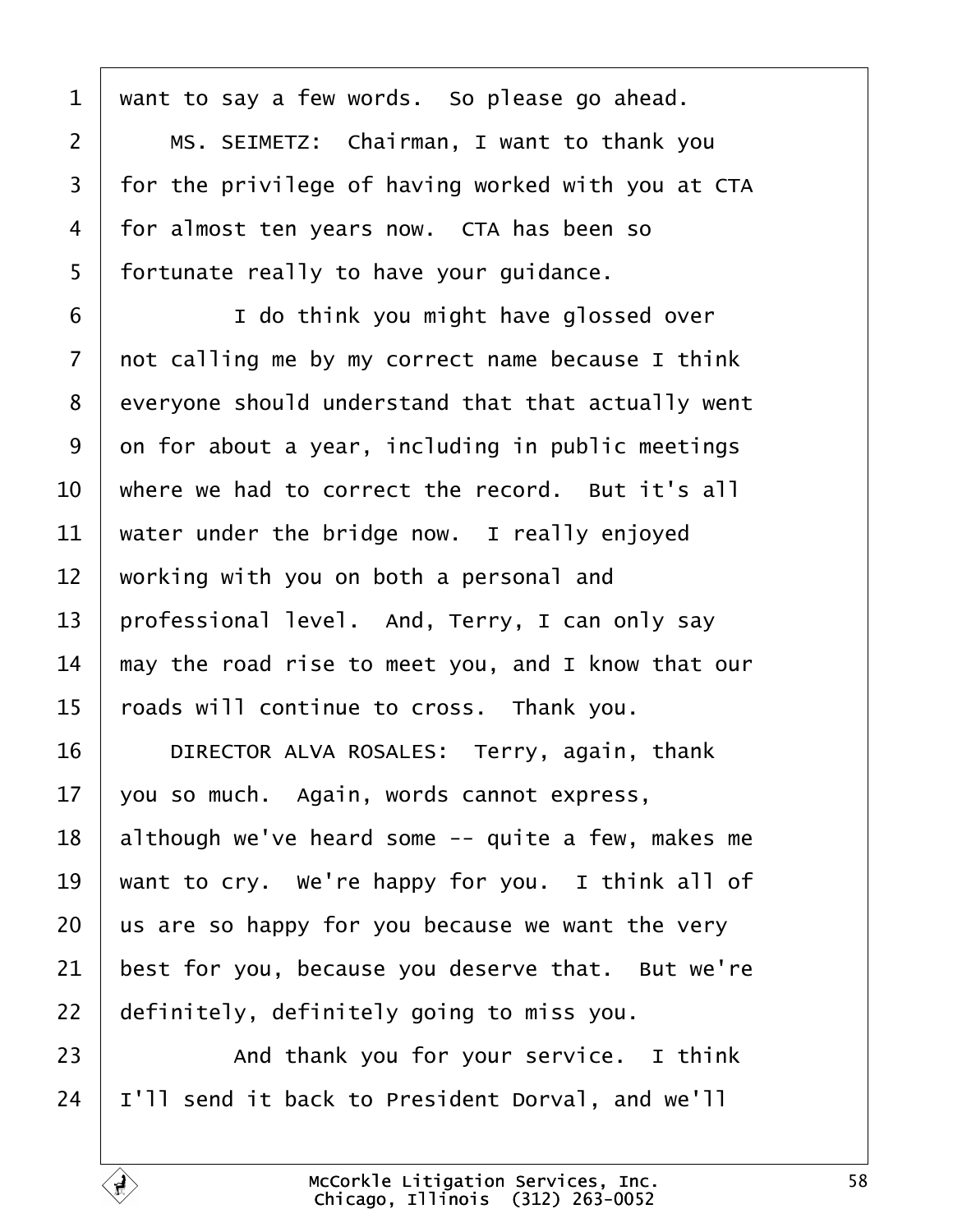<span id="page-58-0"></span>1  $\psi$ rap up.

| $\overline{2}$ | PRESIDENT CARTER: Thank you. I don't think         |
|----------------|----------------------------------------------------|
| 3              | anything more to add beyond what we already said,  |
| 4              | Terry, other than, you know, I do -- I did notice, |
| 5              | and I think it's somewhat ironic that the last     |
| 6              | project that you worked on here would be the Red   |
| 7              | Line Extension. And one of the main focuses of     |
| 8              | the Red Line Extension was to attach rail to the   |
| 9              | Altgeld Gardens, which is obviously a CHA          |
| 10             | property. So you've kind of come full circle and   |
| 11             | connected all the dots as you're so good at doing  |
| 12             | as, Chairman. So your legacy is going to live for  |
| 13             | decades. And that, I think, is the most important  |
| 14             | gift that you gave to CTA and the city of Chicago. |
| 15             | And I look forward to being able to celebrate the  |
| 16             | successes of your work in years to come. So thank  |
| 17             | you.                                               |
| 18             | CHAIRMAN PETERSON: Thank you. Thank you,           |
| 19             | Dorval. Thank you, everyone.                       |
| 20             | It is no -- it's not a pleasant sight to           |
| 21             | see a 60-plus-year-old man cry. So I'm not going   |
| 22             | to say much more than what I already said. I       |
| 23             | spoke with each of you, like I said, I'm hoping    |

24 things get better with the pandemic. Because I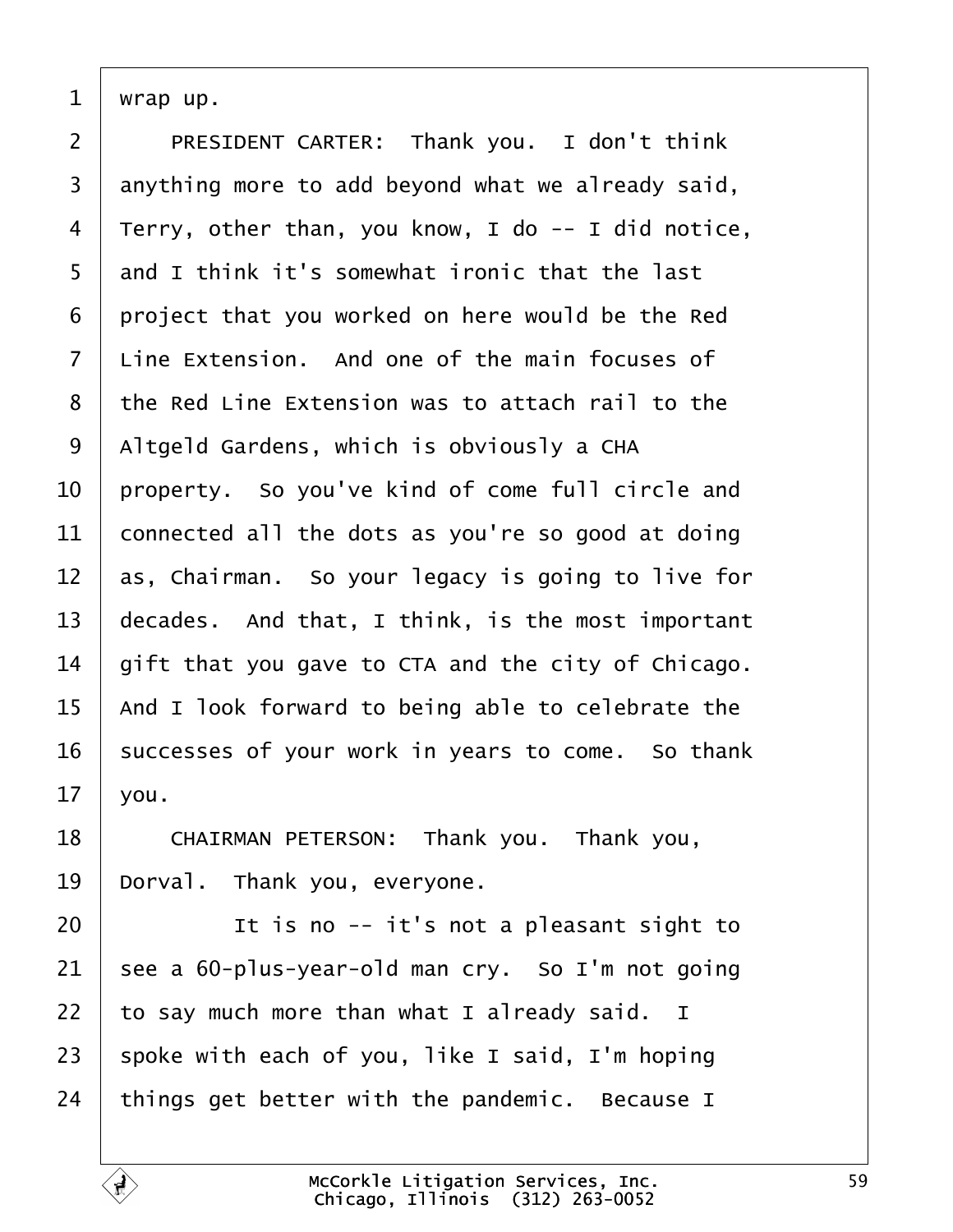<span id="page-59-0"></span>

| 1              | will work with Dorval to see, hopefully before the |
|----------------|----------------------------------------------------|
| 2              | end of the year, if I can do a dinner with each of |
| 3              | you and just, again, thank you in person.          |
| 4              | But again, this has just been an honor             |
| 5              | and blessing for me. And I think Pastor Jakes      |
| 6              | said it best, to whom much is given, much is       |
| $\overline{7}$ | required. So I think that's how you have to        |
| 8              | approach public service. There used to be an old   |
| 9              | gospel song                                        |
| 10             | DIRECTOR REV. MILLER: It's all right. It's         |
| 11             | all right.                                         |
| 12             | CHAIRMAN PETERSON: My grandmother would sing,      |
| 13             | it said, "No cross, no crown." If you're not       |
| 14             | willing to be able to shoulder the cross, then you |
| 15             | can't expect to wear the crown at the end of this  |
| 16             | life.                                              |
| 17             | So again, thank you. I'm going to stop.            |
| 18             | Greg, is there any other business to come          |
| 19             | before this Board?                                 |
| 20             | MR. LONGHINI: There is no other new business,      |
| 21             | sir.                                               |
| 22             | CHAIRMAN PETERSON: All right. With no              |
| 23             | further business to come before the Board, may I   |
| 24             | have a motion to adjourn.                          |
|                |                                                    |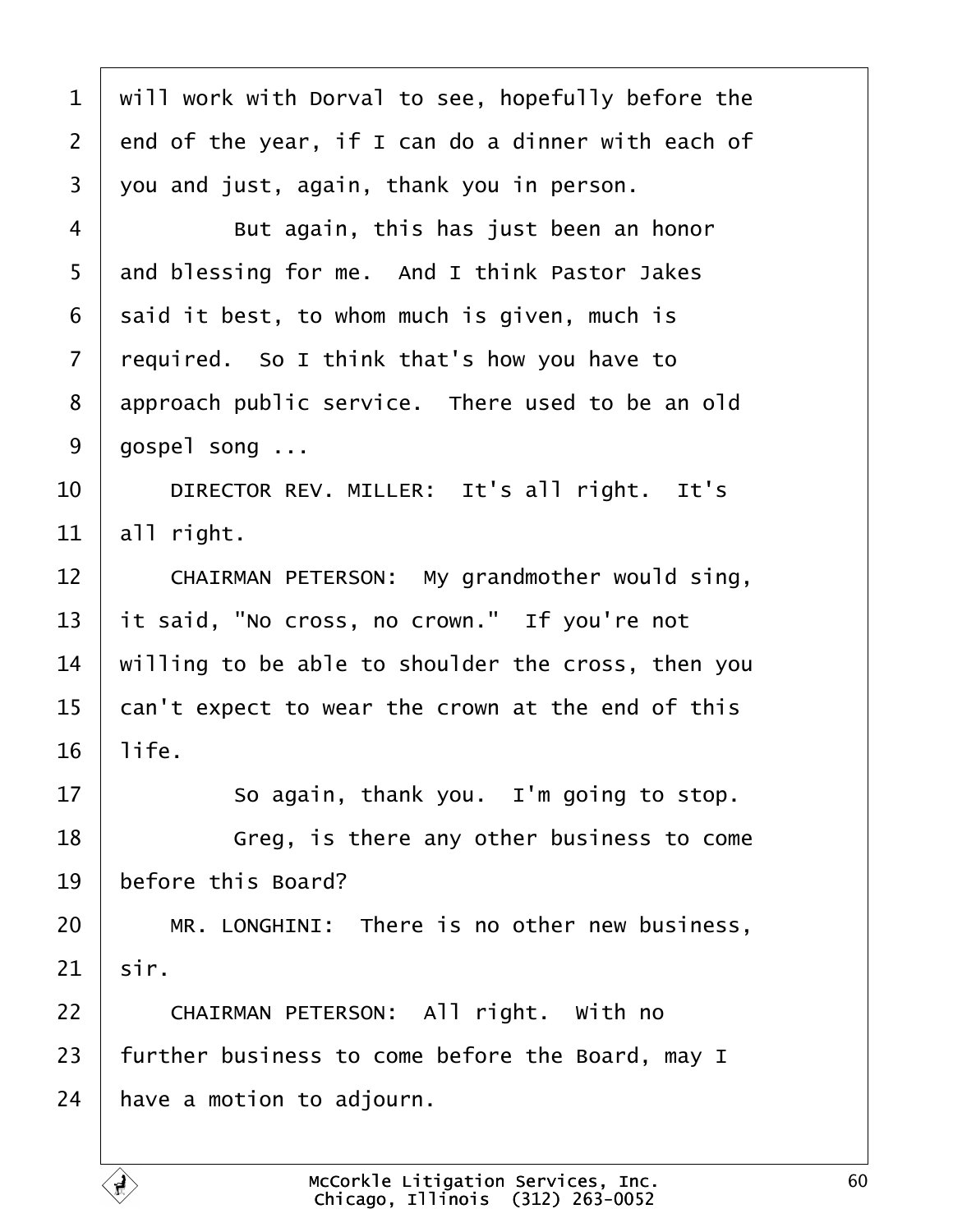<span id="page-60-0"></span>

| $\mathbf 1$    | DIRECTOR J. CHEVERE: So moved, Mr. Chairman. |
|----------------|----------------------------------------------|
| $\overline{2}$ | DIRECTOR REV. MILLER: Second.                |
| $\mathfrak{S}$ | CHAIRMAN PETERSON: All those in favor, say   |
| $\overline{4}$ | "aye."                                       |
| $\sqrt{5}$     | (Chorus of ayes.)                            |
| $\,6\,$        | CHAIRMAN PETERSON: We are adjourned.         |
| $\overline{7}$ | (Whereupon, the Meeting of the               |
| 8              | Chicago Transit Board adjourned              |
| 9              | at 12:50 p.m.)                               |
| 10             |                                              |
| 11             |                                              |
| 12             |                                              |
| 13             |                                              |
| 14             |                                              |
| 15             |                                              |
| 16             |                                              |
| 17             |                                              |
| 18             |                                              |
| 19             |                                              |
| 20             |                                              |
| 21             |                                              |
| 22             |                                              |
| 23             |                                              |
| 24             |                                              |
|                |                                              |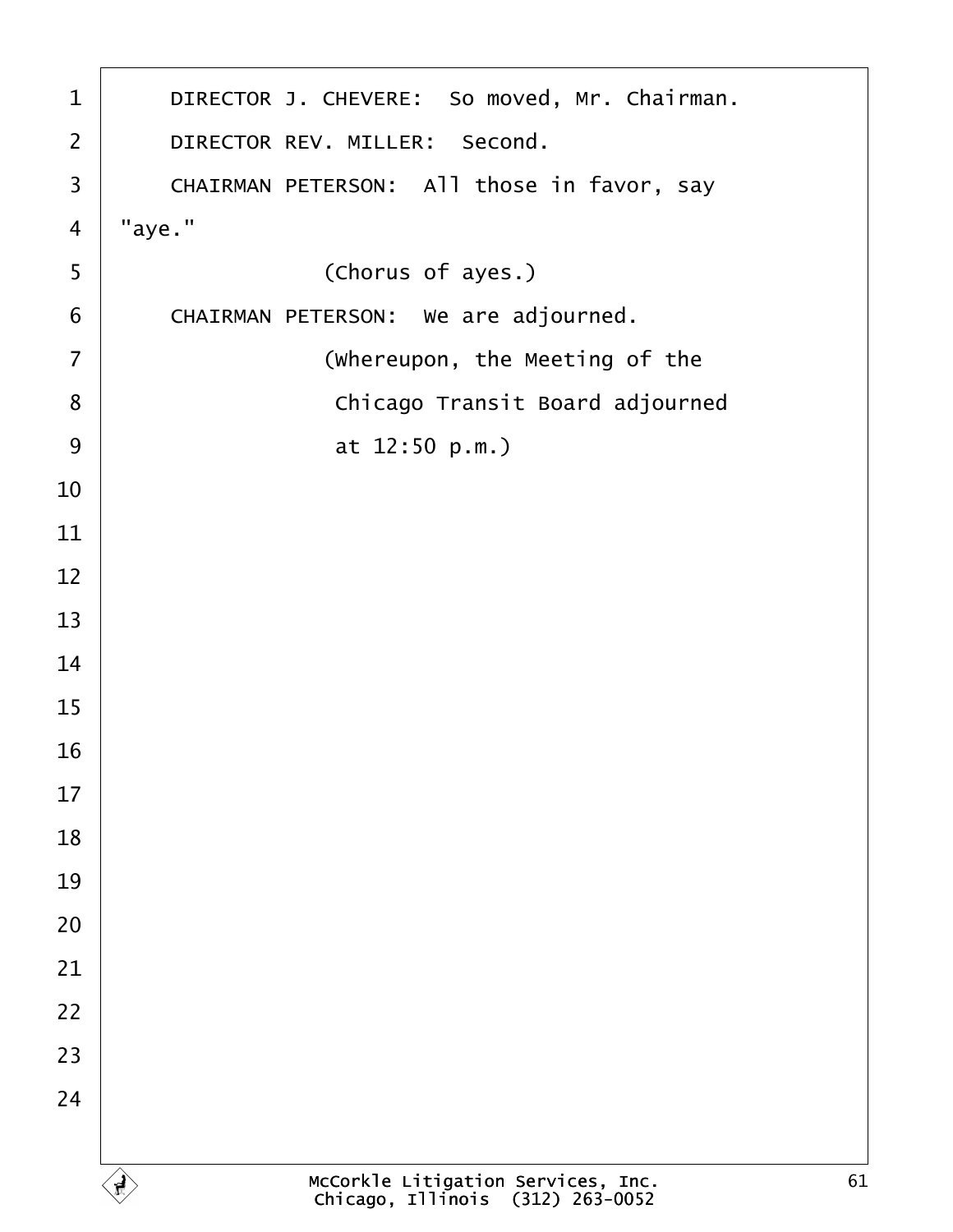| $\mathbf 1$    | <b>STATE OF ILLINOIS</b><br>$\lambda$              |
|----------------|----------------------------------------------------|
| $\overline{2}$ | SS:<br>$\mathcal{L}$                               |
| 3              | <b>COUNTY OF COOK</b><br>$\rightarrow$             |
| $\overline{4}$ |                                                    |
| 5              | I, TRACY JONES, being first duly sworn, on         |
| 6              | dath says that she is a court reporter doing       |
| $\overline{7}$ | business in the State of Illinois; and that she    |
| 8              | reported in shorthand the proceedings of said      |
| 9              | Meeting, and that the foregoing is a true and      |
| 10             | correct transcript of her shorthand notes so taken |
| 11             | as aforesaid, and contains the proceedings given   |
| 12             | at said Meeting.                                   |
| 13             |                                                    |
| 14             |                                                    |
| 15             | TRACY JONES, CSR, RPR, CLR                         |
| 16             | LIC. NO. 084-004553                                |
| 17             |                                                    |
| 18             |                                                    |
| 19             |                                                    |
| 20             |                                                    |
| 21             |                                                    |
| 22             |                                                    |
| 23             |                                                    |
| 24             |                                                    |
|                |                                                    |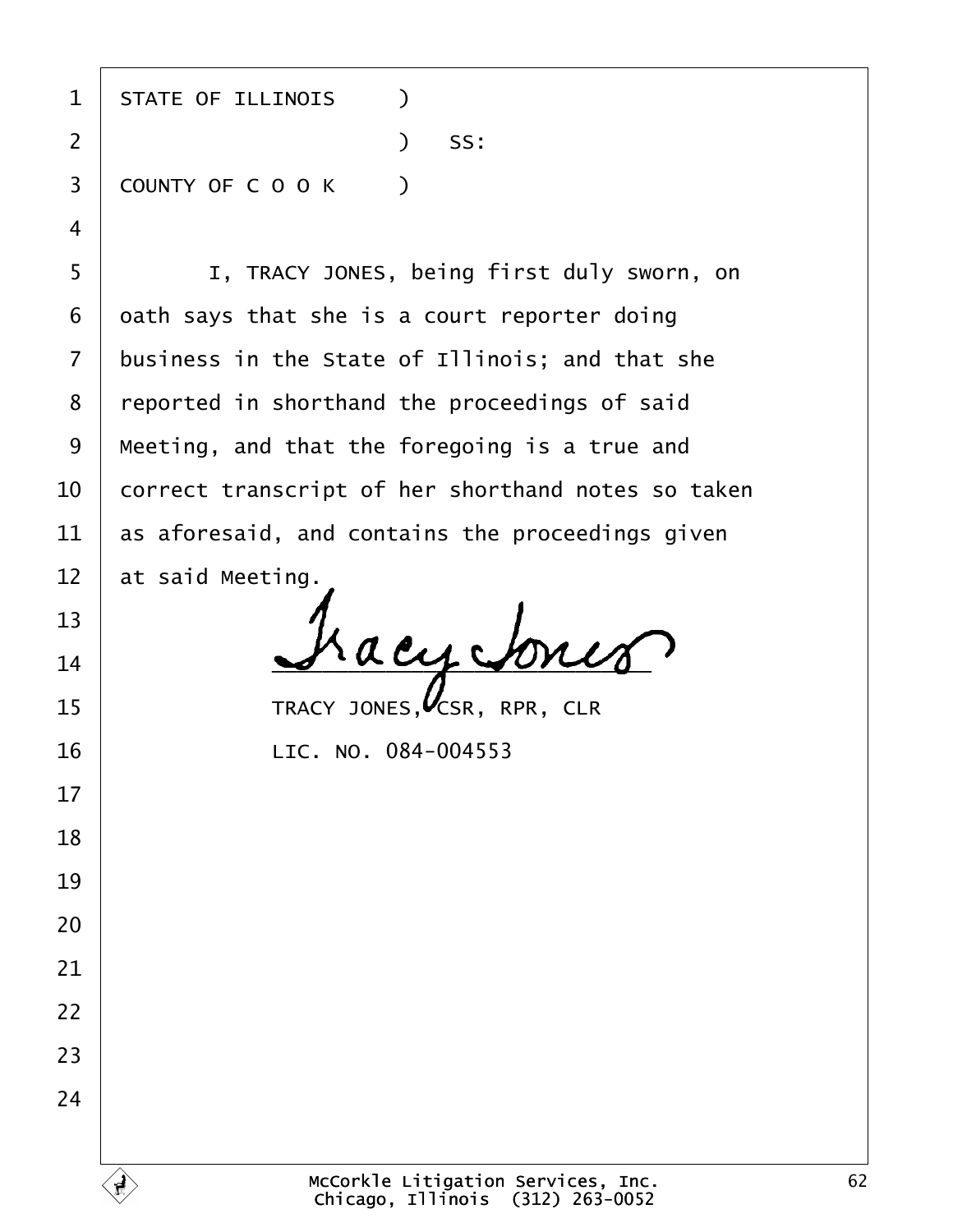McCorkle Litigation Services, Inc. Chicago, Illinois (312) 263-0052

\$ \$20,00 30  $5:16$ **30-year**<br>44:15 \$3  $24:16$ \$38.3  $31$  $37.21$  $$5.2$ 310  $24:15$ \$630 34  $5.19$ 360  $\mathbf{0}$ 019-103  $17.8$  $4.4$  $\overline{1}$ **4A** 1  $29.20$  $10$  $5:36:19$ 5  $11$ 31:22 33:2 42:10.17 52:20 50%  $12$  $21:14$ 567 12:50 **5A**  $61.9$ 13  $21:22$ 15 10:7.11 17:1 26:5 32:21.22  $\bf 6$ 16  $29.16$  $6%$ 17 22:22 23:20 29:16 60  $32:2$ 18 60-plus-year-old  $23.6$ 19 67  $5.13$ 1994  $6:00$  $43.7$  $\overline{2}$  $\overline{2}$  $\overline{7}$  $11.1850.16$ 20 76  $5:5$ 20%  $5.15$ 2020 5:4 10:7.11 17:1 7  $\mathbf{a}$  $36.937.15$ 2020-2024  $17:9$ 2021  $5.6$ 95th  $21$ 23:19 98  $21st$  $33:15$ 98th  $22$ 23:23 23  $24:4$ 24/7 ability  $29.3$  $24th$ accepted 33:16 27 access 24:23 28  $25.12$ 

3

 $43:5$ 

 $26:12$ 

 $37:15$ 

 $38:6$ 

 $32.12$ 

 $32:5$ 

 $13.20$ 

 $20.12$ 

 $5:18$ 

 $14:318$ 

15:16 16:16

11:19 20:13

 $5:17$ 

26:14

59:21

 $38.4$ 

 $34:19$ 

20:23

 $33:1$ 

 $21:3$ 

 $38:4$ 

 $24:20$ 

24:13

40:22 41:5

 $33.20$ 

40:24

 $\overline{7}$ 

8

 $\overline{9}$ 

 $\Delta$ 

5:23 6:9 32:2 33:13

6

 $\blacktriangle$ 

5

accessibility 56:12 accountability  $6.23$ achieve  $14.749.2$ achievements 46:15 acknowledging  $8.7$ Act 11:20 32:4 acting  $27:23$ action 8:11 56:15,19 **Active** 4:19 5:2.11 8:9 9:24 activities 19:22 20:12.24 21:12 22:12,16 36:4 activity 20:2,6 25:10,19 actual  $25:20$ add  $59.3$ additional 5:5 39:8 46:11 address 4:7 7:22 8:11 14:5 adde  $5.22$ adjacent  $28:20$ adiourn  $60.24$ adjourned  $61:6.8$ admiration  $48.4$ admire  $52:22$ admonishment  $38.17$ ado  $40.9$ adopting  $17:6$ Adrian  $43:11$ advance  $19.21$ advanced 27:9 29:23 advancing 19:24 23:14 24:11 affordability  $5:11$ affordable  $6:1$ afternoon  $34.20$ agencies  $7:9$ agency  $42:12$  48:17 49:18. 20 agency's  $37:12$ agenda 16:16 36:16 agreed 14:8,11 agreement 17:14,19 ahead  $58:1$ alderman 46:14.51:13

**Alliance** 4:20 5:3 9:24 allowing  $43.10$ alongside  $56.2$ alternate 15:17 alternative  $7.1$ Altgeld  $59:9$ **Alumni**  $51:15$ Alva 10:22,23 12:5,6 13:3.4 14:24 15:1 16:2.3 18:20.21 34:2,7 50:18 51:1,5 53:5 54:7,19 55:21 57:21,24 58:16 amended  $17.6$ amending  $17.8$ amendment 14:1,4,16 17:11 amount  $52.23$ amplified  $5:2$ anecdotally 56:18 announce  $40.3$ announced  $6:21$ app 41:1.6.12 apparatus  $20:20$ apparatuses  $21:8$ applaud  $39.21$ **Applause**  $40:13$ applications  $33.17.23$ apply  $37:17$ appointing 15:16 appreciation 49:24 appreciative  $55:6$ apprentices 32:24 33:16 apprenticeships  $33:21$ approach  $60.8$ approval  $10.6394$ approve 10:9,17,21 11:10 14:15 15:20 16:14 18:13 19:8 approved 12:18 13:16 15:12 16:24 approving  $17:9$ approximate  $24:15$ approximately 24:16 April  $43:8$ 

Arabel 51:4 55:22 57:16 area 4:13 18 25:14 28:11 19 29:14.21 30:14 areas  $31.19.32.16.33.3$ 35:17,18,21 arms  $54.10$ aspects 27:21 36:7 assisting  $32:3$ assume  $34:11$ attach  $59.8$ attend  $5:21$ **ATU241**  $6.13$ audio 4:8 8:22 33:16 51:6 Audit 16:20.23 **Austin** 22:13 **Authority** 15:18 46:10 authorize  $13:24$ authorizing 14:16 17:11, 14, 18 automatically  $27:16$ avoided  $8.2$ awaiting 26:23 award  $17.24$ awarded  $37.21$ aware 37:5 46:6 awareness  $36.3$ ave  $61:4$ ayes 61:5 B back 6:22 13:16 21:9 23:1 28:9 30:23 31:3 43:7 44:20 54:23 55:2,5 58.24 background  $27:9$ bad  $38.18$ bank 21:2,3 28:14 banks 20:10 22:20 28:18 har  $24.8$ barrier  $5:22$ base  $14.4$ based 14:5 38:19 begin 7:4 20:20 22:8 26:1,  $56396$ 

begun 22:18 23:6 behalf 39:13 49:14 hehave  $24.7$ benefits 38:21 47:17 big  $20.622.326.24$ 30:18 52:4 bigger 48:24 biggest  $46.21$ **Bill**  $10.1211250$ 27:12 28:17.22 36:15 44:4 bio  $51.14$ bit 8:23.9:12.34:10  $41:18$ black 53:24 blame 44:22 blessing 42:16 43:9 44:17  $60:5$ block 35:16 54:4 blood  $41:4$ blowing 38:8 **Blue** 19:17 28:17 hoard 4:7,12 5:6,24 7:3,22 8:10,16,17 10:7,10 13:19,24 15:15,17 16:15 24:13 31:19 42:6,13,21 45:18,19 46:21 50:11 54:10, 22,23 55:1,17,23 56:4,22 57:4 60:19, 23 61:8 **Board's**  $39.4$ box 29:12 45:9 bov  $53:12$ hraine  $24.6$ branch 28:7.8 **Brian**  $44.1$ bridge 24:14, 19, 23 25: 2, 15, 20 29:13,15 58:11 bridaes  $26.1629.18$  $\begin{array}{c}\n\mathbf{bring} \\
38:22\,52:3\n\end{array}$ brings  $22:2$ **Broadway**  $4.1730.19$ brother 42:22 brought  $6:24$  45:9 **Bryn** 27:4 29:14,19 30:12 budget 16:20,23 17:6 19:19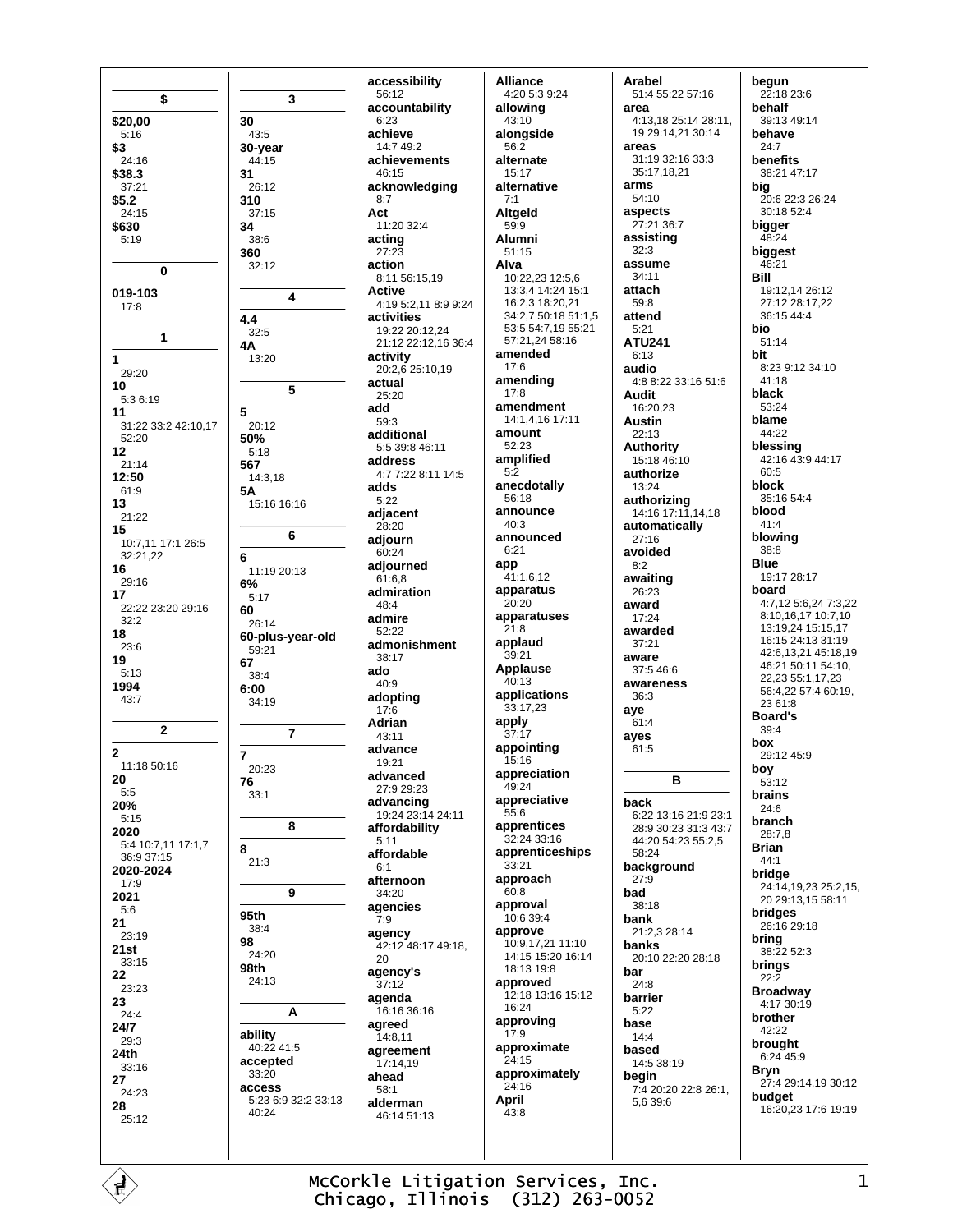22:10 23:17 24:15 26:10 37:16 build  $26.9$ building 14:12 21:21 22:18 23:1,3,4,5 25:4,5,7, 14,21 29:13 32:1 **built** 23:4,9 36:8 bullet  $31:6$ bunch 20:7,9 34:24 burying  $20:18$ hus 4:20.22 5:3.7.8 6:11 22:9 24:8 38:4,5,9 buses  $4.24613$ **Bushell** 19:16 25:23 26:7 34:22 44:4 business 4:2 10:6 11:13 13:19 15:15 16:19 19:11 31:5 36:16,17,19 41:24 60:18,20,23 businesses  $32.135.3$ **Bussing**  $5:19$ busy 6:11 30:16 31:8 bypass 26:20 28:3,4,8 30:14  $\overline{C}$ cab  $21:16$ cabinet  $24.6$ cable 21:7 30:10 cables  $20:18$ calendar  $17 - 7$ call 4:8 7:3,22 14:23 16:1 18:19 30:22 44:10 51:23 52:12  $54.455.910$ called  $55.7$ calling 5:3 27:1 43:16 58:7 calls  $8:11$ calm 48:20 canopy  $25:2$ capacity  $14:59$ capital 17:9 28:22 32:6 captioner  $9:2$ care 30:11 37:8 51:18 career 33:12 43:16 44:15 46:1 53:13 55:18 **CARES**  $32 - 4$ carry 39:14 57:8

carrying  $57:7$ cars  $29.12$ Carter 37:1,3,4 40:16 41:11 16 45:5 8 50:10,14 59:2 cast 29:17 casting 29:15 catch  $8:24$ **CDL**  $39:23$ ceiling  $47.1$ celebrate 59:15 cell 41:2 44:8 50:8 54:4 **Center**  $4:17,18$ centers  $4.17$ CHA 43:19 46:14 55:5  $50.0$ CHA's 46:12 Chair  $8:15.50:16.51:1$ chairman 4:1 8:15 11:8,9,12, 17 12:15,16,21 13:13,14,15,18,22 14:14 15:10,11,14 16:12.13.18 18:4.8. 11 19:6.7.10 26:7 34:8,22 36:10,14 37:7 38:13.23 39:10 40:14 17 41:13 42:1 3.19 44:24 45:3.18. 20 46:4 48:12 14 50:6 53:7 54:6.9.17. 18 55:20 58:2 59:12. 18 60:12,22 61:1,3,6 chairmen 45:24 challenge 28:21 challenges 48:16 challenging  $27:21$ champion  $49.5$ Chance 47:4,15 change  $8:926:336:20$ 41:19.20 changing  $23:12$ chapter 49:11 character  $49.16$ charging 5:21 22:9,21 checks  $27.17$ **Chevere** 10:12 11:6,7,24 12:1,13,14,23 13:2, 11,12 14:19,21 15:8, 9,21,23 16:10,11 18:15,17 19:4,5 54:8,9 61:1

Chicago 4:12 5:1 6:19 7:9 14:2,3,17,18 15:18 17:20 22:12 32:11 46:9 48:1,18 51:11, 15 54:1 59:14 61:8 Chicagoans  $7:11$ Chicagoland  $4:13\ \frac{8}{7}:17$ chief  $39.1643.11$ chorus  $61:5$ **Chris** 19:16 24:12 25:23 26:1 6:31:14:34:10 36:10,11,15 44:4 circle  $59:10$ city 7:8,12 17:19 39:5,7 44:12 48:17 55:6 56:11 59:14 city's  $46.8$ clarify 18:6 39:7 Clark 4:6,7,10,12 8:15,19, 20 34:5 class  $56.5$ close 22:5 26:20 55:1 closed  $29.24$ closely 29:5 45:17 48:14 cognizant  $35:20$ collecting  $4.21$ columns 26:21,22 28:4,8 combat  $6:17$ Comed  $30.6$ comment  $4:3.610:3$ comments 8:17,21 9:23 29:8  $41.13$ commercial  $35:19$ commissioning  $20.2122.14$ committed 46:4.16 47:19 **Committee** 16:20,22,24 17:2,4, 23 18:2 communication  $40.20$ communications  $27:19$ communities 8:8.31:1.39:1.48:1  $49.819$ community 4:23 30:17,19 31:18 34:24 38:15,24 56:17 Company  $17:15$ complaints 34:14,21 complete 25:1 26:14 30:7.14

 $38.6$ completed 23:20 25:19 26:16 completing  $26.21$ completion  $22:13$ complexity  $28.15$ compliance  $6:16$ complying 35:24 **Comprehensive**  $17.22$ computer 27:14 41:1 computers  $34.15$ **Concepts**  $39.24$ concerned  $57:4$ concerns 6:3 15 17 conclude 18:10 concludes 10:3 18:4 33:24 concrete 21:6 23:11 25:13,16,  $1<sub>R</sub>$ conduct 14:22 conducted  $32.1$ conduit 22:20,23 23:3 conduits  $21:6.7$ conference 46:8 conflict  $9:12$ conflicts  $27.17$ **Congress** 46:12 connect 5:9 22:24 32:15  $56:15$ connected  $24.359.11$ connection 21:1 24:19 connections  $56.17$ connects  $24:9$ **Connelly** 39:17 44:3 consequences  $45.16$ consideration  $8:13$ constant  $47:11$ construction 5:5 19:12 24:16,17 31:20 33:11,12,17  $35:4.9$ constructively  $49.7$ **Constructor**  $24.18$ contemplation 53:10 context  $28.16$ 

continually  $38:13$ continue 14:10 26:11 12 27:11 31:5.17 32:15  $40:20$  55:15 57:11  $58.15$ continued 19:21 29:3 38:14 continues 19:19 33:22 continuing  $22.19$ contract 6:18 7:4 17:12 24:16 26:9 29:6 37:21 contracted  $32.10$ contractor 24:17 35:24 contractors  $39.22$ contracts 18:3,7,8 29:23,24  $16.10$ contribution  $37:19$ control  $24.5$ conversation  $8:3$ conviction 49:17 copper  $30:11$ copy coronavirus  $6:514:6$ corporation 24:18 33:21 Corps 33:8,20,22 correct  $58.710$ counsel 11:23 26:8 43:19,23 count  $48.23$ counted 45:23 couple 19:23 20:6 23:16  $27:13$ **COURT**  $10.5$ covering 33:16 **COVID**  $26:10$ COVID-19 5:2 17:13 **CPD**  $7.4$ craned  $20.15$ create 27:15 47:21 created 38:19 crisis  $6.2$ critical 45:20 **cross** 58:15 60:13.14 crown 60:13,15 cry 58:19 59:21

**CTA** 4:11,24 5:6 6:9,18, 20.21 7:3.22 8:10.17 32:10,13 33:6 35:5 37:19 38:2,12,19 42:10,24 45:12,21, 24 46:17 47:2,7,11 48:3 11 22 49:5 12 14.18 51:13,20 52:2, 8 20 22 53:4 55:23 56:10.16 57:8.9.12 58:34 59:14 CTA's 39:12,16 curious  $34.27$ current  $27.6$ customers 41:6 49:7,15,19 cutover  $20.21$ cylinder  $22:3$ D D.C.  $46.811$ daily  $23:13$ **Daley**  $55:4$ damaged  $25:8$ date 25:10 32:3  $\frac{day}{35:16}$ **DBE** 31:11 17 40:2 46:19 decades 37:9 59:13 deceased 55:12 decided  $7.9$ decision  $7.1848.2$ decisions  $7.23$ deck  $24:14$ deep 28:23 48:4 deeply  $37:8$ delivered 23:24 deliveries  $25:4$ delivery  $19.22.20.3$ demolition 25:13 29:23 30:5 demonstrate  $28.15$ department 6:19 13:24 17:20  $47.24$ departure  $49.5$ describes  $30.12$ deserve 58:21 deserved  $41.15$ design 19:24 26:9,13 37:16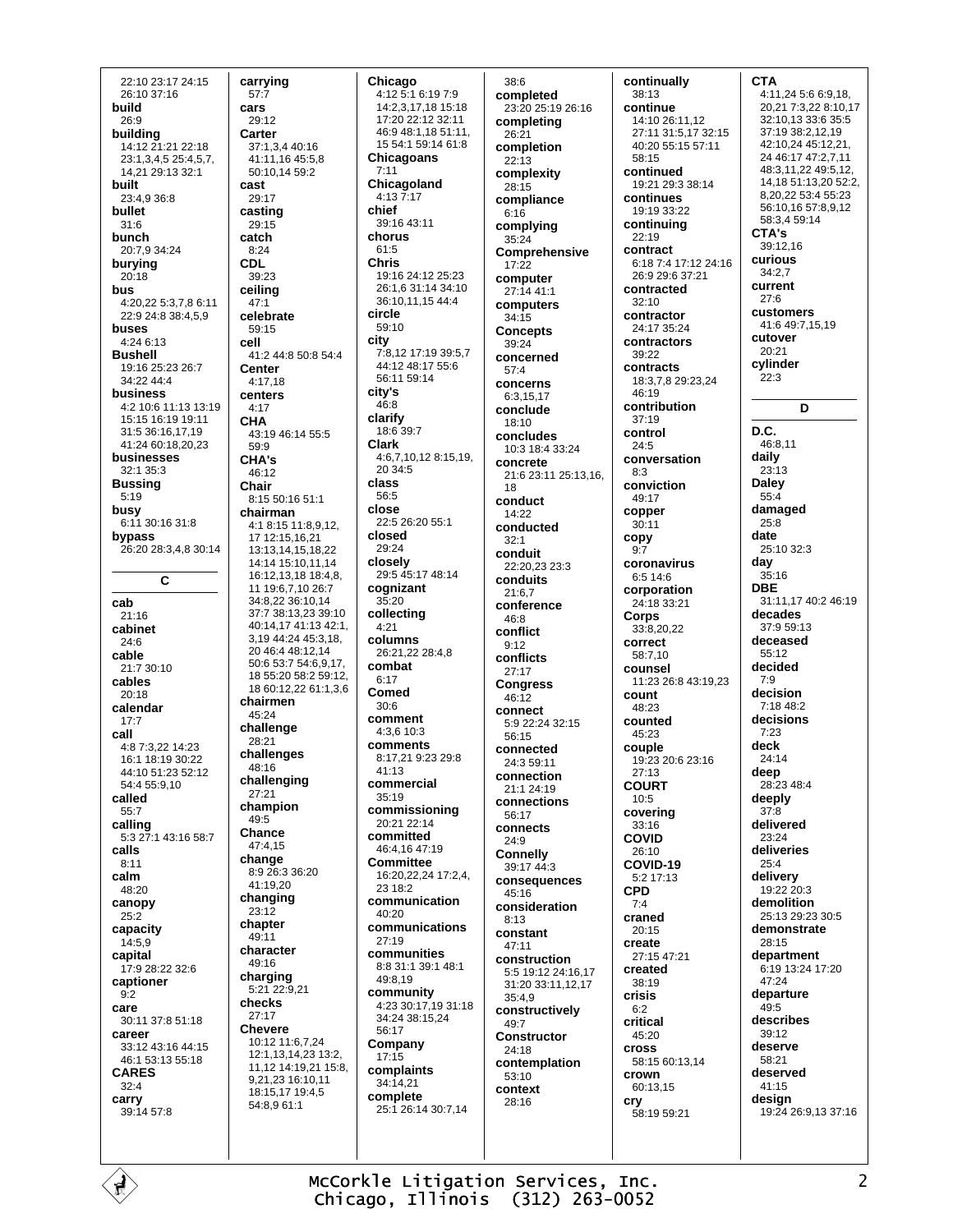develop 39:7 41:1 development 17:21,22 31:10 39:3. 5 difficult 36:7  $\frac{dig}{57:2}$ digging  $20.7$ dinner  $60:2$ direct  $47.10$ directly  $31.2$ director 8:20 9:5,13,14,20 10:12.13.14.16.19. 22, 23, 24 11: 1, 2, 3, 4, 5, 6, 7, 24 12: 1, 2, 3, 5, 678910111213 14,23,24 13:2,3,4,5, 6789101112 14:19 20 21 22 24 15:1,2,3,4,5,6,7,8,9, 21,22,23,24 16:2,3, 4.5.6.7.8.9.10.11.21. 22 18:12,14,15,16, 17, 18, 20, 21, 22, 23, 24 19:1,2,3,4,5 31:16 34:2,7 41:14 45:1 46:13 50:18 51:1.5 52:17.18 53:3,5,6 54:7,8,9,19, 20 55:21,22 57:21, 24 58:16 60:10 61:1, 2 directors 26:7 31:15 42:11,18  $AA - 752 - 11$ disabilities 56:12 disadvantaged  $31.1932.16333$ discontinue  $7:10$ discount  $5:18$ discuss 7:1 discussed  $37:9$ disparity  $8:8$ dispensers  $6:12$ distributed  $10:8$ distributina  $10.1$ district  $5:20$ diversitv 31:9.16 47:24 doors 21:19,20 **Dorval** 40:15 42:22 45:7 58:24 59:19 60:1 dots  $59.11$ drainage 24:14 drawings  $27:15$ drivers  $8:5$ drives  $21.23$ 

drop-in  $4:16$ duct 20:10 21:2.3 22:20 23:3.10 28:14.18 due 6:15 26:10  $\begin{array}{c}\n\text{dug} \\
21:4.5\n\end{array}$ Е earlier 16:23 early 7:12 36:4 40:17 43:15 earmarked  $37:15$ earning  $33:1$ easily  $49:4$ economic  $6.2$ economically 31:18 32:16 33:3 education  $5:23$ effort  $31.4.36.2$ efforts 30:7 31:13 32:9 33:4 39:21 electric  $22.9$ elevator 21:16,17,23 22:1,2  $25.6$ elevators 21:13.15 eligible  $32.23$ Elisabeth 26:3 36:22 41:22 57:18.19 Ellen  $44.2$ **Emanuel** 48:10 Emmy  $34:3$ empathetic  $51:17$ empathy  $56.6$ employees  $15.1947.1418$  $49.15$ employment  $47:6$ encase  $21:7$ encasing 23:10 encourage 6:10.14 end 5:4,5 7:12 22:15  $29:1742:648:18$  $60.215$ ends 56:22 engagement  $7:5$ engineering 17:16 37:16,22 enjoy  $57.14$ 

enjovable  $8:6$ enioved  $58.11$ ensurina  $5:847:15$ entered 53:10 entertain 10:9 11:22 12:21  $14.15$ entire  $32:13$ environmental  $37.22$ EO  $32.23$ epitome 54:11,15 equipment  $28.20.32.7$ equity  $5:11$ essential  $7:21$ estate 13:23 ever-present  $5:1$ everydav  $7:21$ excavating  $21:1$ exceeded 46:23 excellent  $38:20$  47 $\cdot$ 7 exciting  $40:8$ executing  $28.22$ executive 11:13,15,18,22 12:4, 17.19 46:13 expanding  $6:10$ expect  $30.1960.15$ expenses  $14:12$ experience 4:14 8:6 52:21 56:3 explains  $38:20$ explore  $5.24$ express  $52.1658.17$ **Fxtension** 17:17,21 37:2,6 39:18 40:10 47:22  $59.78$ extensive  $4.14$ exterior  $25:21$ extra  $9.15$ eve 54:13 Е fabrication  $20.1$ face  $8:828:2238:8$ Facebook  $40.4$ 

facility  $31:22$ factory  $24.1$ failure  $33.17$ Fair  $5:12$ fall  $26:23$ families  $6:1$ family 5:9 42:11,24 44:6 49:14 53:24 55:11 fan  $52.4$ fantastic 56:14,20 fare  $5.18$ fares  $5:12,14$ fast  $9.2442.17$ favor 61:3 fears  $8:2$ February  $37:23$ federal 37:14.17 feed  $8:22$ feedback  $39.9$ feel 42:12 56:5 57:9 **Fellow**  $4.2021$ felt 42:23,24 field  $22.16$ fieldwork 19:21 fighting 46:11 49:7 figure  $43:1$ final 24:11.26:17.37:22  $57:17$ finalizing  $22.13$ finance  $16.202217.2$ financial  $32.3$ find 32:2 34:6 44:11 finding  $41.8$ fine 9:18 44:3 finer  $46.3$ finishing  $22:6$ firms 32:5 40:2 **Fiscal** 17:9 37:15 flatbed 23:24 floor 14:2,18 25:3,6,13. 16, 18 32: 13, 21 33: 6  $46.24$ 

focused 4:16 21:12 25:11 30:17 35:2 38:14 focuses  $59.7$ fold  $51:10$ folks 5:9 34:15.17 follow  $41.12$ footprint 33:7 35:4 forever 49.12.21 form  $37.10$ formed  $25.15$ fortunate  $57.1058.5$ forward 9:19 19:19 20:11 21:14 23:19 24:21 25:20 40:7 49:11 59:15 found 8:1 49:21 foundation 20:10 21:1,20 23:8 foundational 22:18 23:7 foundations 20:16 22:20 26:21 Fratinardo  $39:19$ free  $5.13$ free/reduced  $5.14$ freight  $25:5$ friend  $43:23$  48:6 52:22  $55.2$ friendship  $49:4$ front 31:9 32:9 40:23 frustrating 48:22 full  $59.10$ full-time  $47:13$ fully  $52:16$ funding 5:4 32:4,5,6 37:17, 18 46:12 future 7:23 21:7 G Garage  $22:12$ **Gardens**  $59.9$ gas  $7:14$ gave 59:14 Gavle  $43.16$  18 20 21 Geisha  $44.3$ general 26:8 27:22 43:19.22

qenerally 31:4 35:6,14 **generates**  $27.14$ Gerald  $44.2$ gift 59:14 give 26:4 40:5 41:23  $44.21$ glad 51:20 glossed 58.6 goal  $8:9$  37:11 46:21.22. 24 goals 46:19 47:16 49:2 God 44:16 53:21.22.23 good 4:11 19:14 29:9 31:15 34:5 38:17 42:3 48:6 50:13  $59.11$ good-bye  $44.7$ Gooding  $9:23$ Goodman 39:24 40:2 gospel  $60.9$ government 46:15 grandmother  $60:12$ grant  $37.14$ grateful 49:21 52:16 great 27:12 40:14 41:9,14, 15 42 12 44 12 49:24 51:6.24 52:21 Greater  $51.15$ greatest  $56:1$ Greg 4:1,4 9:14 10:5 11:12 13:18 15:14 16:18 18:11 19:10 25:24 37:4 43:3,4,5 44:20,21 45:2,8 60:18 grocery  $7.16$ gross 48:8 ground 14:2.17 Group 39:24 40:2 grown 48:2.3 growth  $47.23$ guidance 58:5 guys  $36:15$ н half  $55.24$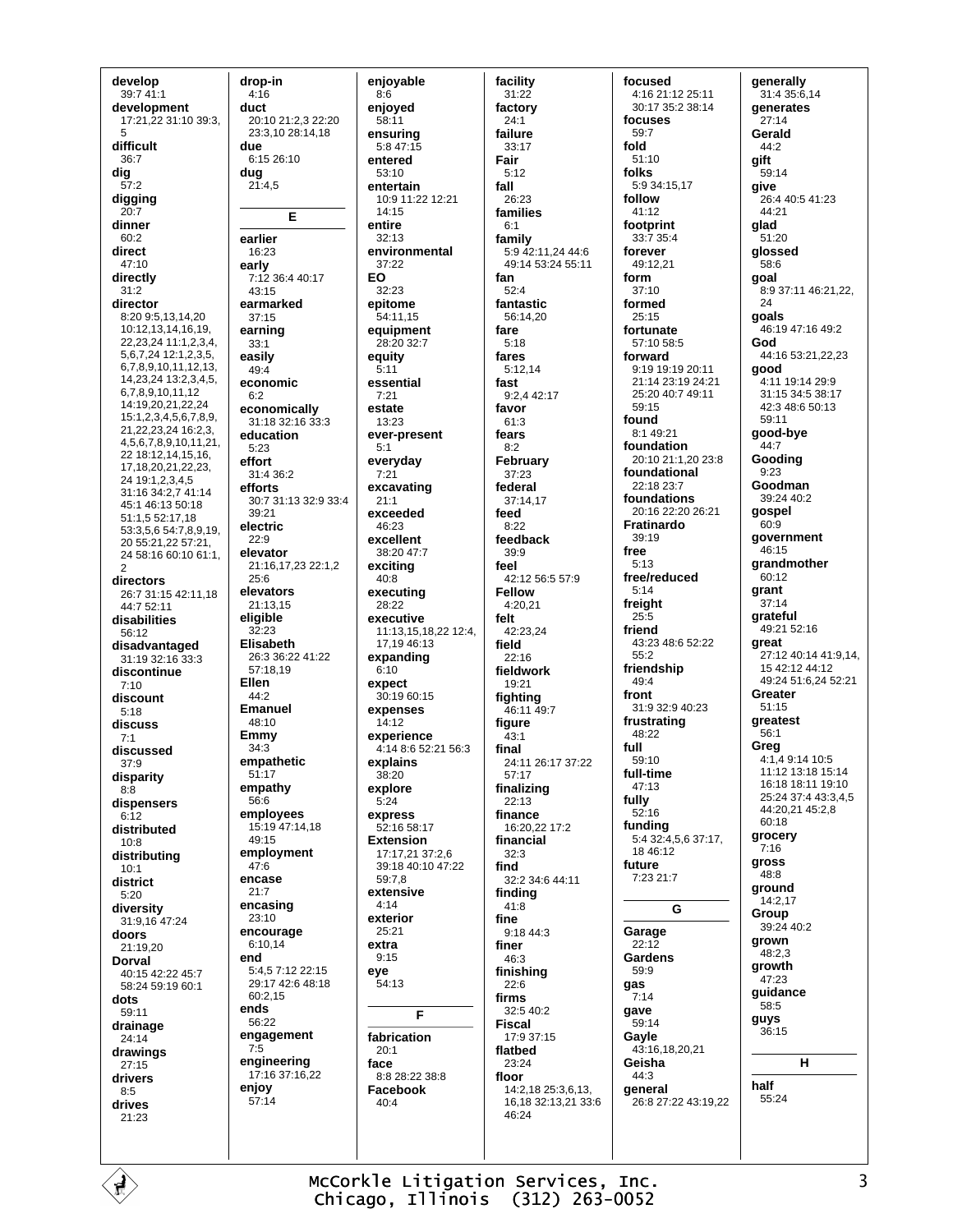**Halsted**  $4:17$ hand  $49.1$ hands  $42.13$ happy 34:1,16 51:14,21 54:2,17 55:16,17 58:19,20 hard 8:23 34:23 Harding 23:20 24:3 harmful  $5:23$ Hate 55:17 hawk  $38:8$ head 44.22 46.9 48.17 health 6:3 8:3 53:1 healthcare  $5:10$ Healthy  $6:11$ hear 34:16 51:21 52:3,18 heard 6:2 29:12 35:1 46:20  $58.18$ Hearing 36:14 heart 44:22 48:2 56:6.14  $57.6$ heck  $Q \cdot Q$ heightened  $6:4$ held  $31.2024$ helped 32:4 39:22 helping  $49.1$ Herb  $50.6$ hesitate 44:10 High  $33.638.2$ highlight 2:9 33:4 highlights 44:16 hire  $32.12$   $47.12$ hired  $32.21$ history 37:12 55:6 hold 26:11 holds 45:19 Hollywood  $30:22$ home 34:13,18 35:10 honestly 48:18 honor 42:15 44:17 52:19  $60.4$ honors  $56.1$ 

hope  $26:8$ hopeful  $8:10$ hopina  $59.23$ **Hospital** 52:4 hours  $33.1$ house 20:1,4,14,17,19,20 houses 19:23 20:5 21:9 **Housing** 46:9 huae  $41:9$ human 51:24 hundreds  $7:16$ hydraulic 21:23 J. idea 39:11 41:12 47:10 **IGA**  $39.4$ **Illinois** 11:19 24:17 imagine  $49-8$ impact 34:23 35:2,21 36:3 45:14 impacts 26:11.29:8.35:9 implement implementing  $8:8$ important 26:14 35:7 37:6 38:12.23 48:13 56:11 59:13 importantly  $49:1$ improve  $8.4$ Improvement  $17.10$ includes 32:6 38:22 39:2.18 **including**<br>32:3 39:23 56:11  $58.9$ income 5:17 6:1 increased  $6.22$ incredible 40:19 42:15 indication  $50:4$ individual  $27.16$ individuals 5:15 31:18 32:15,21, 22 44:23 industry  $33.11$ infamous 38:17 inflation 14:8 influence 53:7,8

influential information  $33.1340.641.3$ **Jakes** 10:13 11:4,5 12:11, 12 13:9,10 15:6,7 infrastructure 16:8,9 19:2,3 53:5,6 19:15 20:8 22:4  $60:5$ Janice initiatives  $43:11$ Jarrett.  $43.7$ Jefferson 19:18 20:3,14 25:14 43:18 Jeremy  $44.3$ Jermaine **installation**  $9:23$ 21:4 26:23 27:2 job 28:14 36:6 33:8.20.21 40:14 41:9 10 14 15 53:23  $20.1621.1824$ jobs 5:9 47:13 join instrumental  $28:9$ Joining  $19.15$ joke integrated 43:18 journey interactive  $33:2$ joy interdisciplinary 54:24 Juan 19:13.16 31:12.15 36:11, 15 44:3 interference July  $10:7.11$  11:11 17:1 intergovernmental June 7:12 33:16 Junior  $44:4$ interlocking interlockings 21:10 27:3 36:6 Karen interpreter 11:16.21 13:21 14:14 43:10.15.20. interpreters  $22.57.24$ 26:2 36:21 keeping  $7:2$ kev  $5:11$ kind interviewed 22:1,24 23:12 24:6 25:16 26:18 29:20 56:17 59:10 **interviews Kits** introduced  $6:11$ knew 48:13.52:9.56:18 **Knock** investment 36:4 Laborer's 8:20 9:6.13.14.20  $32.24$  $10:24$  11:1 12:7 8 Lake 13:5,6 15:2,3 16:4,5  $14:318$ 18.22.23 55:21.22 Lakeview  $4:18$ Lakewood  $28.11$ 13:19 15:15 17:12 lanes  $5:4,7$ language 26:2 36:20 41:20  $57.17$ 

K

L

38:24

informed

 $38.15$ 

 $28.23$ 

 $56.10$ 

input

 $4:21$ 

inside

install

 $22.10$ 

installed

installing

 $6:12$ 

 $5.7$ 

integral

27:23

 $28.6$ 

 $33:10$ 

26:17

interest

38:15

 $51.6$ 

 $17:15$ 

interior

 $27:7$ 

 $41.21$ 

interrupt

interview

 $50:12$ 

 $33:18$ 

 $43.6$ 

 $40.18$ 

 $23.16$ 

48:3

 $30.2$ 

ironic

 $59:5$ 

**Irvine** 

issue

 $57:2$ 

 $36.16$ 

item

invested

 $25:311$ 

J

large  $49:12$ larger  $35.5$ late  $34.19$ launch 40:4 launched  $6.14$ Law 13:24 Lawrence 27:4 29:13,19 30:12 leader 51:17 leadership 49:16,22 51:11,15, 19 52:22 54:22 56:5 Leah  $39.18$ learn 33:10 learned 56:8.20 lease 15:12 leave 49:20 50:5 leaving 51:9 54:2 55:17 left 7:17.24 21:4 23:7.24 24:4 25:12 56:22 **legacy**<br> $49:1259:12$ lend  $49.1$ level 58:13 lie  $47.21$ life  $4.142424562$  $60.16$ **lifts**  $22:3$ limits  $29.7$ listened 53:11 live 44:12 50:9 59:12 lived  $4:13$ **LLC** 14:2,17 load  $25.7$ loads  $32:7$ lobbying 46:8 Local 31:22 33:1 localized  $7:13$ located 14:3.18 Logan  $21:11$ lona 38:2.7 41:15 45:22  $57:8$ long-awaited  $37:11$ longer 14:9 53:9 I onahini 4:5 9:5.18.21 10:15.

17.20.24 11:2.4.6.8. 10,21 12:1,3,7,9,11, 13, 15, 17 13: 1, 5, 7, 9, 11, 13, 15 14: 21 15: 2, 4, 6, 8, 10, 12, 23 16: 4, 6,8,10,12,14 18:6, 17,22,24 19:2,4,6,8 25:24 36:18 41:16 43:3 45:3 50:13,19, 22.57:16.23.60:20 loom 49:12 Lord  $55.15$ lose  $49.5$ lot 30:20 34:18 35:1 41:20 42:5 44:6 53:17 57:18 Lotus  $23.22$ love 51:16 55:14 low  $6:1,16$ low-income  $5.15$ Luke 55:11 lunch  $5:14$ M mad 48:21 made 7:23 37:10,19 44:24 48:2 52:21 53:23,24  $54:1$ main  $8:922:2359:7$ major 22:16,18 25:6 27:2 35:4 48:17 make  $4.2256152466$ 8.12 9.8 26:3 27:22  $35.23.38.10.41.18$ 43:1 45:9 47:1 49:18 55:10 56:10 57:17 makes 5:16 8:5 58:18 making  $5:1226:2428:18$  $38:1042:19$ man  $54:359.21$ manage 34:23 management  $42.13$ manual 27:20 March  $6.22$ **Marlise**  $39:19$ marvelous  $53.23$ mask 6:10,12,15,16 masking  $6:5$ masks  $6:8$ mast  $22.20$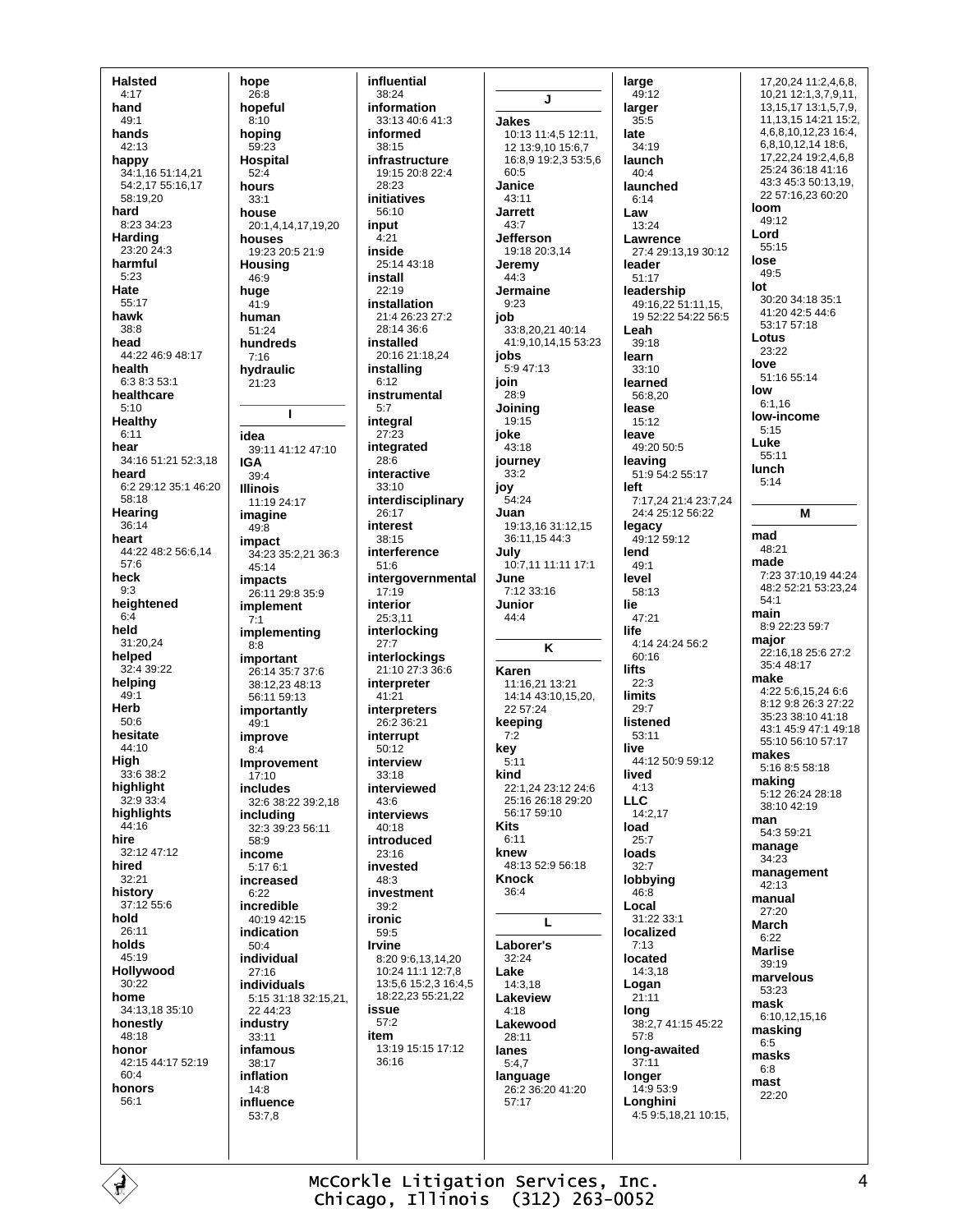master  $56:5$ masts  $22.24$ matter  $45.18$ matters  $8:14$ **Mawr** 27:4 29:14 19 30:12 maximizing  $31:10$ maximum 36:3 **Mayberry**  $44:2$ Mayor 6:21 48:10 55:3 **Mccormack** 44:2 **Mckone**  $44:1$ meaning  $32:23$ means 7.6.39.1.54.12 meet 58:14 meeting 10:1.4.10 31:20 41:7 42:6 46:21 47:16 55:9 61:7 meetings 11:20 30:21,22 43:20 51:2 58:9 members 4:11 5:6 50:11 men 53:24 **Mendel**  $38.2$ mentioned 20:24 22:11 28:2.13 message 39:14 met 16:23 20:3 46:7,22 metal  $24.8$ methods  $7:2$ mezzanine  $21.17$ middle 35:11 midst 55:9 **Mike**  $39.17443$ miles  $5:3.5$ **Miller** 10:14,15,16,19 11:2,  $31223391024$ 13:2.7.8 14:20.22 15:4 5 22 24 16:6 7 18:16 18 24 19:1  $41.1454.1920$  $60.1061.2$ million 6:19 24:15,17 32:5  $37.15.21$ mind 8:21.9:19.53:16 minimal  $36:2$ minimizing  $35:2$ minute  $9.15$ 

minutes 9:7,11 10:7,8,10,18, 22 11:10 17:1 miscellaneous 30:5 31:5 missed 44:22 model  $14.57$ momentous  $45.10$ monitor  $35:23$ month 19:24 20:17 22:15 29:3,24 42:7 56:19.  $20$ months 19:23 20:22 21:13 22:11 23:16 34:12 **Montrose** 27:5 29:4 **Mooney** 19:13,14 39:18 44:4 morning 4:11 16:23 19:14 31:15 34:19 motion 10:9 17 21 11:10 22 12:4 17 22 13:1 15 14:15 15:20 16:14 18:13 19:8 60:24 motor  $22:2$ move 7:8 9:19 13:15 19:19 21:14 24:21 35:17 41:17 49:10 57:16 moved 10:12,18 11:24 12:1, 23 13:1 14:19,21 15:21.23 18:15.17  $29.2161.1$ moves  $14.4$ moving 22:22 23:12,19 25:20 40:7 multistory  $24.20$ N names  $43.14$ **Natalie**  $34.3$ **Navy** 22:17 23:12 nearest  $5:21$ needed  $7.19.37.16$ needless  $40.8$ neighborhood  $29:6$ neighborhoods 34:14 47:21 nested  $20.19$ network  $25:17$ news  $38.1718$ **Nichols** 44:2 night 35:11 45:23

noise

23 36:1

nonprofit

 $4:15$ 

 $43.14$ 

notable

27:3 28:5

 $20.246.15$ 

9:22 40:1

 $7.19.594$ 

 $\Omega$ 

number

nurses

 $7:14$ 

O'HARF

occasion

 $19.18$ 

45:10

offer

 $33.9$ 

office

 $46.9$ 

Officer

 $32.2$ 

 $54.10$ 

 $29.9$ 

 $6:13$ 

 $7:3.6$ 

opinion

 $46.2$ 

option

35:15

ordinance

11.14.18

17:5 18:3

 $4.15$ 

 $4.20$ 

original

outreach

overnight

P

35:17

p.m.

 $61.9$ 

Pablo

36:12 44:3

 $14:8$ 

order

operation

operator

operators

open

omnibus

north

note

notice

**Nora** 

**Pacific** 29:6 34:14 35:8,13,  $17:15$ packages  $19.24.26.15$ paid  $36.2$ painful 42:8 pandemic Paragraph  $11:19$ Park 19:18 20:3,14 part 44:9 48:21 50:8 54:4 participants  $32.2$ participated  $33.19$ participation  $31:10$ partner  $49.9$ partners 32:11,14 partnership 32:12 33:6,13 Pass  $17:12$ passed 19:15 39:17  $6:24$ 18:3,8,14,19 19:9 passes one-on-ones passion  $56.7$ .<br>11:19 12:22 13:16 past 35:6 37:11 Pastor  $60.5$ patience 43:17 patient  $41.4$ patrol  $6:20$ opportunities peer-to-peer 32:17 33:14  $4:15$ penthouse opportunity 45:22 54:21 55:3 25:3.11.14 people 4:2 10:6 11:13 13:19 15:15 16:19 19:11 perceives 14:16 15:16 17:6 8  $52:2$ percent  $26.14$ ordinances Perez organizations  $34.34$ perfect  $42.14$ Organizing permanent 47:13 persistence  $47.14$ 30:17,20 31:5.17 person 35:1.6 39:8 personal 58:12 personally 38:11 44:13 perspective  $48.24$ Peterson 19:13,16 31:12.16

14 6 17 13 59 24 22:5 27:24 30:11 51:15 54:3 24 56:11 piece Pier 11:11 16:16 19:9 pit place plan plate 7:15.19 9:4 34:11 nlav 35:9,10,11 39:14 41:7 46:17 47:4,9,21 51:18 52:3 56:12,16 point  $24$ poles 48:23 50:16 60:3 37:24 45:14,15 46:3 4:1 8:15 11:8,9,12 12:15,16,21 13:13,

14.18 14:14 15:10. 11,14 16:12,13,18 18:5.9.11 19:6.7.10 34:8 36:10,14 37:7 38:13 40:14,17 41:13 42:1,3 46:5 50:6 53:7 54:6,18 55:20 59:18 60:12 22 61:3.6 petition  $6:14$ phase 29:20 35:12 nhone 41:2.51:23.53:15 photo  $24:2$ photographs  $30.4$ photos  $21.1427.1011$ phrase 46:24 47:2 picture 21:5.19 23:2.11  $24.2348.24$ pictures 20:13 22:22 24:22 25:12 27:5,8 28:3,16 29:2  $30:18$ pieces  $28.19$ 22:17 23:12 nipina  $22.1$  $21:24$ 14:9 21:18.20 22:3 24:3.34:12.40:6 15:18 17:22 37:22  $39.5$ planning 17:20 35:20 36:2  $39.17$  $57.15$ platform  $21:17$  $50:19$ plaved 40:12 50:21 pleasant 59:20 nleased  $40.3$ pleasure  $52:8$ 22:17 24:24 25:19 26:17 46:1 50:13 15 points  $31:6$  $30:10$ police  $6.192122$ policies 47:20 popped  $53.16$ portion 21:4 25:7,11 33:24

position 37:13,17 48:16 52:10 posted  $31:3$ potentially 5:18 7:16 poured 21:6 23:7 25:17 power  $8.1223.1527.18$ practice  $51:3$ pre  $27.1$ precedes  $51:12$ preferably 46:23 preliminary  $17.16$ preparation 19:22 33:18 prepare  $33.11$ Pres-st  $55.11$ presence  $6:22$ present  $55:3$ presented  $Q \cdot R$ president 26:7 36:24 37:3,4 40:16 41:11,16 45:5, 8.17.19 48:10 50:10  $13.58.24.59.2$ prevent  $7.23$ prevented  $7:19$ previously  $10.81411$ Prieto 19:16 31:14,16 primarily  $4:16$ prior  $22.11$ prioritizes  $8:5$ priority  $5.7$ privilege 58:3 privileges  $56:2$ problem  $5.155.11$ process 7:5 20:21 30:1 39:6 processes  $33.18$ processing  $27:17$ professional  $48:5.58:13$ program 5:12 6:11 17:10 32:1,4 33:5 47:4,5,  $15$ programs 31:16 46:12 47:24 progress 26:13 37:10 38:10  $40.7$ progressing  $23:18$ 

McCorkle Litigation Services, Inc. Chicago, Illinois (312) 263-0052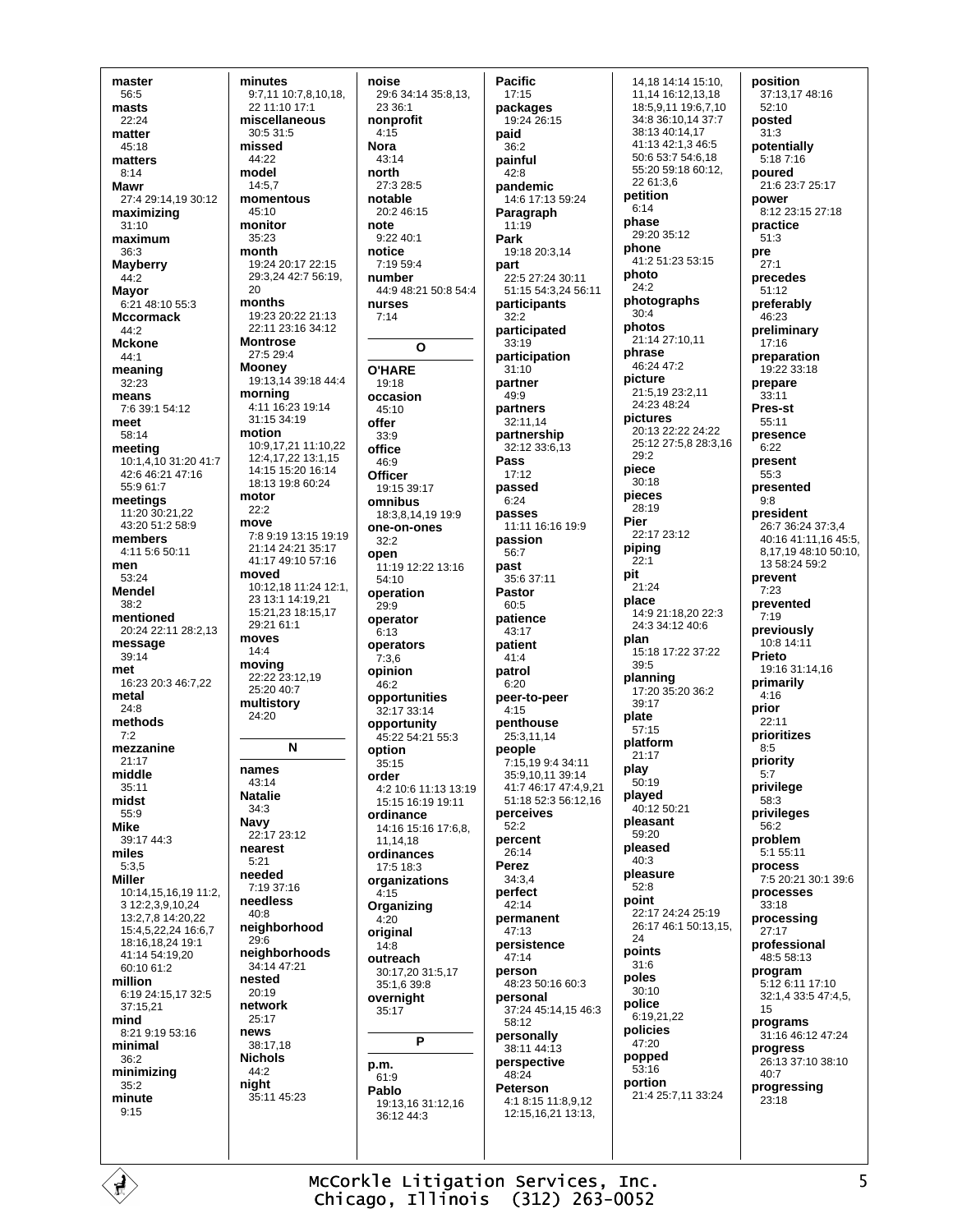project 17:17,21 19:18 21:11 22:9.10 23:11. 14, 16 24: 11, 13, 14 25:1 27:24 28:17 29:17 32:11 34:21, 23 35:5,22 36:5,7  $37.26172024$ 38:1,14,21 39:1,3,13  $40.6747.23596$ projects 28:23,24 34:18 property  $59.10$ proposed  $5:12$ protestors  $7:15$ protests  $7.14$ proud 40:9 52:21 53:23 24  $54.1$ provide 9:9 33:12 providing  $6.168.2144.17$ public 4:2,5,21 6:6 7:4 10:3 39:8 43:5 44:18 46:4 47:19 54:12 13 15 56:4,6 58:9 60:8 pump  $21.22.23$ purchase 17:24 pursuant  $11:18$ pursuing 33:21 push 40:20 pushed 38:13 47:8 put 22:15 39:22 43:16 44:24 **putting<br>22:6 26:22**  $\Omega$ qualify  $5.13$ question 34:5,8,9 48:11 53:18 questions 25:22 31:1,2,23 34:1  $36.11$ quick  $8:20$  $\mathsf{R}$ Rahm 48:10 rail 24:13.20 32:20.21  $59.8$ Railroad  $17:15$ raised 53:18 raises 53:19 ran  $33:15$ rapidly 8:23 23:12

Ravenswood 28:6.7 reach 30:24 39:15 51:22 ready  $22.1457.2223$ real 8:20 13:23 47:6  $53.20$ reality  $38.1147.2$ realtime  $Q \cdot 2$ reason  $48.20$ reasons  $11.23$ rebuildina 24:19 receive  $32:5.34.20$ received 20:3 29:7 34:13 recent  $6:20$ recently  $6:14$ receptors  $35:14$ recess 11:22 12:4.17.20 recommendation  $13.23$ recommendations  $18:1$ reconnected  $24:10$ reconstruction 47:23 record  $58:10$ rectifier 24:9 Red  $17:16.2137:1.538:4$ 39:17,23 40:1,10 47:22 59:6.8 Red/purple  $30.14$ reduced  $5:14$ reelection  $55.4$ refocus 48:24 regard  $7:20$ regular  $10.10$ rehab 21:12 22:5,8 rehabbed  $21:18$ related  $26.10306$ relationship 45:15.20 relative 26:15.24 29:8 31:11 relay 19:23 20:1,4,14 21:9 reliability  $4.24$ reliably  $5.8$ rely  $7:20$ remain  $38.14$ 

remains 22:10 23:17 remarks  $34.1145.14$ remember reminder 9:1 32:10  $14.48$ repeated  $51:10$ repeatedly replacement 24:14 25:1 replaces report 16:19 17:3 18:4,10 19:12 27:6 8 33:24 representation 45:12 required 29:7 38:3 53:17 60:7 requirements residences 35:9.15.18 residential rosidonts resources 32:3 39:23 40:1 respective respond  $9:557:3$ response  $36.13$ responsibilities responsibilitv responsible  $14:11$ restrictions 14:6.9 resulted  $38:16$ retirement 15:18 53:1 54:17 return 10:13 16 19 12:2 24  $14.2015.2218.16$  $41.1453654.20$  $60.1061.2$ revenue Reverend  $10:15.55:1$ review 7:4 26:18 27:20 reviewed 17:2,4,23 riders 5:15 6:3 7:2,5,24 riding right-of-way  $20:15$ 58.14

 $38.1$ 

rent

 $6:23$ 

 $25:1$ 

 $36:1$ 

 $35:17$ 

 $4.23$ 

 $48.5$ 

48:6

 $9:13$ 

 $12:22$ 

 $14.5$ 

rider

 $6.17$ 

 $8:1.5$ 

 $6:6$ 

rise

**REV** 

risk  $4:16$ Rivka 26:4 36:21 41:23 **RIF** 37:8.13.19.24 38:11. 20 39:3,12,22 40:4,9 road  $58.14$ roads  $58.15$ Robinson  $55:1$ roll 5:3 14:22 16:1 18:19 rolling  $7.13$ **Roofers** 31:21 room  $46.8$ **Rosales** 10:22,23 12:5,6 13:3,4 14:24 15:1 16:2,3 18:20,21 34:2.7 50:18 51:1.5 53:5 54:7,19 55:21 57:21,24 58:16 **Rosemont**  $20.724$ roughly 26:13 29:16 **RPM** 26:9 27:24 29:20 32:10 11 22 33:7  $36:8$ run 22.23.24.24.51.2 runs 21:7 23:3,10 Rush 40.22 44:9 52:4 5 23  $57.10$ Rylen 4:6,7,9,12 9:6,9,21 résumé  $33:18$  $\mathbf{s}$ sad  $51.854.2$ sadness  $42:9$ safe  $6.77.3$ safety  $6:4,187:68:3$ sales 17:24 save  $5.18$ **SBE**  $31:11$ schedule 19:20 22:11 23:17  $26:10$ school 5:19 33:7 38:2 schooling  $5:9$ schools  $5:21$ seat 48:14 seconded 10:20 12:3 13:2 14:22 15:24 18:16 18

seconds 26:5 41:23 section  $10.41118$ seament 27:4 30:13 segmented  $29:12$ seaments 29:14.15.16.21 segue  $42:4$ **SEIMETZ** 11:17 13:22 58:2 **Seminary** 28:11 send 58:24 Senn  $33:6$ sensitive  $35.14$ sentence  $18:7$ servant  $46.447.20$ serve 43:11 44:11 49:8,19 52:19 56:2,14,19 served 44:18 46:13.14 corves 47:22 service 4:22 22:6,15 28:21 43:5 44:18 54:12,15, 16 56:4.6 58:23 60:8 services 7:10 17:16 44:9 serving  $46.17.56.6$ session 11:14,15,18,23 12:4, 18 19 22 13:16  $31.21$  24 sessions 33:10.15 set 20:15 25:18 severely  $25:8$ share 14:11 38:24 41:8  $46.2$ shared 20:9 42:11 49:17 sharing 8:16 53:11 shelter  $34:12$ shifted  $22:17$ shooting  $6.21$ shop  $24.1420$ shot  $47.6$ shoulder 27:9 49:6 60:14 show 24:21 25:12 26:18 45:6,11,13 49:23,24  $50:1$ showed 23:10 showina  $30:3$ shown 51:20

shows 7:20 21:19 24:2 shut  $7.18$ shutdowns  $7.13$ side 4:23 24:2 27:3 38:3,  $2241.9$ sides  $R \cdot 7$ sight  $59:20$ sign 26:2 36:20 41:20  $57:17$ sianal 28:17 signalling 28:24 signals  $19.17$ significant  $37:18$ significantly  $28.10$ Silva 16:21,22 18:12,14 52:17.18 53:3 similar 20:8 28:16 30:21 **Similarly**  $35.8$ simple 53:20 simplest  $6:6$ sincerely 57:11 sing  $60:12$ single  $37:18$ sir 4:5 15:13 16:17 19:9 60:21 site 20:5 29:19 situations  $7.24$ slide 20:11,12,13,23 21:3, 14,22 22:22 23:6,19, 23 24:4,23 25:12 26:12 28:1.12 29:1. 10,11,22 30:3 32:8,  $18$ slides 20:11 26:18 **Small**  $32.1$ smile  $52.3$ **Smith** 39:23 Sonali  $39:18$ song  $60:9$ sort 9:9 27:14 28:14 30:22 34:9 41:7 42:7,10 45:12 sought  $49.18$ south 4:22 8:7 27:3 28:9, 10 38:3,22 41:9 47:23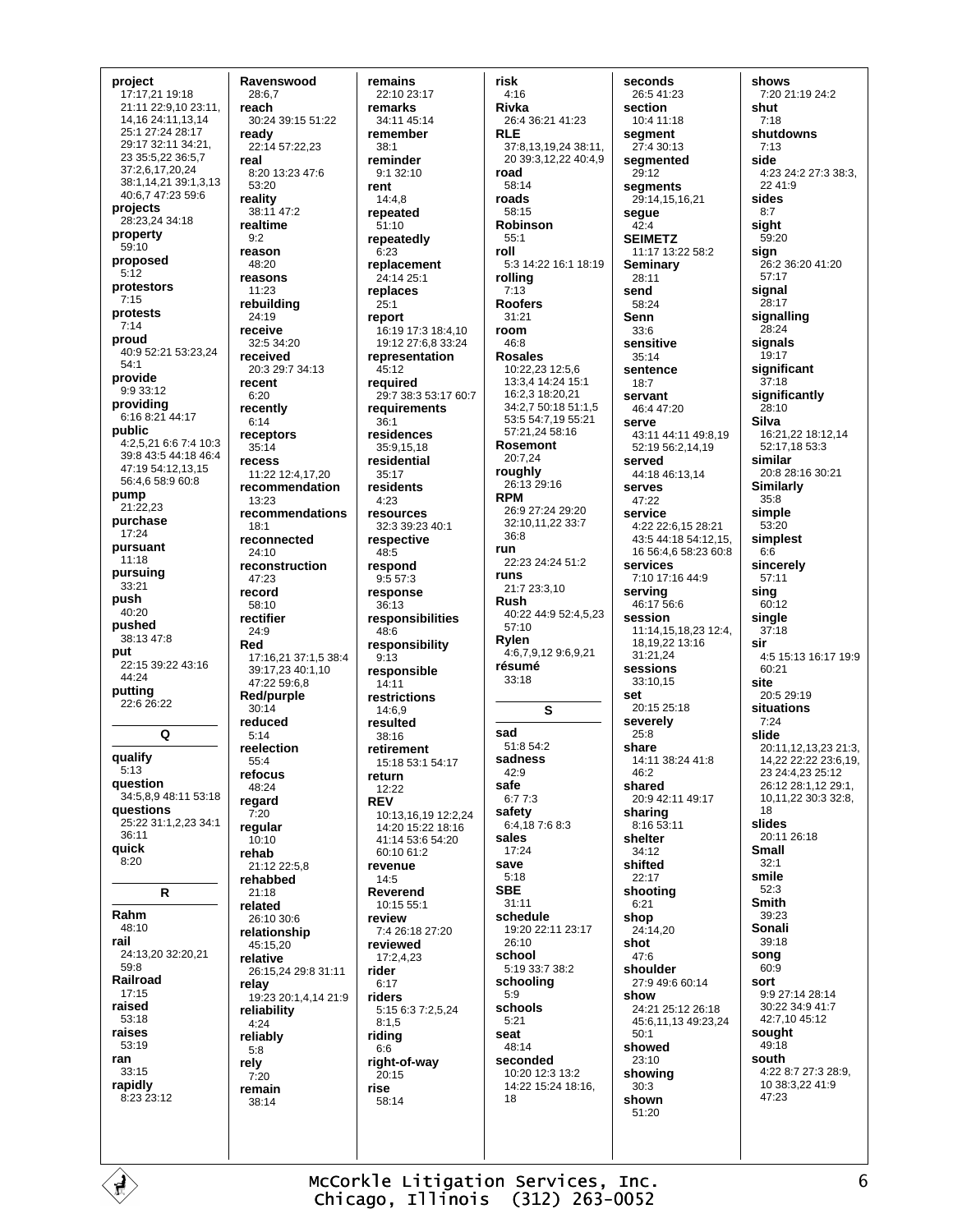**Southport**  $28:10$ space  $14.218$ Spanish  $53.2$ speak 9:2 50:11 56:16 speaker  $4.69.16$ speaking  $35:1553:2$ speaks  $39:13$ speech  $9:8$ speed  $4:24$ spend  $5:17$ splicing 30:12 spoke 8:1 51:8 59:23 Square  $21.11$ **Squares**  $30:22$ staff 38:13 43:11 stage  $27.1$ stakeholders 38:24 stars  $47.12$ start 19:17 35:16 started 8:4 29:15 starting 34:19 stated 11:23 18:14 station  $7.142112241$ stations 6:12 22:10 26:16 29:19 35:3 status  $33:2$ staying 9:3 34:13 48:12 steel 26:23 **Steele**  $44.1$ step  $42.14$ **Steven**  $44:1$ stick  $53.8$ stood 49:6 stop  $60:17$ stops  $6:11$ stopwatch  $36.19$ storage  $29.21$ store  $7:16$ story  $53.11$ stranded 7:17.24

**Street**  $38:5$ strenath  $49.16$ strides  $26.24$ structural 24:24 25:7,16 28:2 structure 23:8 26:15 27:19  $28.9$ structures  $21:21$ students 5:20 33:10.19.20.23 subcontractor  $32.20$ subcontractors  $32:14$ sublease  $14.117$ Subparagraph  $11:19$ substantially  $30.7$ substantive  $28.21$ **Substation** 23:20.21.22 substructure  $23:5$ **SUCCASS** 36:8.9 successes 32:19 59:16 successful 30:21 31:4 52:24 suggestion  $38:16,19$ supplying  $28.19$ support 8:9 22:4 46:12 supporting 42:20 47:15 supportive 56:9 surprised 34:10.17 survive  $49:4$ switch 57:17 system 7:21 28:6,24 49:13 systems  $27.16$  18 23 systemwide 23:15  $\mathbf{T}$ takes 25:6 27:15 taking 7:19 30:11 38:2 41:4 talk 29:12 31:12,20 37:1  $44.8$ talked  $53:10$ talking<br>8:23 9:4 20:12 40:23 46:20 **Tandon** 39:19 taught  $52.1$ team 32:13 39:18 40:20

 $42.13$ teenager  $38.1$ teleconference  $16.24$ tells  $24.6$ 33:19 51:10 58:4 **Tennessee**  $53.12$ tenure 48:19 term  $42.656.22$ terms 26:20 31:9 35:8 **Terry**  $41.1145.1146.57$ 18.23 47:3.19 48:4. 6.12.19.23.49:10  $50.451.853.21$ 54:21 55:3.4.12.22 56:24 57:1,2 58:13,  $16.59 \cdot A$ Terry's 47:11,14 48:16 tests  $41.4$ thing 52:4 53:15 things 40:21 43:2 48:21 51:9 59:24 **Thorndale** 27:7 28:13 29:2,3,5  $30.18$ thorny  $57:2$ thoughtfully  $38.20$ thousand 29:18 thousands  $7:11.16$ throw 28:14 tied  $22.13$ tight  $19.1922.1026.10$ time 6:24 9:3 22:7 25:22 26:2 36:20 37:12 40:9,11 41:15,18 42:14,20 45:12,22 46:17 47:2 56:3  $57.8915$ times  $56.23$ tirelessly  $47:1$ tissues  $45.9$  $45.19$ today 11:15 19:15 24:11 39:4 46:20 47:9 today's  $10:4$ told 9:6 55:8 Tom  $44:1$ tomorrow  $40.5$ tool  $30:24$ 

title

ten

top 9:3 25:3 26:22 topic 6:23 57:2 touch  $46.1650.8$ toured 31:22 **Track**  $33.59$ traction 23:15 27:18 trade 33:16,17 **Trades** 33:5,9 train 38:9 training 22:14 31:22 32:16 trains  $6:13$ **Trans** 5:12 8:10 transferring  $38 - 5$ transformer 23:23 24:3,7,9 transit 5:13 24 6:7 15 18 7:2,5,6,9,18 8:1,2,4, 5 9:24 15:18 27:22  $61.8$ **Transit-supportive** 17:22 39:5 transportation  $4:19.5:2.17$ travel 6:11 38:18 travels  $38.18$ trench  $21.5$ tribute  $50:1$ trip  $38:2,6$ trips  $5:87:20$ trouble 43:12 truck  $23.24$ true 45:18 46:4 trust 53:21,22 trustee  $15.16$ trustees 15:17 16:16 turn 4:6 5:16 24:12 25:23 26:3 28:5 31:12 33:23.36:21.24 41.22 44.20 45:5  $50.152457.19$ **Turning**  $32:8$ twins  $34:3$ type 29:13 U **U-PASS**  $17:12$ ultimate  $47:17$ 

ultimately 23:1,4 25:17 28:8 unable  $39.15$ underground 20:8.9.19 21:5 understand 9:16 48:15 58:8 understanding  $11.14.36.23$ understatement 48:8 undertake 49:3 unemployed 32:24 union 6:13 17:15 unique  $48:16$ unit  $22.6724.10$ units 22:21 24:10 universal  $6:510$ **University**  $17:12$ **Unmute**  $10.13$ unpleasant  $38.8$ unprecedented  $7:8$ unprecented  $6.2$ unveil 40:10 upcoming  $20:22$ upgrade 19:17 upgrades  $23:15$ upgrading  $25.9$ upper  $21:21$ upset 48:21 urge  $5.23$ urgently  $7:1$ urging  $47.11$ utility  $30:1,13$  $\mathbf{v}$ Valerie  $43.7$ vantage  $46.1$ vaults  $22.23$ Veronica 43:14,24 version  $40.17$ versions  $27:13$ vibrant  $30:19$ vibration  $36.1$ **Vice** 50:16 51:1

video 16:24 38:20 39:11, 20.22 40:10.12 42:4 45:11,13 49:23 50:1, 11, 19, 21 51: 6 52: 15 view  $40.4463$ viewers  $31.23$ vision 39:2.8.12 41:8 49:17 **Visualized**  $39.24$ voice  $48.20$ volumes  $39.13$ **VOte** 10:21 14:23 16:1 votes 11:11 12:18 13:17 15:13 16:17 19:9 W waiting  $38.9$ wall  $23:7$ walls  $23:8$ Walsh 32:13,20 33:6 wanted 42:2 44:13.23 47:3 warning  $7.11$ Washington 23:21 24:1 46:7,10 watch  $45:6$ watched  $A2 \cdot A$ watching 56:7 water  $58.11$ **Waterproofers** 31:21 ways 5:24 6:6 8:4 34:24 36:8 wayside  $21.8$ wear 25:8 60:15 wearing  $6:10.15$ website  $31:3$ weekends  $20:6$ weeks  $29.4$ welcoming  $54:10$ wends 28:5 west 4:22 8:7 14:3,18 28:5 33:7 **Williams** 39:24 40:2 wired  $24.8$ wiring  $24.5$ Wishbone 14:1.10.17 15:12  $16:15$